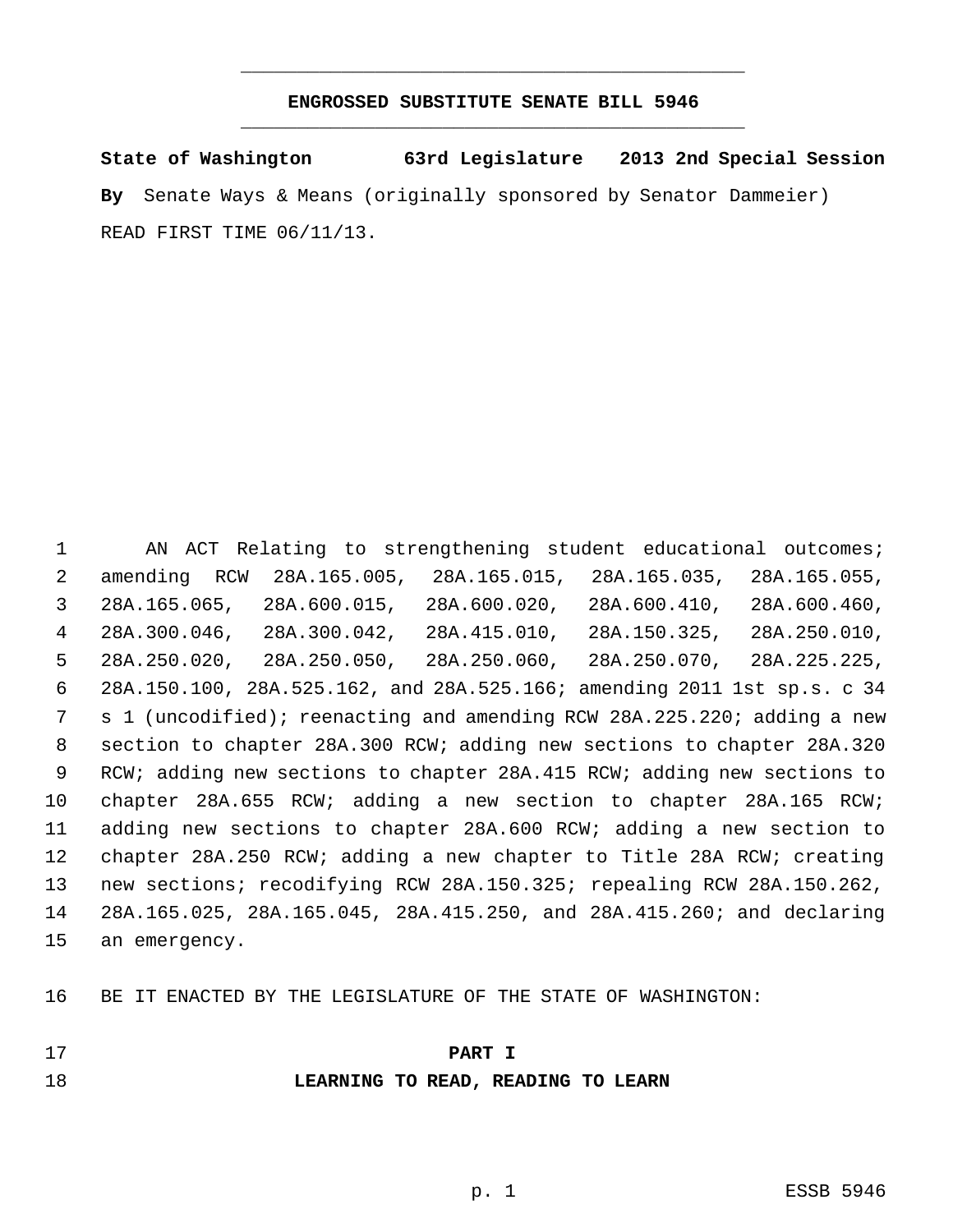NEW SECTION. **Sec. 101.** A new section is added to chapter 28A.300 RCW to read as follows:

 In support of reading and early literacy, the office of the superintendent of public instruction is responsible for:

 (1) Continuing to work collaboratively with state and regional partners such as the department of early learning and the educational service districts to establish early literacy benchmarks and standards 8 and to implement the Washington state comprehensive literacy plan;

 (2) Disseminating research and information to school districts about evidence-based programs and practices in reading readiness skills, early literacy, and reading instruction;

 (3) Providing statewide models to support school districts that are implementing response to intervention initiatives, positive behavior intervention support systems, or other similar comprehensive models of data-based identification and early intervention; and

 (4) Within available funds and in partnership with the educational service districts, providing technical assistance and professional development opportunities for school districts.

 NEW SECTION. **Sec. 102.** A new section is added to chapter 28A.320 RCW to read as follows:

 School districts are responsible for providing a comprehensive system of instruction and services in reading and early literacy to kindergarten through fourth grade students that is based on the degree of student need for additional support. Reading and early literacy systems provided by school districts must include:

 (1) Annual use of screening assessments and other tools to identify at-risk readers in kindergarten through fourth grade, such as the Washington kindergarten inventory of developing skills, the Washington state early learning and development guidelines for birth through third grade, the second grade reading assessment under RCW 28A.300.310, and locally used assessments and other tools; and

 (2) Research-based family involvement and engagement strategies, including strategies to help families and guardians assist in improving students' reading and early literacy skills at home.

 NEW SECTION. **Sec. 103.** A new section is added to chapter 28A.415 RCW to read as follows:

#### ESSB 5946 p. 2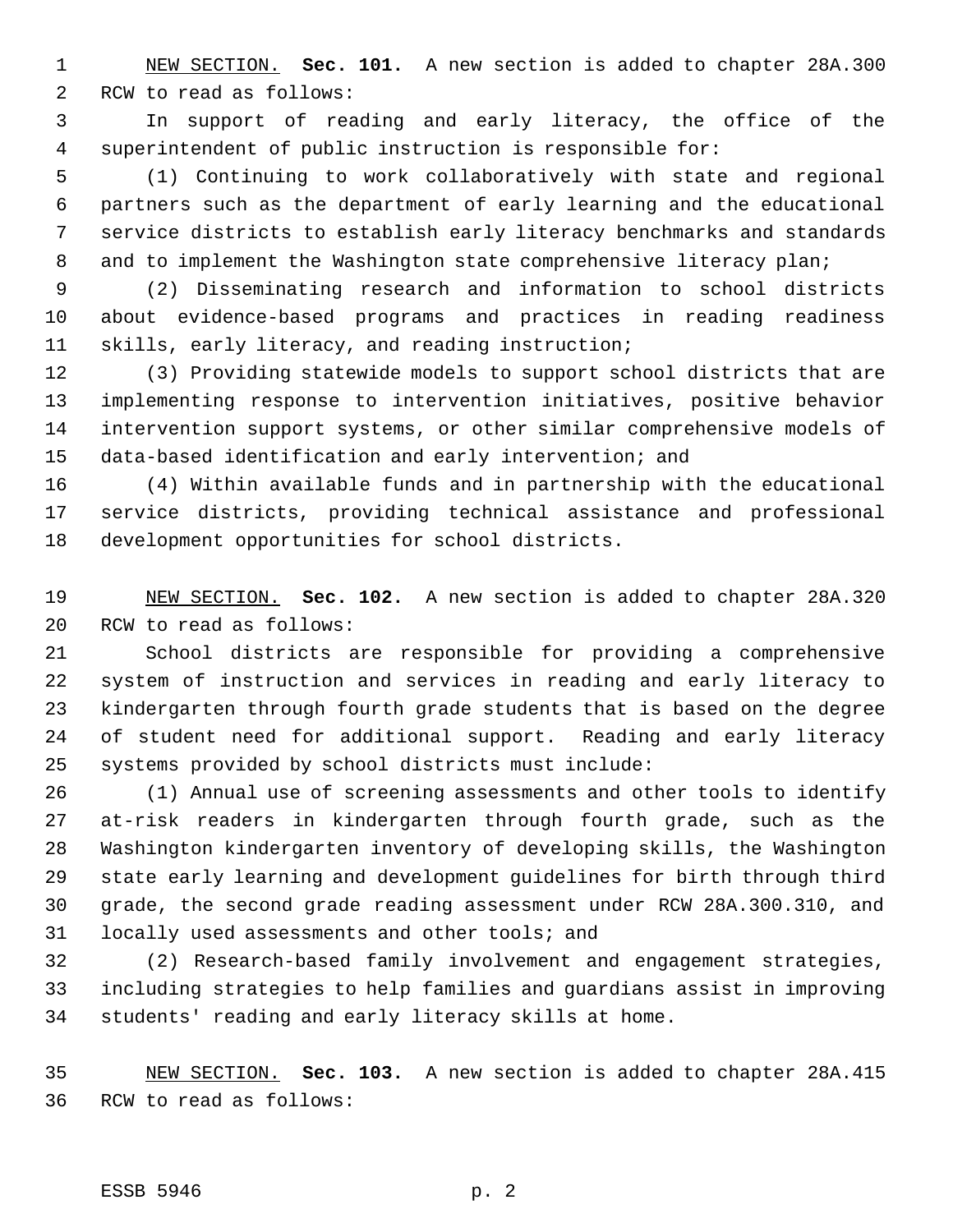(1) High-quality professional development is essential for educators to keep abreast of the important advances in research that are occurring regarding instructional strategies and curriculum. Professional development in early literacy is especially important to support the instruction of young readers since reading proficiency is a crucial element for student academic success.

 (2) Subject to funds appropriated for this specific purpose, the office of the superintendent of public instruction shall create partnerships with the educational service districts and public or private institutions of higher education with approved educator preparation programs to develop and deliver research-based professional development learning opportunities in reading instruction and early literacy for teachers of kindergarten through fourth grade students.

 NEW SECTION. **Sec. 104.** A new section is added to chapter 28A.320 RCW to read as follows:

 (1) Each school district shall require that report cards for students in kindergarten through fourth grade include information regarding how the student is progressing on acquiring reading skills and whether the student is at grade level in reading.

 (2) If a student is not reading at or above grade level, the teacher, with the support of other school personnel as appropriate, must explain to the parent or guardian which interventions and strategies will be used to help improve the student's reading skills and must provide strategies for parents or guardians to assist with improving the student's reading skills at home.

 (3) Each school shall report to the school district the number of students in grades kindergarten through four who are reading below grade level and the interventions that are being provided to improve the reading skills of the students, with the information disaggregated by subgroups of students. The school district shall aggregate the reports from the schools and provide the reports to the office of the superintendent of public instruction. The office of the superintendent of public instruction shall submit a statewide report annually to the education committees of the legislature and the educational opportunity gap oversight and accountability committee.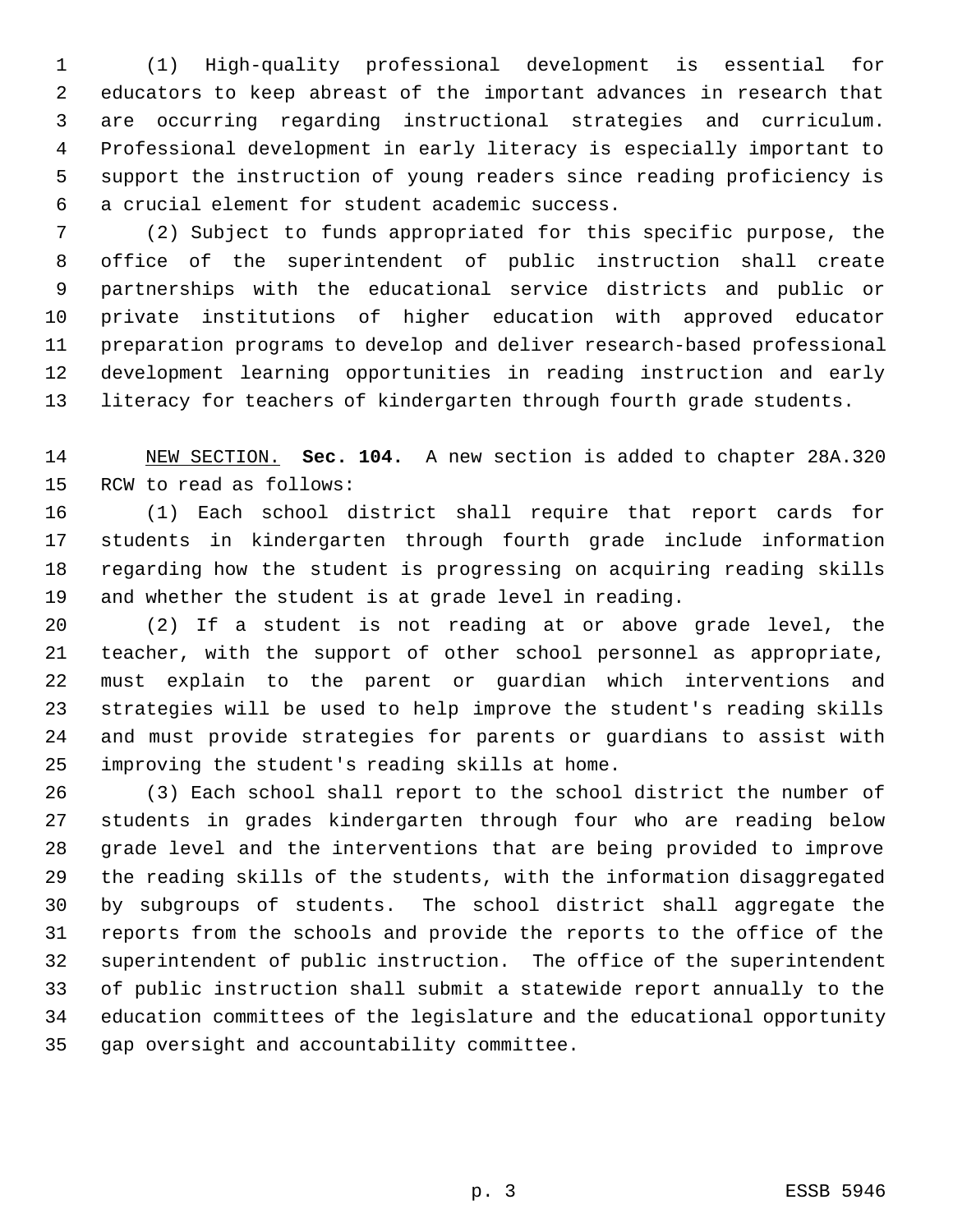NEW SECTION. **Sec. 105.** A new section is added to chapter 28A.655 RCW to read as follows:

 (1) The definitions in this subsection apply throughout this section and section 106 of this act unless the context clearly requires otherwise.

 (a) "Basic" means a score on the statewide student assessment at a level two in a four-level scoring system.

 (b) "Below basic" means a score on the statewide student assessment at a level one in a four-level scoring system.

 (c) "Not meet the state standard" means a score on the statewide student assessment at either a level one or a level two in a four-level scoring system.

 (2) Beginning in the 2014-15 school year, for any student who receives a score of below basic on the third grade statewide student assessment in English language arts, a meeting must be scheduled before the end of the school year between the student's parent or guardian, teacher, and the principal of the school the student attends or the principal's designee to discuss appropriate grade placement and recommended intensive strategies to improve the student's reading skills. For students to be placed in fourth grade, the strategies discussed must include an intensive improvement strategy provided, supported, or contracted by the school district that includes a summer program or other option identified by the parents, teacher, principal, or principal's designee as appropriately meeting the student's need to prepare for fourth grade. The parents or guardians must be fully informed about the strategies and the parent's or guardian's consent must be obtained regarding the appropriate grade placement and the intensive improvement strategy to be implemented. The school district must implement the strategy selected in consultation with the student's parents or guardians.

 (3) If a student does not have a score in English language arts on the third grade statewide student assessment but the district determines, using district or classroom-based diagnostic assessments or another standardized assessment, that the student's performance is equivalent to below basic in English language arts, the policy in subsection (2) of this section applies.

 (4) Students participating in the transitional bilingual instruction program are exempt from the policy in subsection (2) of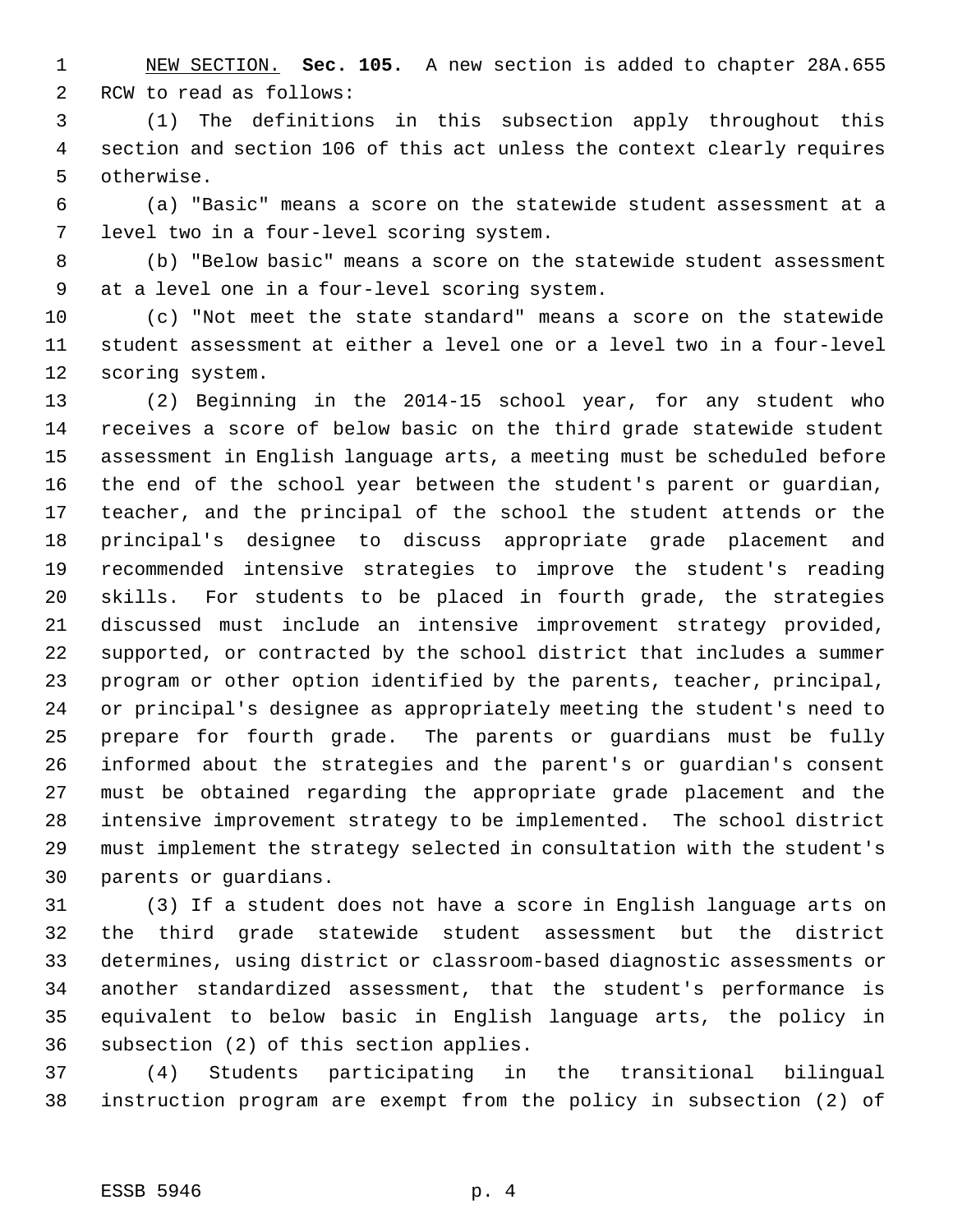this section, unless the student has participated in the transitional bilingual instruction program for three school years and receives a score of below basic on the third grade statewide student assessment in English language arts.

 (5) Students with disabilities whose individualized education program includes specially designed instruction in reading or English language arts are exempt from subsections (2), (3), and (4) of this section. Communication and consultation with parents or guardians of such students shall occur through the individualized education program process required under chapter 28A.155 RCW and associated administrative rules.

 NEW SECTION. **Sec. 106.** A new section is added to chapter 28A.655 RCW to read as follows:

 (1)(a) Beginning in the 2015-16 school year, except as otherwise provided in this subsection (1), for any student who received a score of basic or below basic on the third grade statewide student assessment in English language arts in the previous school year, the school district must implement an intensive reading and literacy improvement strategy from a state menu of best practices established in accordance with subsection (3) of this section or an alternative strategy in accordance with subsection (4) of this section.

 (b) Reading and literacy improvement strategies for students with disabilities whose individualized education program includes specially designed instruction in reading or English language arts shall be as provided in the individualized education program.

 (2)(a) Also beginning in the 2015-16 school year, in any school where more than forty percent of the tested students received a score of basic or below basic on the third grade statewide student assessment in English language arts in the previous school year, as calculated under this subsection (2), the school district must implement an intensive reading and literacy improvement strategy from a state menu of best practices established in accordance with subsection (3) of this section or an alternative strategy in accordance with subsection (4) of this section for all students in grades kindergarten through four at the school.

 (b) For the purposes of this subsection (2), the office of the superintendent of public instruction shall exclude the following from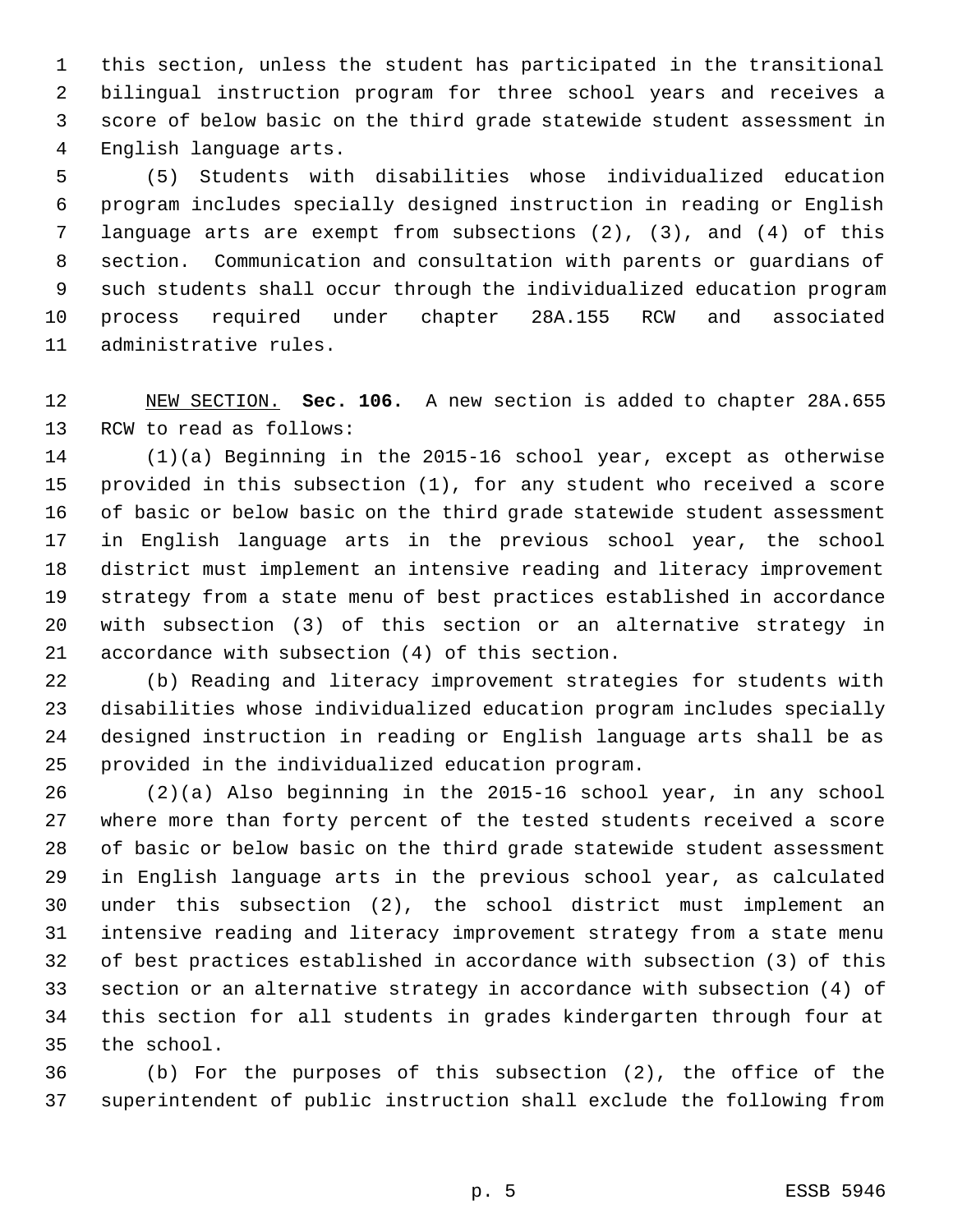the calculation of a school's percentage of tested students receiving a score of basic or below basic on the third grade statewide student assessment:

 (i) Students enrolled in the transitional bilingual instruction program unless the student has participated in the transitional bilingual instruction program for three school years;

 (ii) Students with disabilities whose individualized education program specifies a different standard to measure reading performance 9 than is required for the statewide student assessment; and

(iii) Schools with fewer than ten students in third grade.

 (3) The office of the superintendent of public instruction shall convene a panel of experts to develop a state menu of best practices and strategies for intensive reading and literacy improvement designed to assist struggling students in reaching grade level in reading by the end of fourth grade. The state menu must also include best practices and strategies to improve the reading and literacy of students who are English language learners and for system improvements that schools and school districts can implement to improve reading instruction for all students. The office of the superintendent of public instruction shall publish the state menu by July 1, 2014, and update the state menu by each July 1st thereafter.

 (4) School districts may use an alternative practice or strategy that is not on a state menu developed under subsection (3) of this section for two school years initially. If the district is able to demonstrate improved outcomes for participating students over the previous two school years at a level commensurate with the best practices and strategies on the state menu, the office of the superintendent of public instruction must approve use of the alternative practice or strategy by the district for one additional school year. Subsequent annual approval by the superintendent of public instruction to use the alternative practice or strategy is dependent on the district continuing to demonstrate an increase in improved outcomes for participating students.

## **PART II**

**REQUIRING THE LEARNING ASSISTANCE PROGRAM TO BE EVIDENCE-BASED**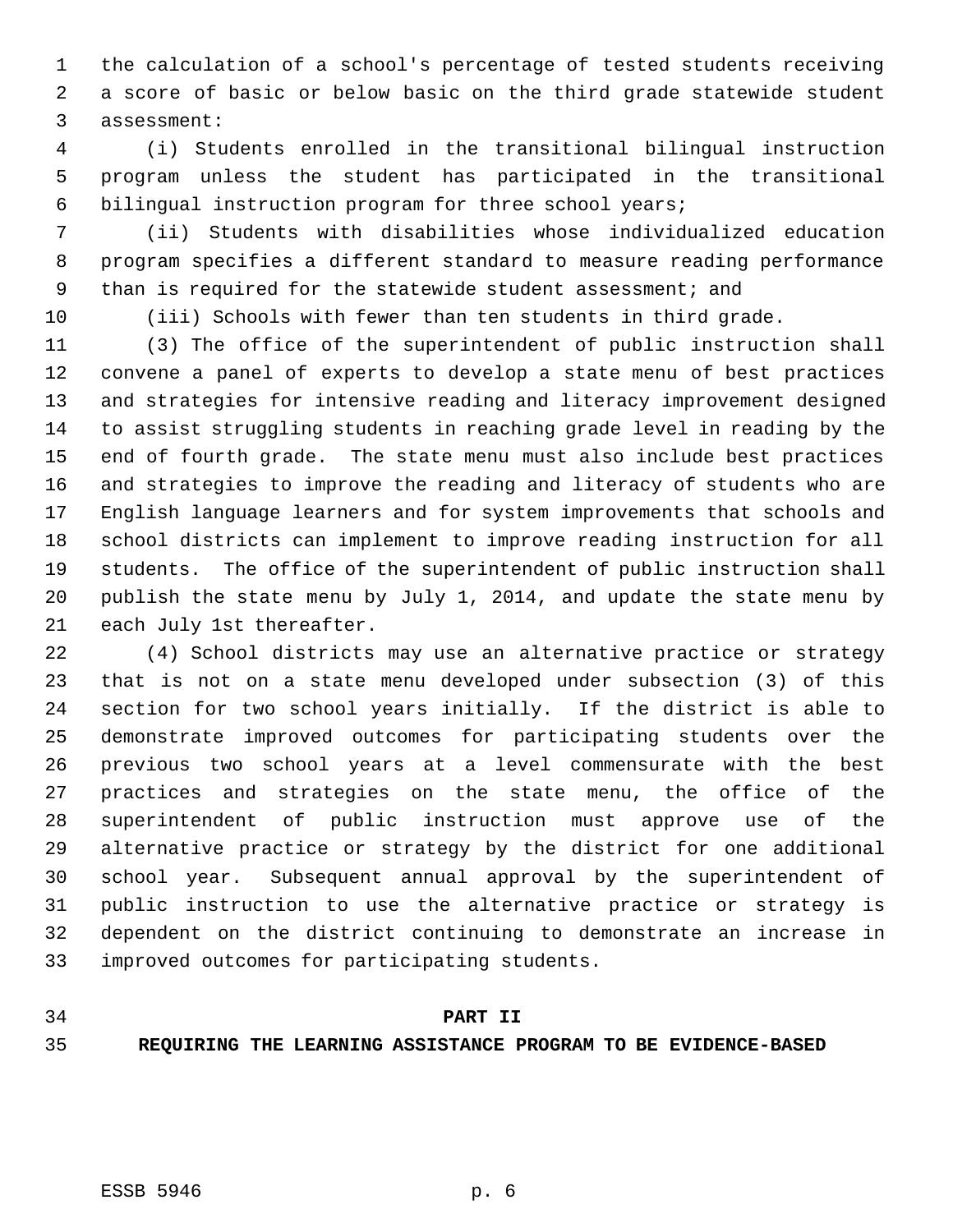1 **Sec. 201.** RCW 28A.165.005 and 2009 c 548 s 701 are each amended to 2 read as follows:

3 (1) This chapter is designed to:  $((+1))$  (a) Promote the use of 4 ((assessment)) data when developing programs to assist underachieving 5 students and reduce disruptive behaviors in the classroom; and  $((+2))$  6 (b) guide school districts in providing the most effective and 7 efficient practices when implementing supplemental instruction and 8 services to assist underachieving students and reduce disruptive 9 behaviors in the classroom.

10 (2) School districts implementing a learning assistance program 11 shall focus first on addressing the needs of students in grades 12 kindergarten through four who are deficient in reading or reading 13 readiness skills to improve reading literacy.

14 **Sec. 202.** RCW 28A.165.015 and 2009 c 548 s 702 are each amended to 15 read as follows:

16 Unless the context clearly indicates otherwise the definitions in 17 this section apply throughout this chapter.

18 (1) (("Approved program" means a program submitted to and approved 19 by the office of the superintendent of public instruction and conducted 20 pursuant to the plan that addresses the required elements as provided 21 for in this chapter.

22  $(2)$  (2)) "Basic skills areas" means reading, writing, and mathematics 23 as well as readiness associated with these skills.

24 ( $(\frac{43}{})$ ) (2) "Participating student" means a student in kindergarten 25 through grade twelve who scores below standard for his or her grade 26 level using multiple measures of performance, including on the 27 statewide student assessments or other assessments and performance 28 measurement tools administered by the school or district and who is 29 identified  $((\frac{1}{2}n))$  by the  $((\frac{1}{2}n)(\frac{1}{2}p+\frac{1}{2}p+\frac{1}{2}p+\frac{1}{2}p+\frac{1}{2}p+\frac{1}{2}p+\frac{1}{2}p+\frac{1}{2}p+\frac{1}{2}p+\frac{1}{2}p+\frac{1}{2}p+\frac{1}{2}p+\frac{1}{2}p+\frac{1}{2}p+\frac{1}{2}p+\frac{1}{2}p+\frac{1}{2}p+\frac{1}{2}p+\frac{1}{2}p+\frac{1}{2}p+\frac{1}{2}p+\frac{1}{2}p$ 30 services.

31  $((4+))$   $(3)$  "Statewide student assessments" means one or more of 32 the ((several-basic-skills-assessments-administered-as-part-of-the 33 state's student assessment system, and assessments in the basic skills 34 areas)) assessments administered by ((local)) school districts as 35 required under RCW 28A.655.070.

36  $((+5))$   $(4)$  "Underachieving students" means students with the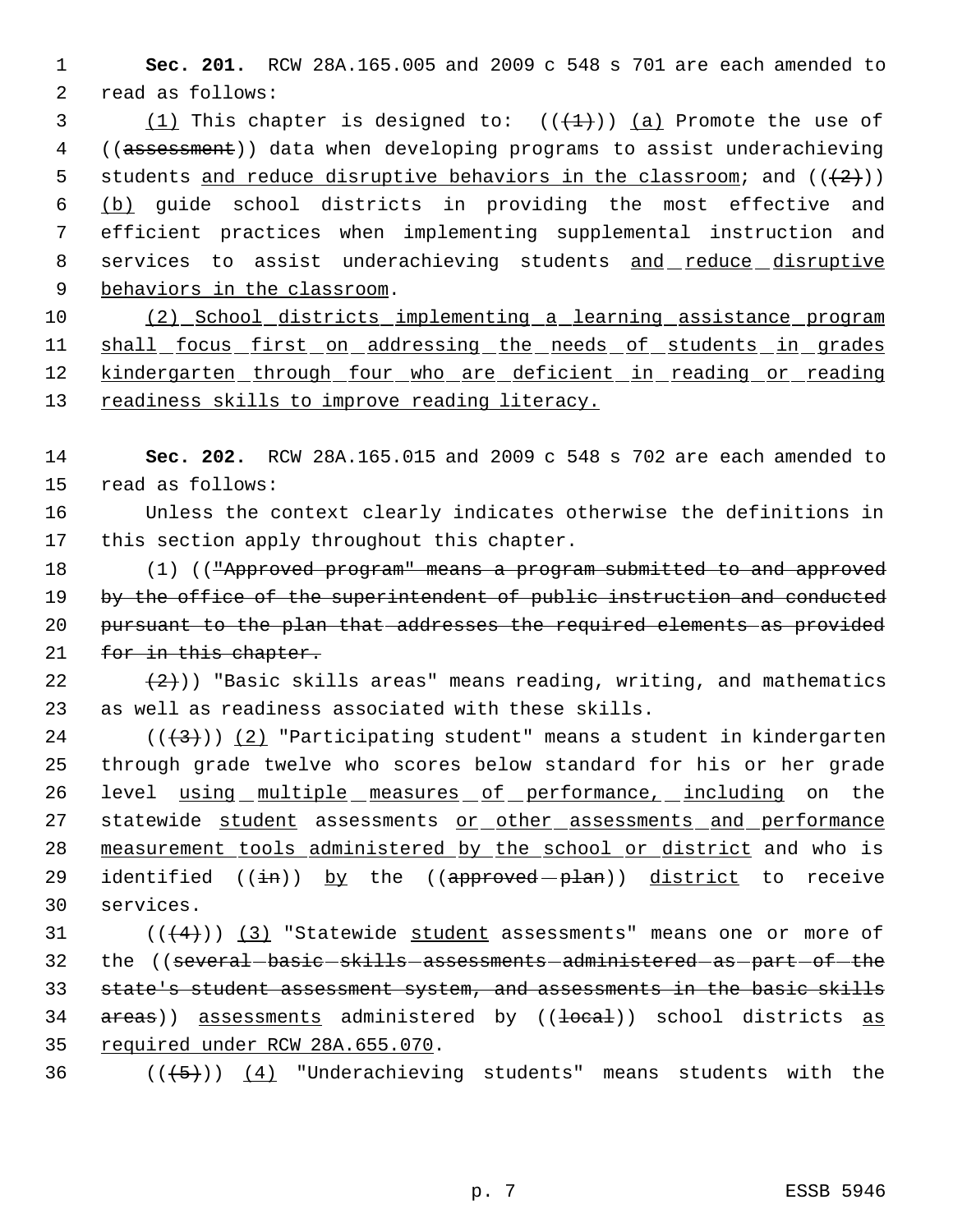1 greatest academic deficits in basic skills as identified by  $((the)<sub>h</sub>)$ 2 statewide<sub>r</sub> school, or district assessments or other performance 3 measurement tools.

 **Sec. 203.** RCW 28A.165.035 and 2008 c 321 s 4 are each amended to read as follows: (1) Beginning in the 2015-16 school year, expenditure of funds from the learning assistance program must be consistent with the provisions of section 106 of this act. 9 (2) Use of best practices that have been demonstrated through 10 research to be associated with increased student achievement magnifies 11 the opportunities for student success. To the extent they are included 12 as a best practice or strategy in one of the state menus or an approved alternative under this section or section 106 of this act, the following are services and activities that may be supported by the learning assistance program:  $((+1))$  (a) Extended learning time opportunities occurring: 17 ( $(\overline{a})$ ) (i) Before or after the reqular school day;  $((+b))$  (ii) On Saturday; and  $((\{e\}) \mid \underline{(iii)}$  Beyond the regular school year;  $((2+))$  (b) Services under RCW 28A.320.190;  $((+3))$  (c) Professional development for certificated and classified staff that focuses on: 23 ( $(\overline{a})$ ) (i) The needs of a diverse student population; (( $\left(\frac{1}{11}\right)$  Specific literacy and mathematics content and instructional strategies; and 26 ( $(\langle e \rangle)$ ) (iii) The use of student work to guide effective 27 instruction and appropriate assistance;  $((4+))$  (d) Consultant teachers to assist in implementing effective instructional practices by teachers serving participating students;  $((\langle 5 \rangle))$  (e) Tutoring support for participating students; and  $((\text{(+6)}))$  (f) Outreach activities and support for parents of 32 participating students<sub>1</sub> including employing parent and family engagement coordinators. (3) In addition to the state menu developed under section 106 of this act, the office of the superintendent of public instruction shall convene a panel of experts including the Washington state institute for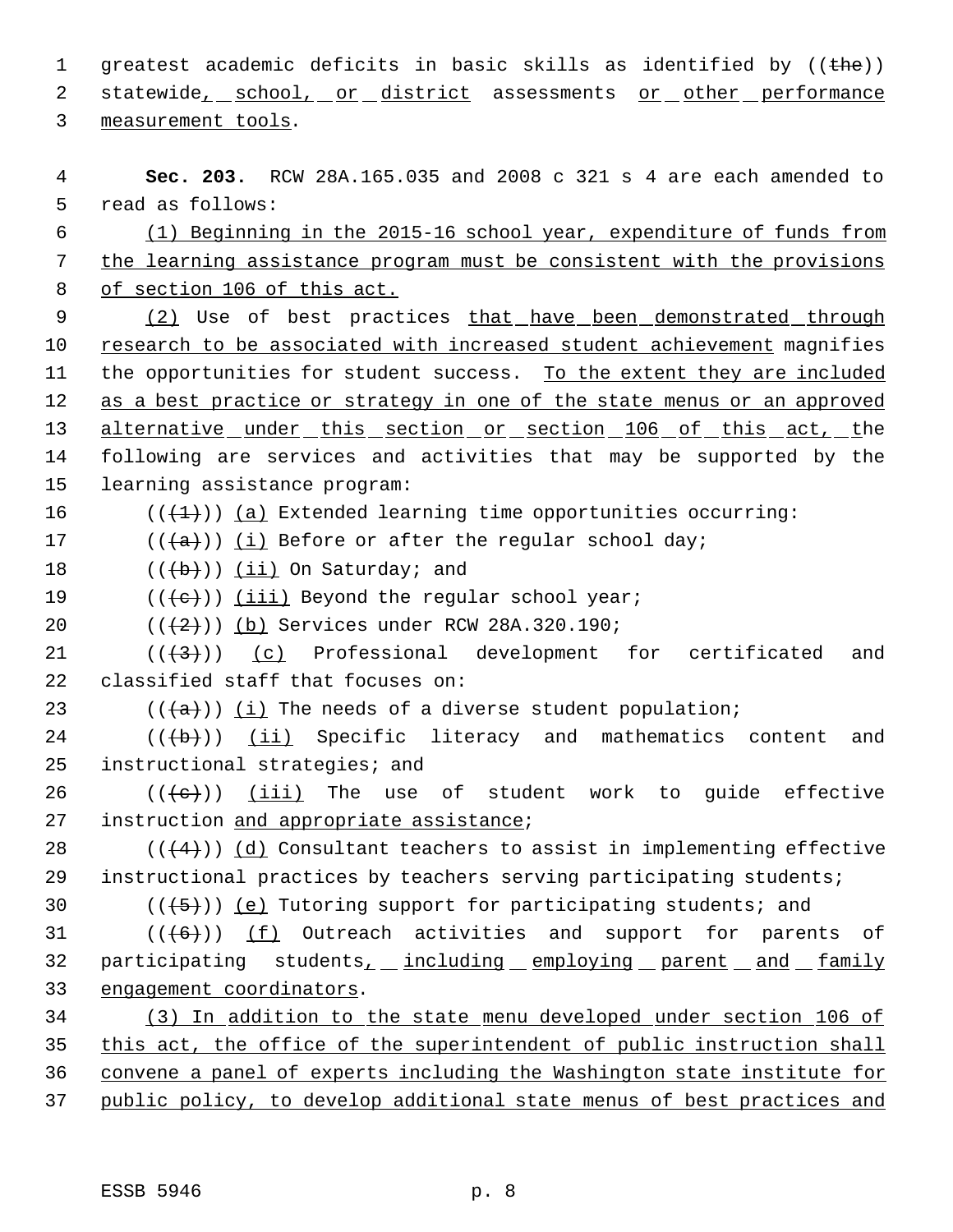1 strategies for use in the learning assistance program to assist struggling students at all grade levels in English language arts and mathematics and reduce disruptive behaviors in the classroom. The 4 office of the superintendent of public instruction shall publish the 5 state menus by July 1, 2015, and update the state menus by each July 1st thereafter.

 (4)(a) Beginning in the 2016-17 school year, except as provided in 8 (b) of this subsection, school districts must use a practice or 9 strategy that is on a state menu developed under subsection (3) of this section or section 106 of this act.

 (b) Beginning in the 2016-17 school year, school districts may use 12 a practice or strategy that is not on a state menu developed under subsection (3) of this section for two school years initially. If the district is able to demonstrate improved outcomes for participating 15 students over the previous two school years at a level commensurate 16 with the best practices and strategies on the state menu, the office of 17 the superintendent of public instruction shall approve use of the alternative practice or strategy by the district for one additional 19 school year. Subsequent annual approval by the superintendent of 20 public instruction to use the alternative practice or strategy is dependent on the district continuing to demonstrate increased improved outcomes for participating students.

 (5) School districts are encouraged to implement best practices and 24 strategies from the state menus developed under this section and section 106 of this act before the use is required.

 NEW SECTION. **Sec. 204.** A new section is added to chapter 28A.165 RCW to read as follows:

 (1) Beginning with the 2014-15 school year, school districts shall record in the statewide individual student data system annual entrance and exit performance data for each student participating in the learning assistance program according to specifications established by the office of the superintendent of public instruction.

 (2) By August 1, 2014, and each August 1st thereafter, school districts shall report to the office of the superintendent of public instruction, using a common format prepared by the office:

 (a) The amount of academic growth gained by students participating in the learning assistance program;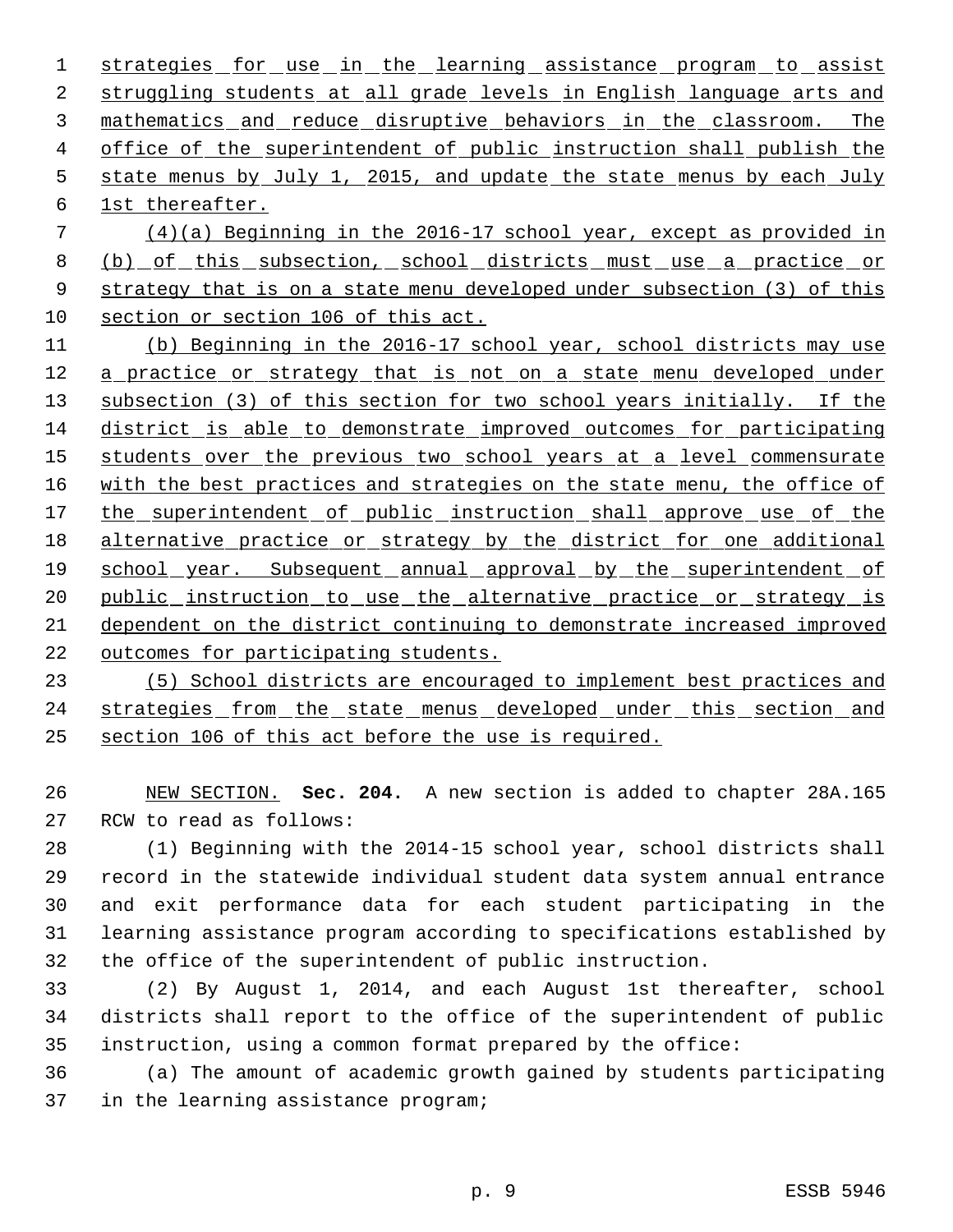(b) The number of students who gain at least one year of academic growth; and

 (c) The specific practices, activities, and programs used by each school building that received learning assistance program funding.

 (3) The office of the superintendent of public instruction shall compile the school district data and report annual and longitudinal gains for the specific practices, activities, and programs used by the school districts to show which are the most effective. The data must be disaggregated by student subgroups.

 **Sec. 205.** RCW 28A.165.055 and 2009 c 548 s 703 are each amended to read as follows:

12 ((Each-school-district-with-an-approved-program-is-eligible-for 13 state funds provided for the learning assistance program.)) The funds 14 for the learning assistance program shall be appropriated ((for-the 15 <del>learning assistance program</del>)) in accordance with RCW 28A.150.260 and the omnibus appropriations act. The distribution formula is for school district allocation purposes only, but funds appropriated for the learning assistance program must be expended for the purposes of RCW 28A.165.005 through 28A.165.065 and section 106 of this act.

 **Sec. 206.** RCW 28A.165.065 and 2004 c 20 s 7 are each amended to read as follows:

 To ensure that school districts are meeting the requirements of 23 ((an-approved-program)) this chapter, the superintendent of public 24 instruction shall monitor ((such)) learning assistance programs no less 25 than once every four years. ((<del>Individual student records shall be</del> 26 maintained at the school district.)) The primary purpose of program monitoring is to evaluate the effectiveness of a district's allocation and expenditure of resources and monitor school district fidelity in 29 implementing best practices. The office of the superintendent of public instruction may provide technical assistance to school districts to improve the effectiveness of a learning assistance program.

## **PART III**

#### **STUDENT DISCIPLINE**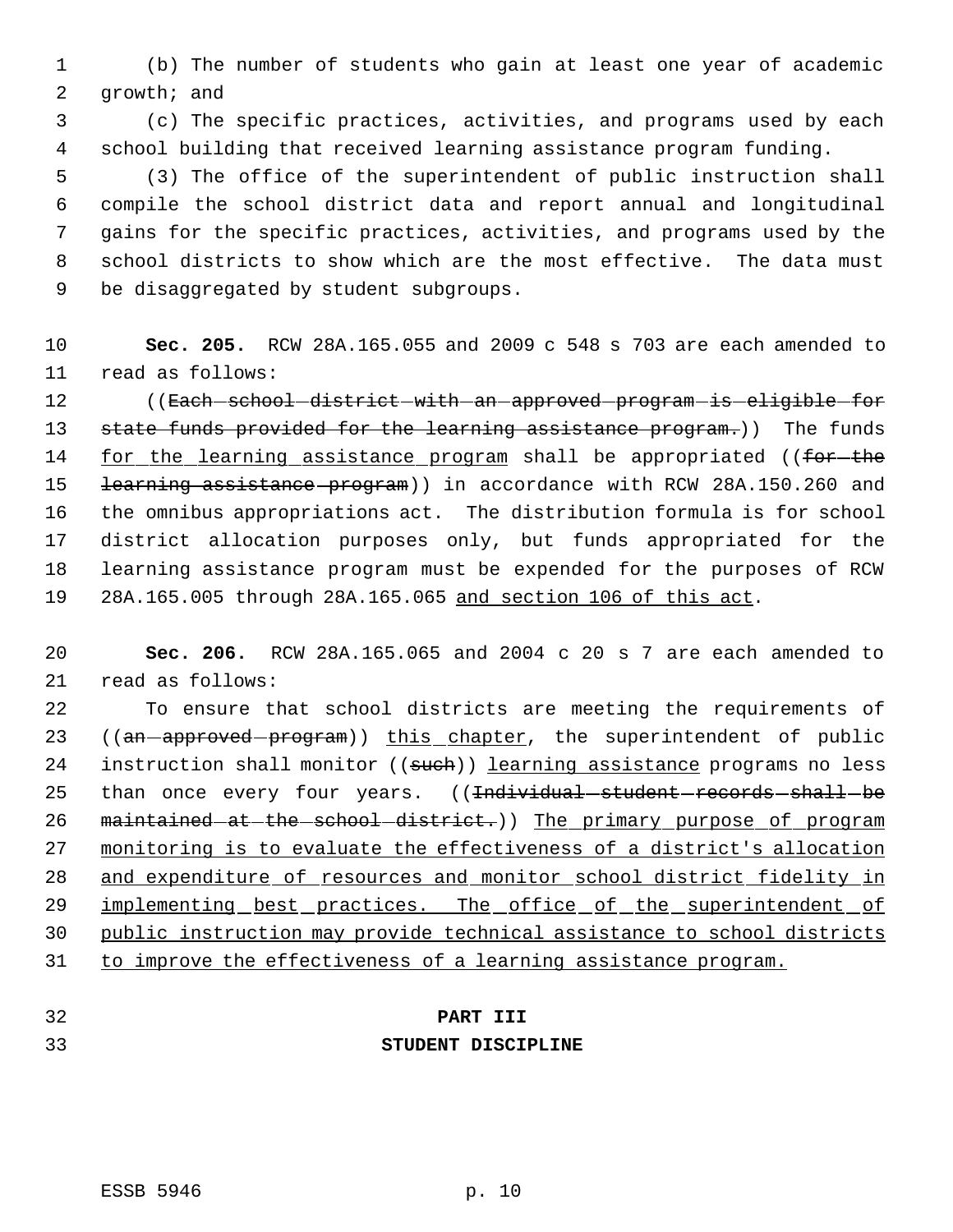NEW SECTION. **Sec. 301.** A new section is added to chapter 28A.600 RCW to read as follows:

 (1) The office of the superintendent of public instruction shall convene a discipline task force to develop standard definitions for causes of student disciplinary actions taken at the discretion of the school district. The task force must also develop data collection standards for disciplinary actions that are discretionary and for disciplinary actions that result in the exclusion of a student from school. The data collection standards must include data about education services provided while a student is subject to a disciplinary action, the status of petitions for readmission to the school district when a student has been excluded from school, credit retrieval during a period of exclusion, and school dropout as a result of disciplinary action.

 (2) The discipline task force shall include representatives from the K-12 data governance group, the educational opportunity gap oversight and accountability committee, the state ethnic commissions, the governor's office of Indian affairs, the office of the education ombudsman, school districts, and other education and advocacy organizations.

 (3) The office of the superintendent of public instruction and the K-12 data governance group shall revise the statewide student data system to incorporate the student discipline data collection standards recommended by the discipline task force, and begin collecting data based on the revised standards in the 2015-16 school year.

 **Sec. 302.** RCW 28A.600.015 and 2006 c 263 s 701 are each amended to read as follows:

 (1) The superintendent of public instruction shall adopt and distribute to all school districts lawful and reasonable rules prescribing the substantive and procedural due process guarantees of pupils in the common schools. Such rules shall authorize a school district to use informal due process procedures in connection with the short-term suspension of students to the extent constitutionally permissible: PROVIDED, That the superintendent of public instruction deems the interest of students to be adequately protected. When a student suspension or expulsion is appealed, the rules shall authorize a school district to impose the suspension or expulsion temporarily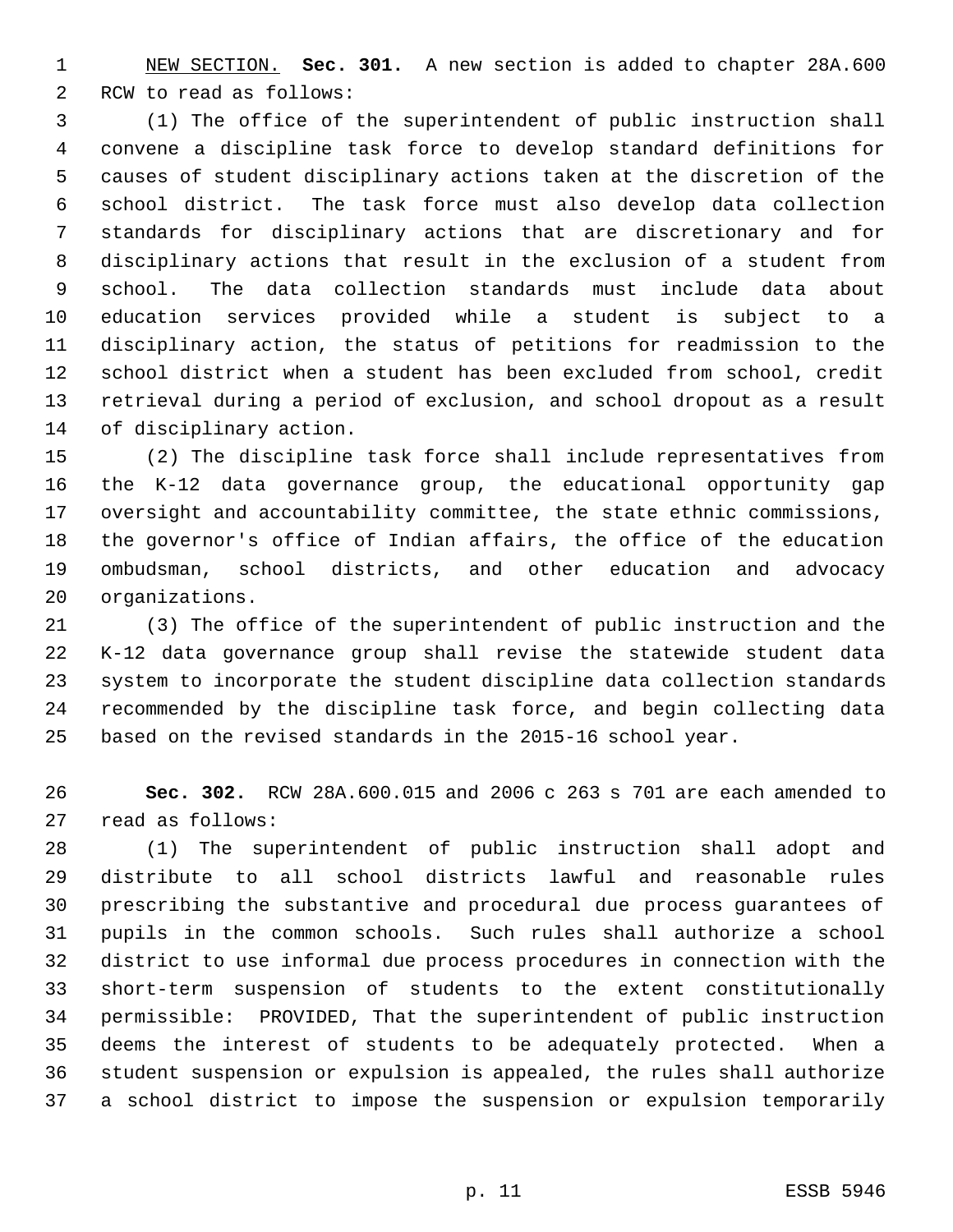after an initial hearing for no more than ten consecutive school days or until the appeal is decided, whichever is earlier. Any days that the student is temporarily suspended or expelled before the appeal is decided shall be applied to the term of the student suspension or expulsion and shall not limit or extend the term of the student suspension or expulsion. An expulsion or suspension of a student may not be for an indefinite period of time.

 (2) Short-term suspension procedures may be used for suspensions of students up to and including, ten consecutive school days.

 (3) Emergency expulsions must end or be converted to another form 11 of corrective action within ten school days from the date of the 12 emergency removal from school. Notice and due process rights must be 13 provided when an emergency expulsion is converted to another form of 14 corrective action.

 **Sec. 303.** RCW 28A.600.020 and 2006 c 263 s 706 are each amended to read as follows:

 (1) The rules adopted pursuant to RCW 28A.600.010 shall be interpreted to ensure that the optimum learning atmosphere of the classroom is maintained, and that the highest consideration is given to the judgment of qualified certificated educators regarding conditions necessary to maintain the optimum learning atmosphere.

 (2) Any student who creates a disruption of the educational process in violation of the building disciplinary standards while under a teacher's immediate supervision may be excluded by the teacher from his or her individual classroom and instructional or activity area for all or any portion of the balance of the school day, or up to the following two days, or until the principal or designee and teacher have conferred, whichever occurs first. Except in emergency circumstances, the teacher first must attempt one or more alternative forms of corrective action. In no event without the consent of the teacher may an excluded student return to the class during the balance of that class or activity period or up to the following two days, or until the principal or his or her designee and the teacher have conferred.

 (3) In order to preserve a beneficial learning environment for all students and to maintain good order and discipline in each classroom, every school district board of directors shall provide that written procedures are developed for administering discipline at each school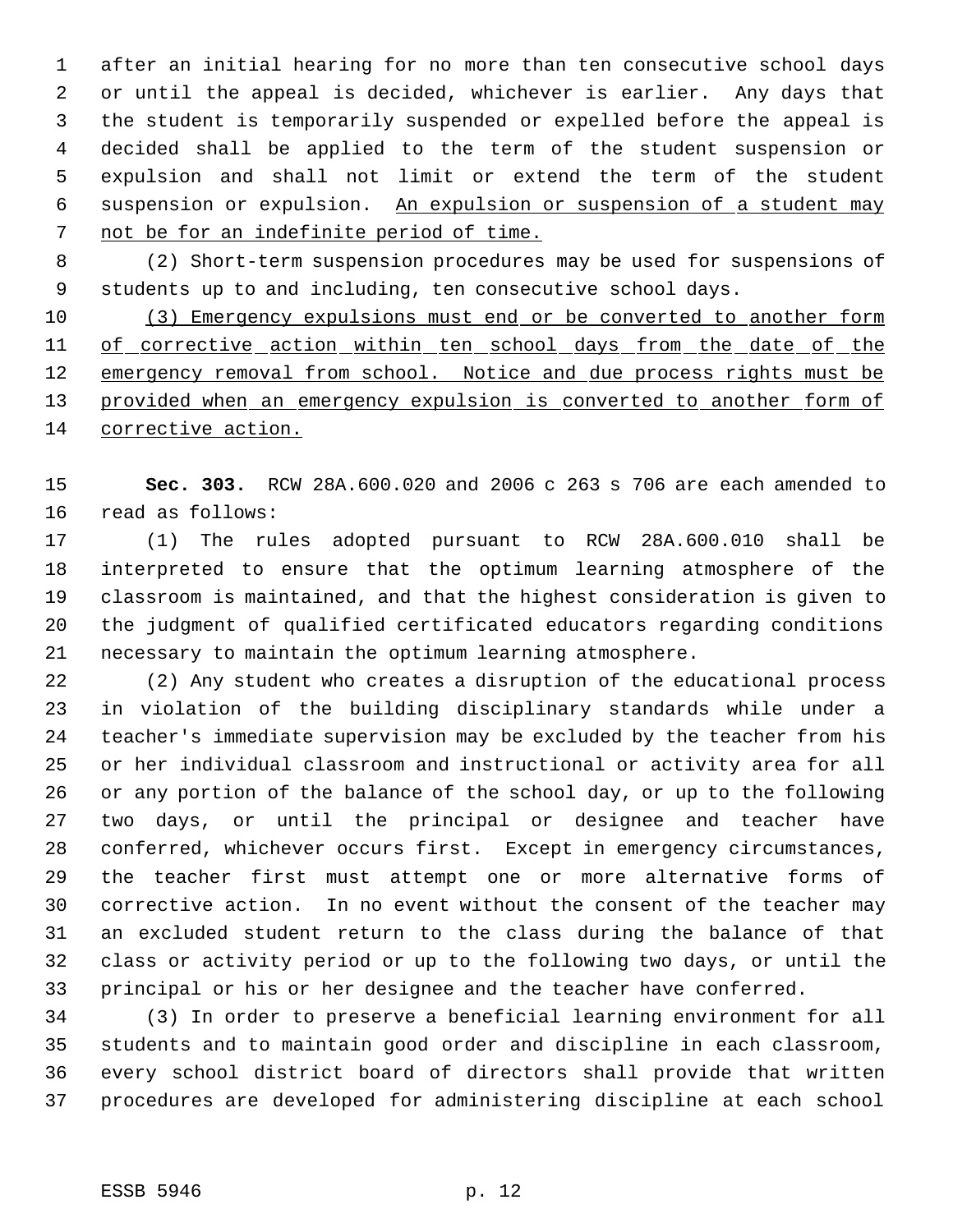within the district. Such procedures shall be developed with the participation of parents and the community, and shall provide that the teacher, principal or designee, and other authorities designated by the board of directors, make every reasonable attempt to involve the parent or guardian and the student in the resolution of student discipline problems. Such procedures shall provide that students may be excluded from their individual classes or activities for periods of time in excess of that provided in subsection (2) of this section if such students have repeatedly disrupted the learning of other students. The procedures must be consistent with the rules of the superintendent of public instruction and must provide for early involvement of parents in attempts to improve the student's behavior.

 (4) The procedures shall assure, pursuant to RCW 28A.400.110, that all staff work cooperatively toward consistent enforcement of proper student behavior throughout each school as well as within each classroom.

 (5)(a) A principal shall consider imposing long-term suspension or expulsion as a sanction when deciding the appropriate disciplinary action for a student who, after July 27, 1997:

20  $((+a))$  ( $\pm$ ) Engages in two or more violations within a three-year period of RCW 9A.46.120, 28A.320.135, 28A.600.455, 28A.600.460, 28A.635.020, 28A.600.020, 28A.635.060, 9.41.280, or 28A.320.140; or

23  $((+b))$   $(ii)$  Engages in one or more of the offenses listed in RCW 13.04.155.

 (b) The principal shall communicate the disciplinary action taken by the principal to the school personnel who referred the student to the principal for disciplinary action.

 (6) Any corrective action involving a suspension or expulsion from 29 school for more than ten days must have an end date of not more than 30 one calendar year from the time of corrective action. Districts shall make reasonable efforts to assist students and parents in returning to an educational setting prior to and no later than the end date of the 33 corrective action. Where warranted based on public health or safety, a school may petition the superintendent of the school district or the superintendent's designee, pursuant to policies and procedures adopted by the school district board of directors outlining the limited circumstances in which a school may petition to exceed the one calendar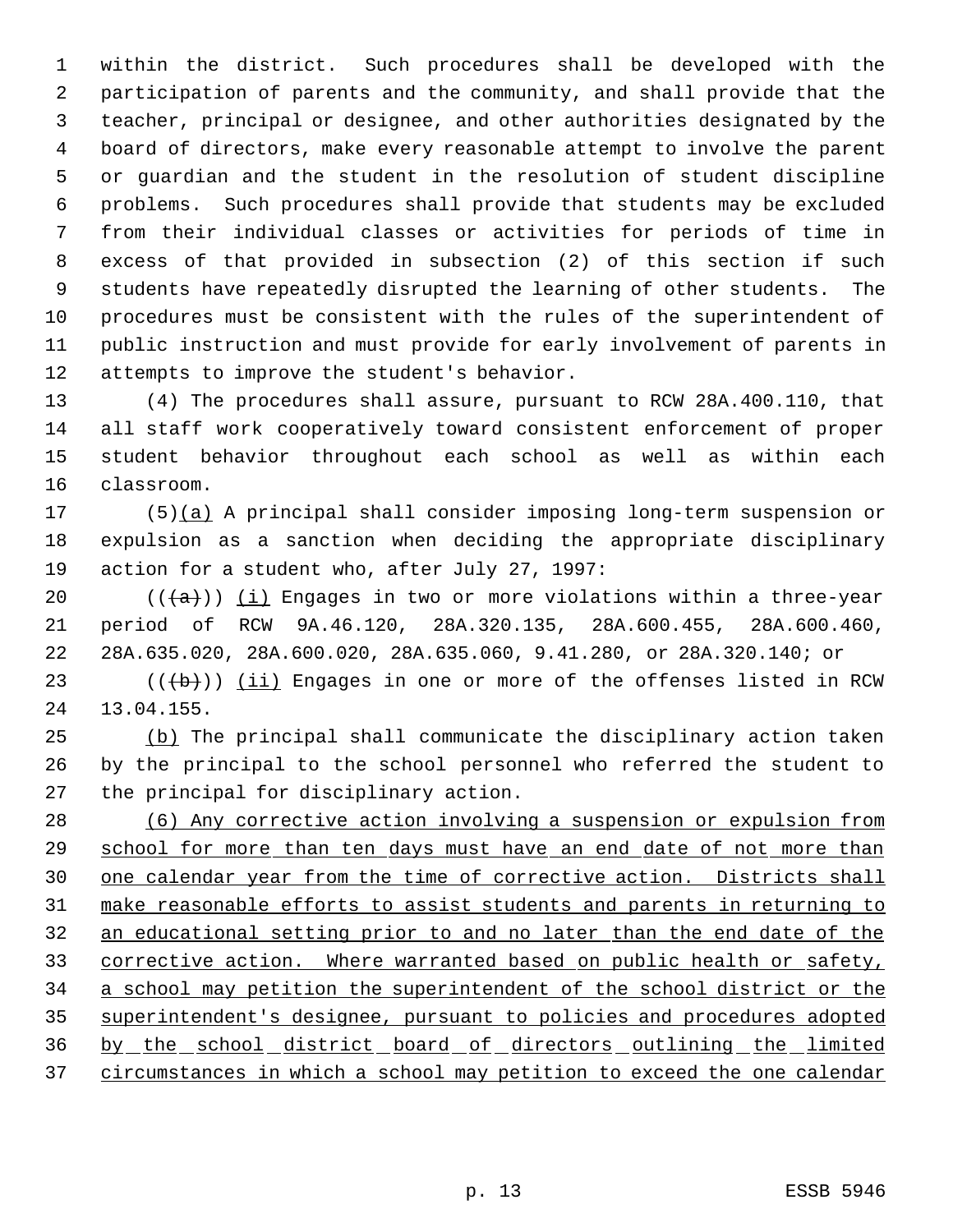1 year limitation, including safeguards to ensure that the school 2 district has made every effort to plan for the student's return to school.

 (7) Nothing in this section prevents a public school district, educational service district, the Washington state center for childhood deafness and hearing loss, or the state school for the blind if it has suspended or expelled a student from the student's regular school 8 setting from providing educational services to the student in an alternative setting or modifying the suspension or expulsion on a case-

by-case basis.

 **Sec. 304.** RCW 28A.600.410 and 1992 c 155 s 1 are each amended to read as follows:

 The state of Washington excludes tens of thousands of students from 14 school each year due to out-of-school suspensions and expulsions. Out-15 of-school suspensions and expulsions contribute to poor academic 16 achievement, lower graduation rates, and higher dropout rates. It is the intent of the legislature to minimize the use of out-of-school suspension and expulsion and its impact on student achievement by 19 reducing the number of days that students are excluded from school due to disciplinary action. Student behavior should not result in the loss of educational opportunity in the public school system.

 School districts are encouraged to find alternatives to suspension including reducing the length of a student's suspension conditioned by the commencement of counseling or other treatment services. Consistent with current law, the conditioning of a student's suspension does not obligate the school district to pay for the counseling or other treatment services except for those stipulated and agreed to by the district at the inception of the suspension.

 **Sec. 305.** RCW 28A.600.460 and 1997 c 266 s 9 are each amended to read as follows:

 (1) School district boards of directors shall adopt policies that restore discipline to the classroom. Such policies must provide for at least the following: Allowing each teacher to take disciplinary action to correct a student who disrupts normal classroom activities, abuses or insults a teacher as prohibited by RCW 28A.635.010, willfully disobeys a teacher, uses abusive or foul language directed at a school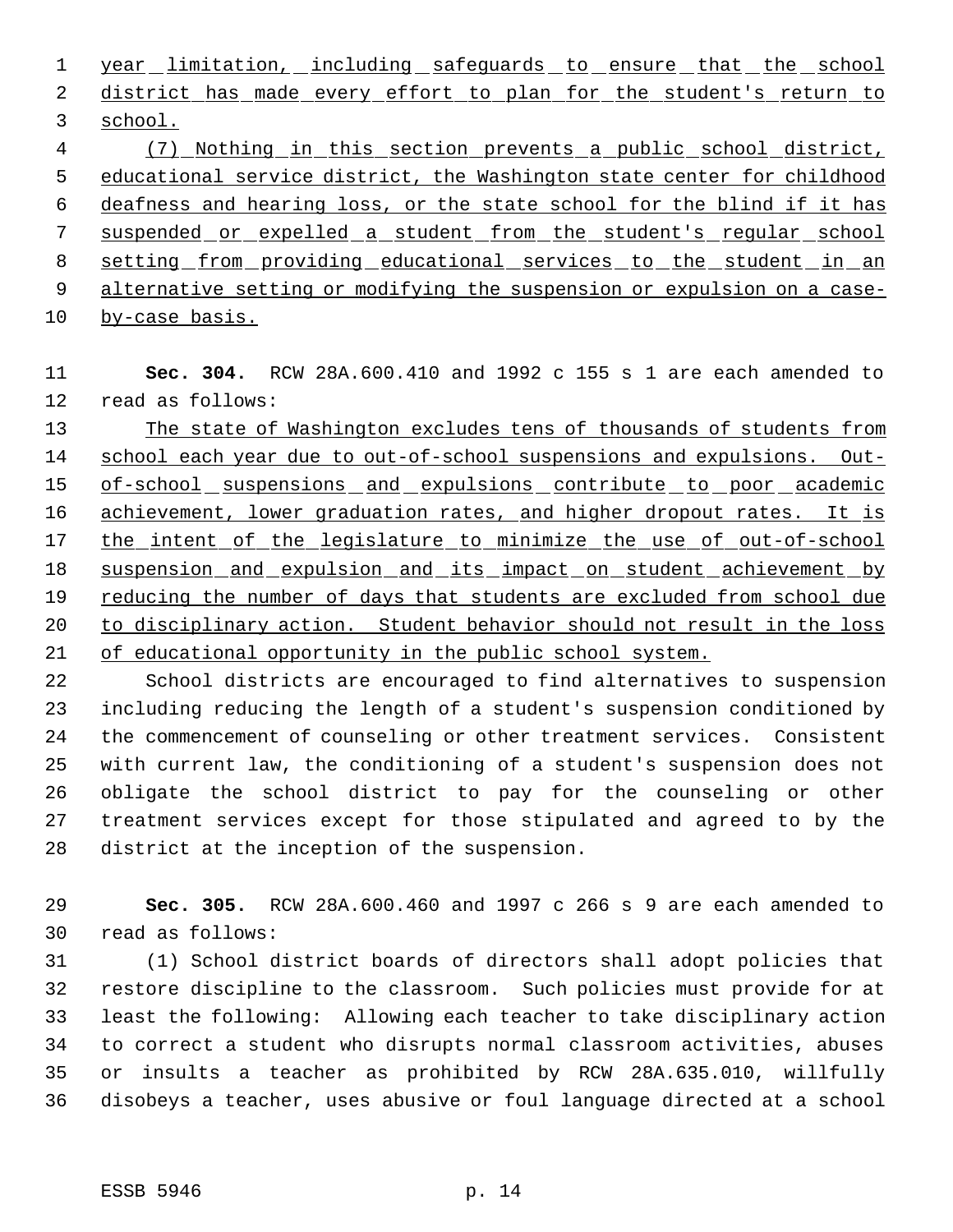district employee, school volunteer, or another student, violates school rules, or who interferes with an orderly education process. Disciplinary action may include but is not limited to: Oral or written reprimands; written notification to parents of disruptive behavior, a copy of which must be provided to the principal.

 (2) A student committing an offense under chapter 9A.36, 9A.40, 9A.46, or 9A.48 RCW when the activity is directed toward the teacher, shall not be assigned to that teacher's classroom for the duration of the student's attendance at that school or any other school where the teacher is assigned.

 (3) A student who commits an offense under chapter 9A.36, 9A.40, 9A.46, or 9A.48 RCW, when directed toward another student, may be removed from the classroom of the victim for the duration of the student's attendance at that school or any other school where the victim is enrolled. A student who commits an offense under one of the chapters enumerated in this section against a student or another school employee, may be expelled or suspended.

 (4) Nothing in this section is intended to limit the authority of a school under existing law and rules to expel or suspend a student for misconduct or criminal behavior.

 (5) All school districts must collect data on disciplinary actions 22 taken in each school and must record these actions using the statewide student data system, based on the data collection standards established 24 by the office of the superintendent of public instruction and the K-12 data governance group. The information shall be made available to the 26 public ((upon request. This collection of)), but public release of the data shall not include personally identifiable information including, but not limited to, a student's social security number, name, or address.

 **Sec. 306.** RCW 28A.300.046 and 2011 c 288 s 10 are each amended to read as follows:

 (1)(a) The superintendent of public instruction shall adopt rules establishing a standard definition of student absence from school. In adopting the definition, the superintendent shall review current practices in Washington school districts, definitions used in other states, and any national standards or definitions used by the national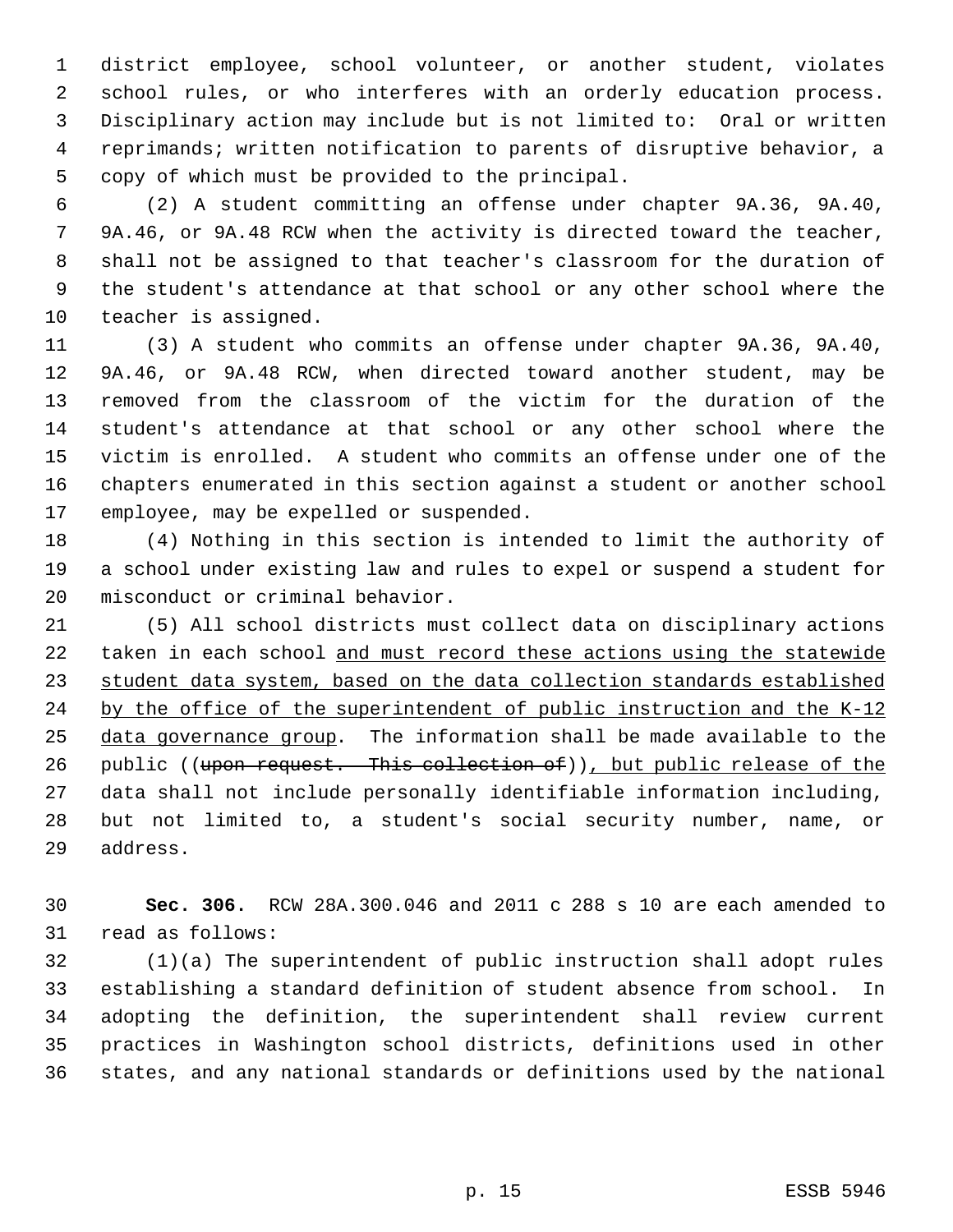center for education statistics or other national groups. The superintendent shall also consult with the building bridges work group established under RCW 28A.175.075.

 (b) Using the definition of student absence adopted under this section, the superintendent shall establish an indicator for measuring student attendance in high schools for purposes of the PASS program under RCW 28A.175.130.

 (2)(a) The K-12 data governance group under RCW 28A.300.507 shall establish the parameters and an implementation schedule for statewide collection through the comprehensive education and data research system of: (i) Student attendance data using the definitions of student absence adopted under this section; and (ii) student discipline data with a focus on suspensions and expulsions from school.

14 (b) ((At -a -minimum,)) Student suspension and expulsion data 15 collected for the purposes of this subsection (2) must be:

16 (i) Made publicly available and easily accessible on the 17 superintendent of public instruction's web site; and

18 (ii) Disaggregated and cross-tabulated as established under RCW 28A.300.042.

20 (c) School districts must collect and submit student attendance data and student discipline data for high school students through the comprehensive education and data research system for purposes of the PASS program under RCW 28A.175.130 beginning in the 2012-13 school year.

 **Sec. 307.** RCW 28A.300.042 and 2009 c 468 s 4 are each amended to read as follows:

27 (1) All student data-related reports required of the superintendent of public instruction in this title must be disaggregated by at least the following subgroups of students: White, Black, Hispanic, American Indian/Alaskan Native, Asian, Pacific Islander/Hawaiian Native, low income, transitional bilingual, migrant, special education, and students covered by section 504 of the federal rehabilitation act of 1973, as amended (29 U.S.C. Sec. 794).

 (2) All student data-related reports required of the superintendent of public instruction regarding student suspensions and expulsions as 36 required in RCW 28A.300.046 are subject to disaggregation by subgroups including: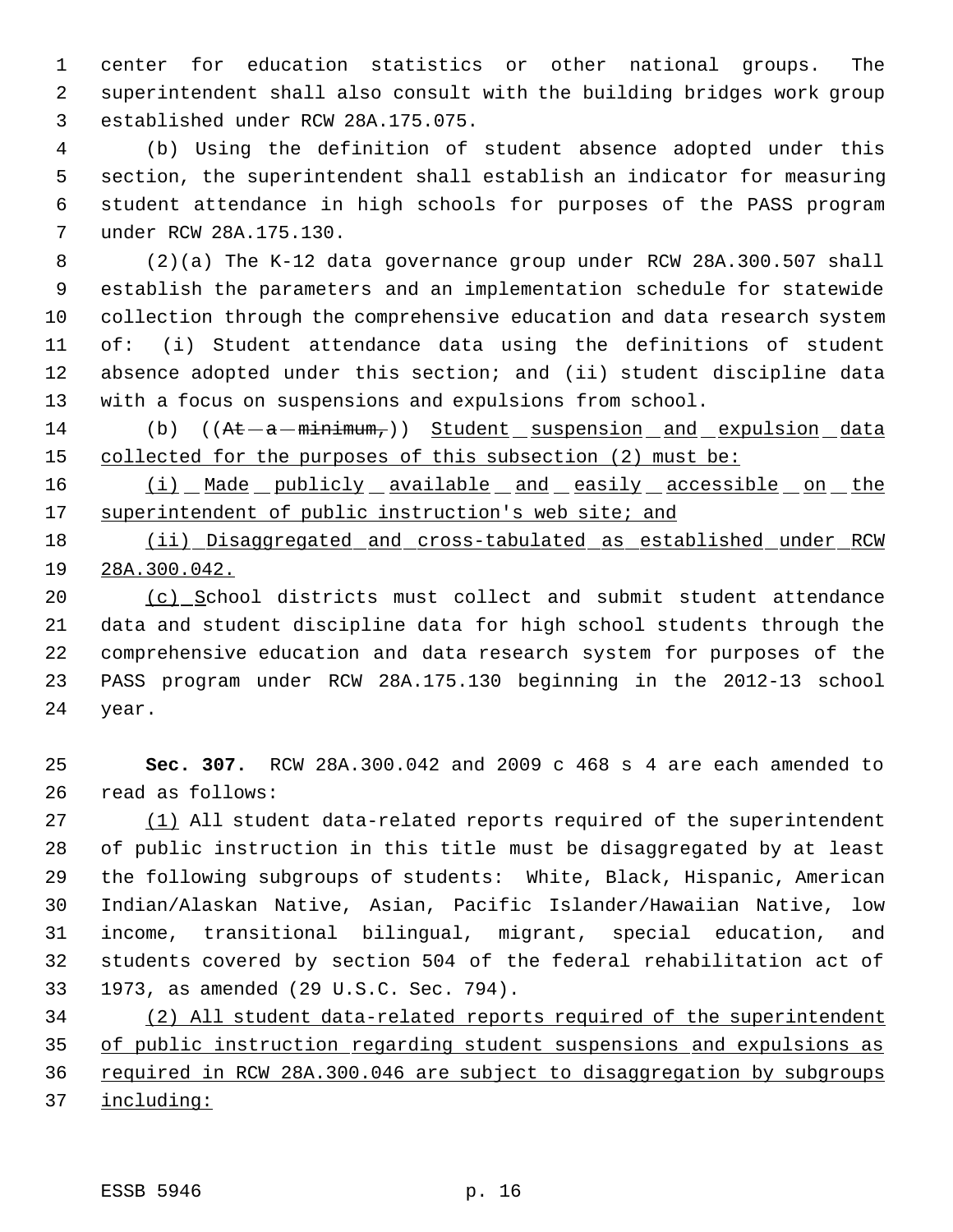| 1  | Gender;<br>(a)                                                        |
|----|-----------------------------------------------------------------------|
| 2  | (b) Foster care;                                                      |
| 3  | (c) Homeless, if known;                                               |
| 4  | (d) School district;                                                  |
| 5  | $(e)$ School;                                                         |
| 6  | (f) Grade level;                                                      |
| 7  | (q) Behavior infraction code, including:                              |
| 8  | (i) Bullying;                                                         |
| 9  | $(ii)$ Tobacco;                                                       |
| 10 | (iii) Alcohol;                                                        |
| 11 | (iv) Illicit drug;                                                    |
| 12 | (v) Fighting without major injury;                                    |
| 13 | (vi) Violence without major injury;                                   |
| 14 | (vii) Violence with major injury;                                     |
| 15 | (viii) Possession of a weapon; and                                    |
| 16 | (ix) Other behavior resulting from a short-term or long-term          |
| 17 | suspension, expulsion, or interim alternative education setting       |
| 18 | intervention;                                                         |
| 19 | (h) Intervention applied, including:                                  |
| 20 | (i) Short-term suspension;                                            |
| 21 | (ii) Long-term suspension;                                            |
| 22 | (iii) Emergency expulsion;                                            |
| 23 | $(iv)$ Expulsion;                                                     |
| 24 | (v) Interim alternative education settings;                           |
| 25 | (vi) No intervention applied; and                                     |
| 26 | (vii) Other intervention applied that is not described in this        |
| 27 | subsection (2)(h);                                                    |
| 28 | (i) Number of days a student is suspended or expelled, to be          |
| 29 | counted in half or full days; and                                     |
| 30 | (j) Any other categories added at a future date by the data           |
| 31 | governance group.                                                     |
| 32 | (3) All student data-related reports required of the superintendent   |
| 33 | of public instruction regarding student suspensions and expulsions as |
| 34 | required in RCW 28A.300.046 are subject to cross-tabulation at a      |
| 35 | minimum by the following:                                             |
| 36 | (a) School and district;                                              |
| 37 | (b) Race, low income, special education, transitional bilingual,      |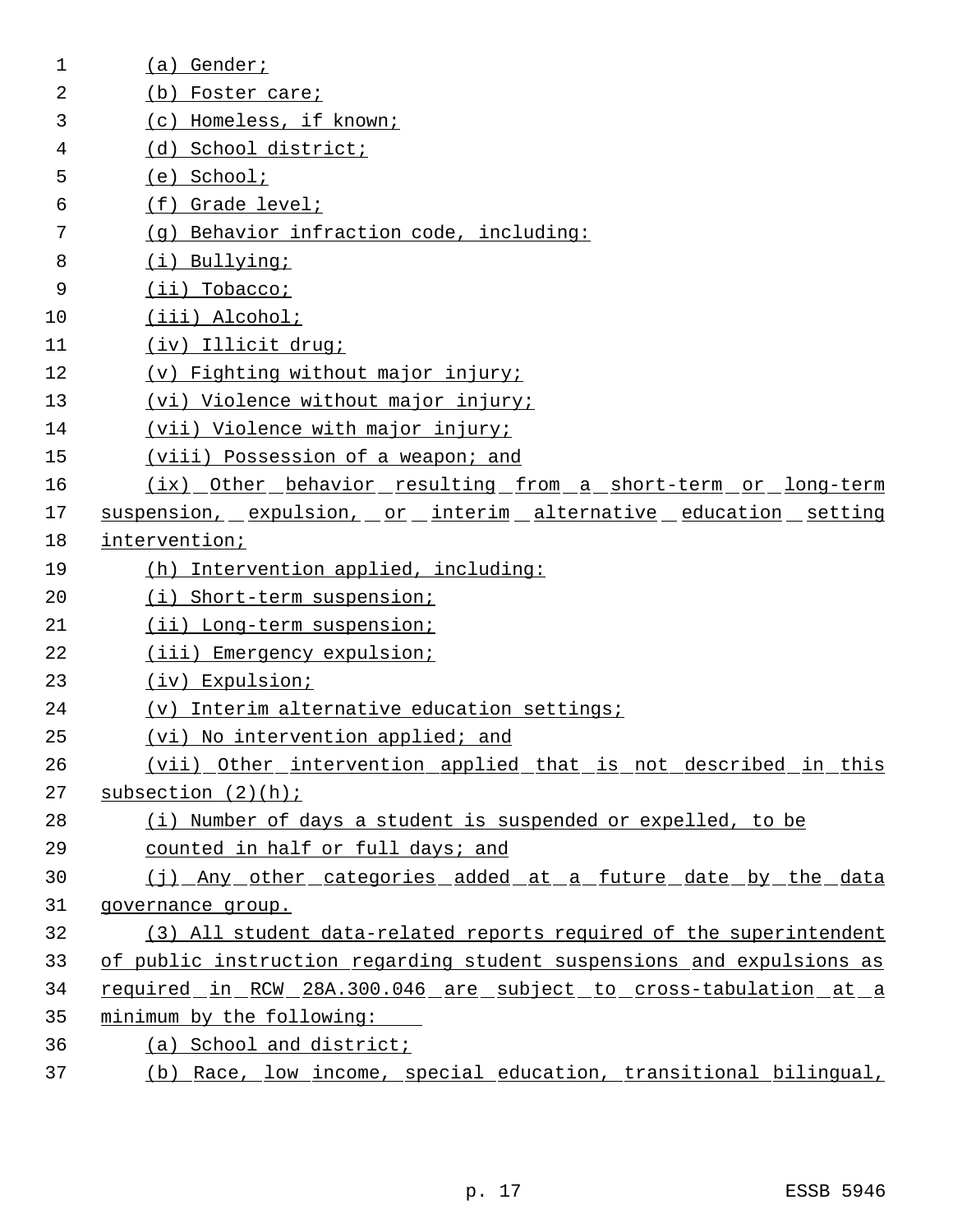1 migrant, foster care, homeless, students covered by section 504 of the

2 federal rehabilitation act of 1973, as amended (29 U.S.C. Sec. 794),

3 and categories to be added in the future;

(c) Behavior infraction code; and

(d) Intervention applied.

 NEW SECTION. **Sec. 308.** A new section is added to chapter 28A.600 RCW to read as follows:

 (1) School districts should make efforts to have suspended or expelled students return to an educational setting as soon as possible. School districts should convene a meeting with the student and the student's parents or guardians within twenty days of the student's long-term suspension or expulsion, but no later than five days before the student's enrollment, to discuss a plan to reengage the student in a school program.

 (2) In developing a reengagement plan, school districts should consider shortening the length of time that the student is suspended or expelled, other forms of corrective action, and supportive interventions that aid in the student's academic success and keep the student engaged and on track to graduate. School districts must create a reengagement plan tailored to the student's individual circumstances, including consideration of the incident that led to the student's long- term suspension or expulsion. The plan should aid the student in taking the necessary steps to remedy the situation that led to the student's suspension or expulsion.

 (3) Any reengagement meetings conducted by the school district involving the suspended or expelled student and his or her parents or guardians are not intended to replace a petition for readmission.

 NEW SECTION. **Sec. 309.** Nothing in chapter . . ., Laws of 2013 2nd sp. sess. (this act) prevents a public school district, law enforcement agencies, or law enforcement personnel from enforcing laws protecting health and human safety.

- 
- 

## **PART IV EDUCATOR SUPPORT PROGRAM**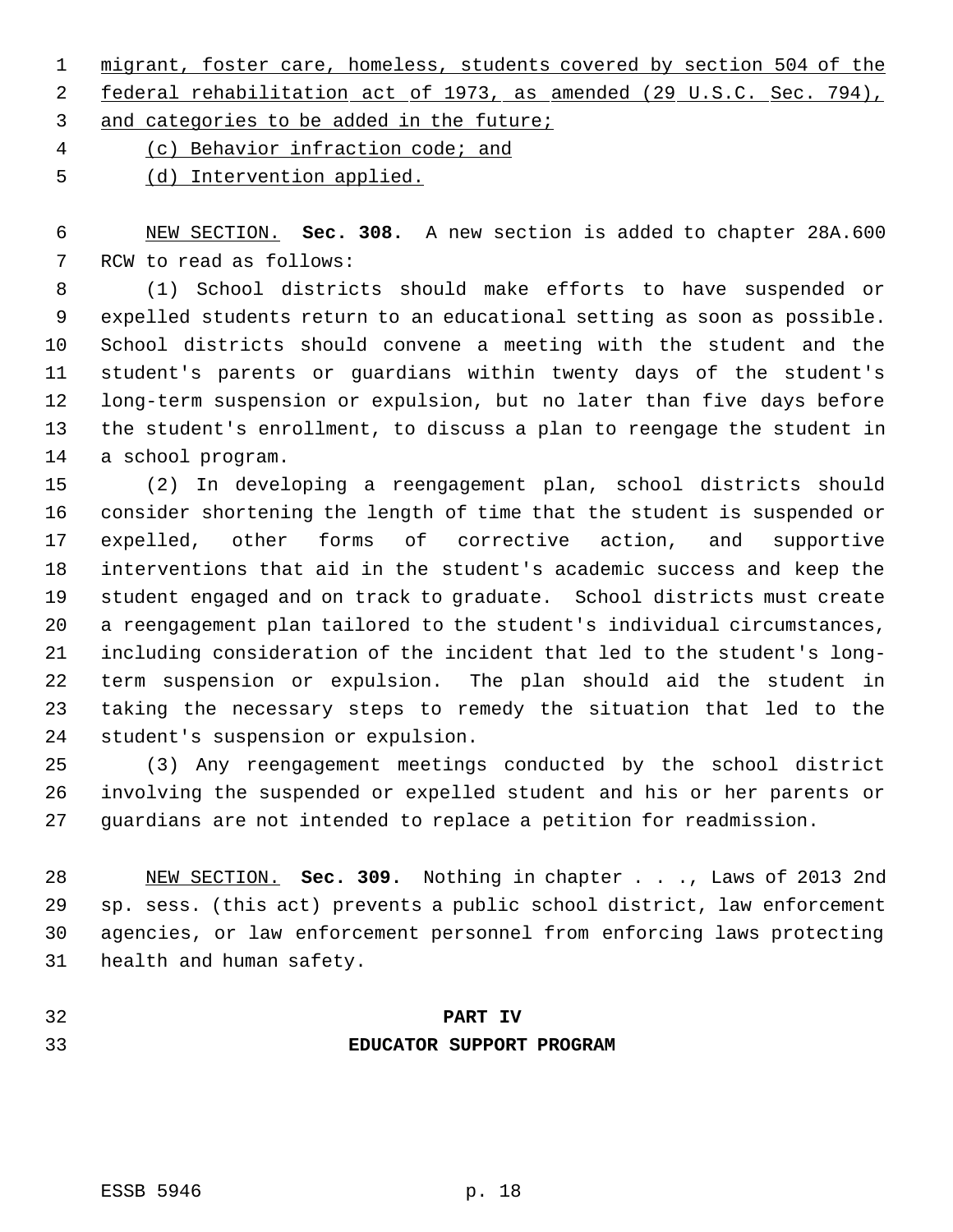NEW SECTION. **Sec. 401.** A new section is added to chapter 28A.415 RCW to read as follows:

 (1) The educator support program is established to provide professional development and mentor support for beginning educators and educators on probation under RCW 28A.405.100, to be composed of the beginning educator support team for beginning educators and continuous improvement coaching for educators on probation, as provided in this section.

 (2)(a) Subject to funds appropriated for this specific purpose, the office of the superintendent of public instruction shall allocate funds for the beginning educator support team on a competitive basis to individual school districts or consortia of districts. School districts are encouraged to include educational service districts in creating regional consortia. In allocating funds, the office of the superintendent of public instruction shall give priority to school districts with low-performing schools identified under RCW 28A.657.020 as being challenged schools in need of improvement. A portion of the appropriated funds may be used for program coordination and provision of statewide or regional professional development through the office of the superintendent of public instruction.

 (b) A beginning educator support team must include the following components:

 (i) A paid orientation or individualized assistance before the start of the school year for beginning educators;

 (ii) Assignment of a trained and qualified mentor for the first three years for beginning educators, with intensive support in the first year and decreasing support over the following years depending on 28 the needs of the beginning educator;

 (iii) Professional development for beginning educators that is designed to meet their unique needs for supplemental training and skill development;

(iv) Professional development for mentors;

 (v) Release time for mentors and their designated educators to work together, as well as time for educators to observe accomplished peers; and

 (vi) A program evaluation using a standard evaluation tool provided from the office of the superintendent of public instruction that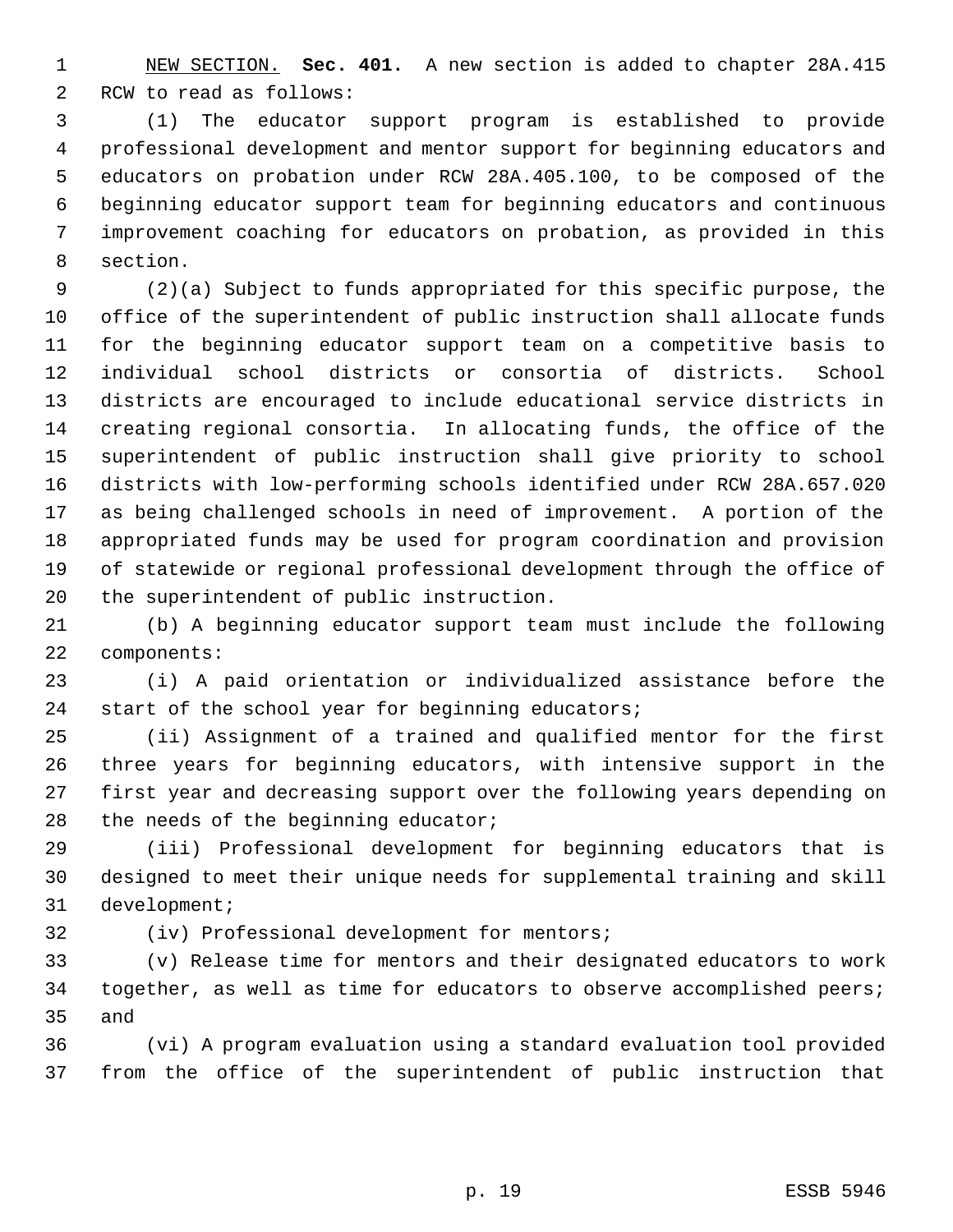measures increased knowledge, skills, and positive impact on student learning for program participants.

 (3) Subject to funds separately appropriated for this specific purpose, the beginning educator support team components under subsection (2) of this section may be provided for continuous improvement coaching to support educators on probation under RCW 28A.405.100.

 **Sec. 402.** RCW 28A.415.010 and 2006 c 263 s 807 are each amended to read as follows:

 It shall be the responsibility of each educational service district board to establish a center for the improvement of teaching. The center shall administer, coordinate, and act as fiscal agent for such programs related to the recruitment and training of certificated and classified K-12 education personnel as may be delegated to the center by the superintendent of public instruction under RCW 28A.310.470. To assist in these activities, each educational service district board shall establish an improvement of teaching coordinating council to include, at a minimum, representatives as specified in RCW 28A.415.040. An existing in-service training task force, established pursuant to RCW 28A.415.040, may serve as the improvement of teaching coordinating council. The educational service district board shall ensure coordination of programs established pursuant to RCW 28A.415.030, 23 28A.410.060, and ((28A.415.250)) section 401 of this act.

 The educational service district board may arrange each year for the holding of one or more teachers' institutes and/or workshops for professional staff preparation and in-service training in such manner and at such time as the board believes will be of benefit to the teachers and other professional staff of school districts within the educational service district and shall comply with rules of the professional educator standards board pursuant to RCW 28A.410.060 or 31 the superintendent of public instruction (( $\mu$ ursuant - to - RCW) 32 28A.415.250)). The board may provide such additional means of teacher and other professional staff preparation and in-service training as it may deem necessary or appropriate and there shall be a proper charge against the educational service district general expense fund when approved by the educational service district board.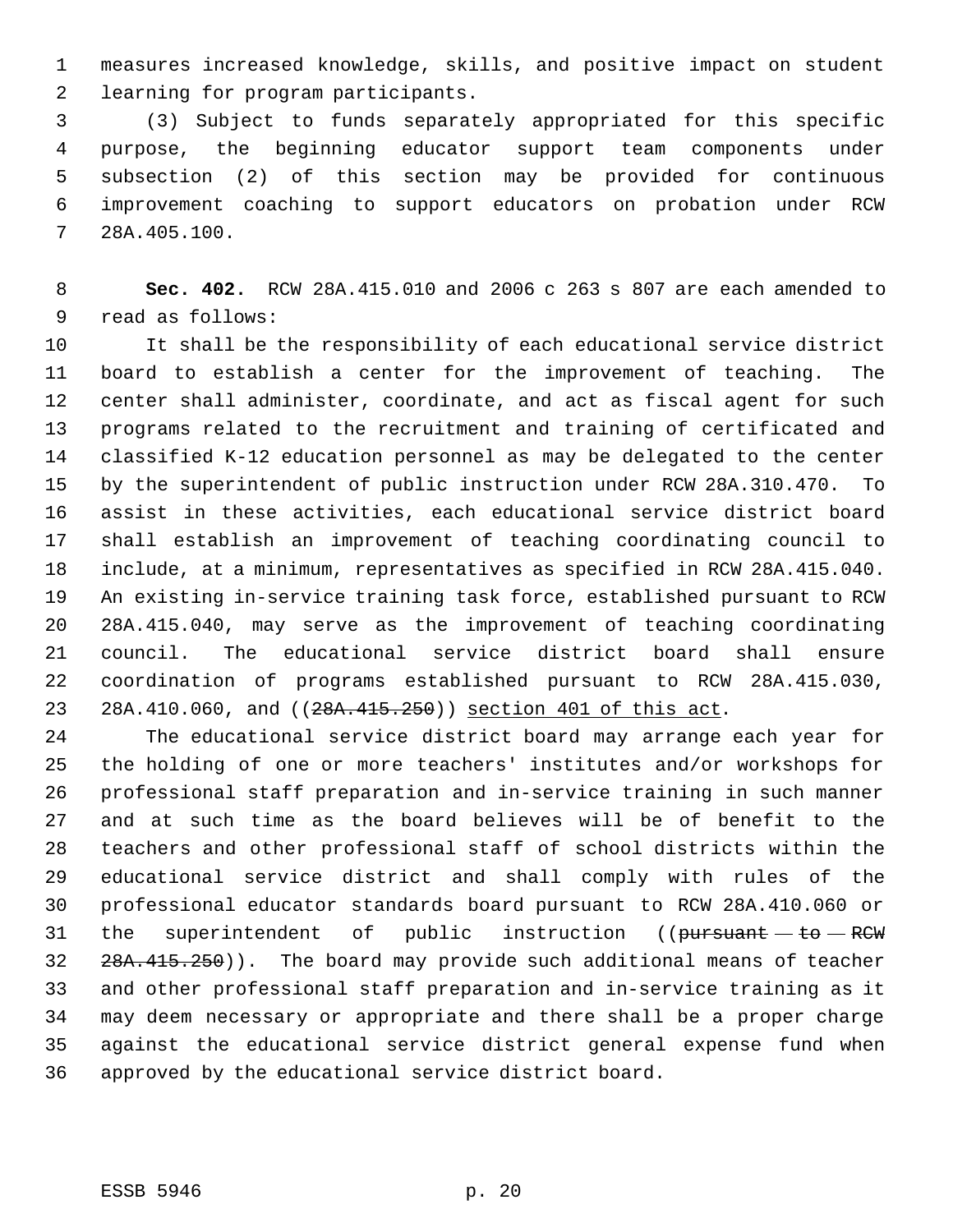Educational service district boards of contiguous educational service districts, by mutual arrangements, may hold joint institutes and/or workshops, the expenses to be shared in proportion to the numbers of certificated personnel as shown by the last annual reports of the educational service districts holding such joint institutes or workshops.

 In local school districts employing more than one hundred teachers and other professional staff, the school district superintendent may hold a teachers' institute of one or more days in such district, said institute when so held by the school district superintendent to be in all respects governed by the provisions of this title and rules relating to teachers' institutes held by educational service district superintendents.

**PART V**

**PROFESSIONAL DEVELOPMENT**

 NEW SECTION. **Sec. 501.** A new section is added to chapter 28A.320 RCW to read as follows:

 (1)(a) The legislature finds that the school district board of directors sets the vision and provides direction and oversight for the school district. The legislature further finds that the school district superintendent is key to the day-to-day administration of the school district. The legislature intends to provide additional professional development opportunities for school district directors and superintendents to focus on research-based governance strategies to improve student achievement.

 (b) The Washington state school directors' association shall develop and annually implement a professional development program for first-time school directors and school district superintendents and for on-going development of school directors and superintendents. The program must focus on research-based governance strategies to improve student achievement.

 (2)(a) The legislature recognizes that there have been many recent changes in state educational policies that affect students, educators, school employees, and school district personnel, including the adoption of the common core standards and the new evaluation system. The legislature further recognizes that those important changes are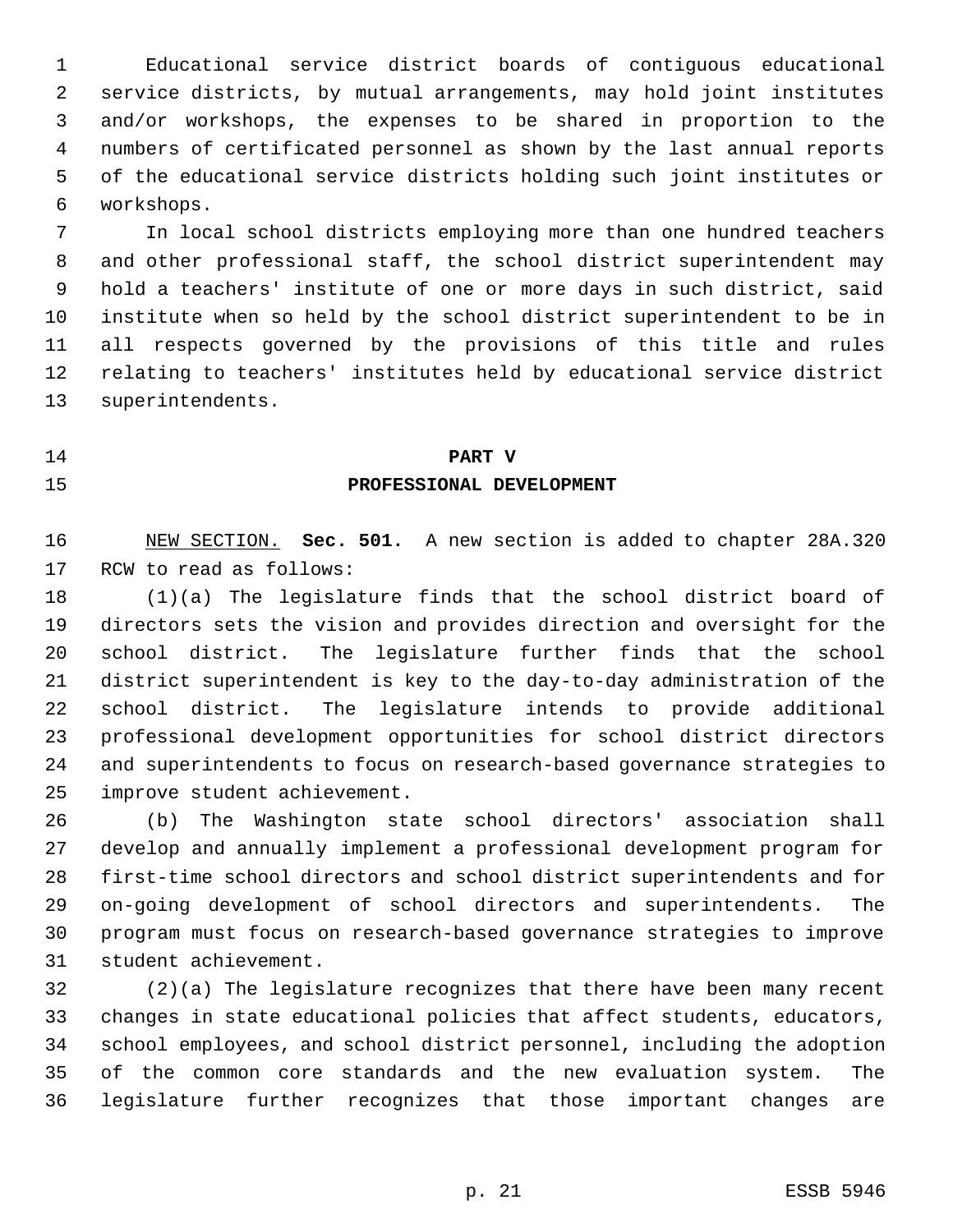intended to improve the performance of the educational system and student achievement. The legislature understands that the importance of providing adequate training and professional development for the changes in policy to have the successful outcomes that are intended. The legislature further intends the training to be responsive to the needs of local school districts.

 (b) For the 2013-14 and 2014-15 school years, for any adjustments made to compensation provided by the school district beyond an adjustment for inflation must be in the form of targeted professional development, as determined to be appropriate by the school district. For the purpose of this section, "inflation" shall be determined in each year using the Seattle consumer price index for the most recently completed calendar year. The targeted professional development provided to instructional staff, as determined by the school district, is to assist the individual to improve student achievement, which may include but must not be limited to professional development regarding the common core state standards and the teacher and principal evaluations. The targeted professional development provided to noninstructional staff, as determined by the school district, is to improve skills necessary for the individual's assignment. This subsection (2)(b) does not affect or impair any collective bargaining agreements in effect on June 17, 2013, between an employer and educational employees or employee organization under chapter 41.59 RCW. Any collective bargaining agreement entered into or renewed after June 17, 2013, shall be consistent with this subsection.

 (c) The office of the superintendent of public instruction must conduct an analysis of K-12 professional development. The purpose of the analysis is to improve the baseline understanding of policymakers regarding the level of public school resources currently expended to support professional development, the sources of funds, and the type and content of professional development purchased. The office of the superintendent of public instruction shall report the analysis to the education committees of the senate and house of representatives by December 31, 2013. As an extension of the study and to facilitate ongoing understanding of resources expended to support professional development, beginning in the 2013-14 school year, each school district shall annually report to the superintendent of public instruction the amounts and purposes of locally bargained compensation provided by the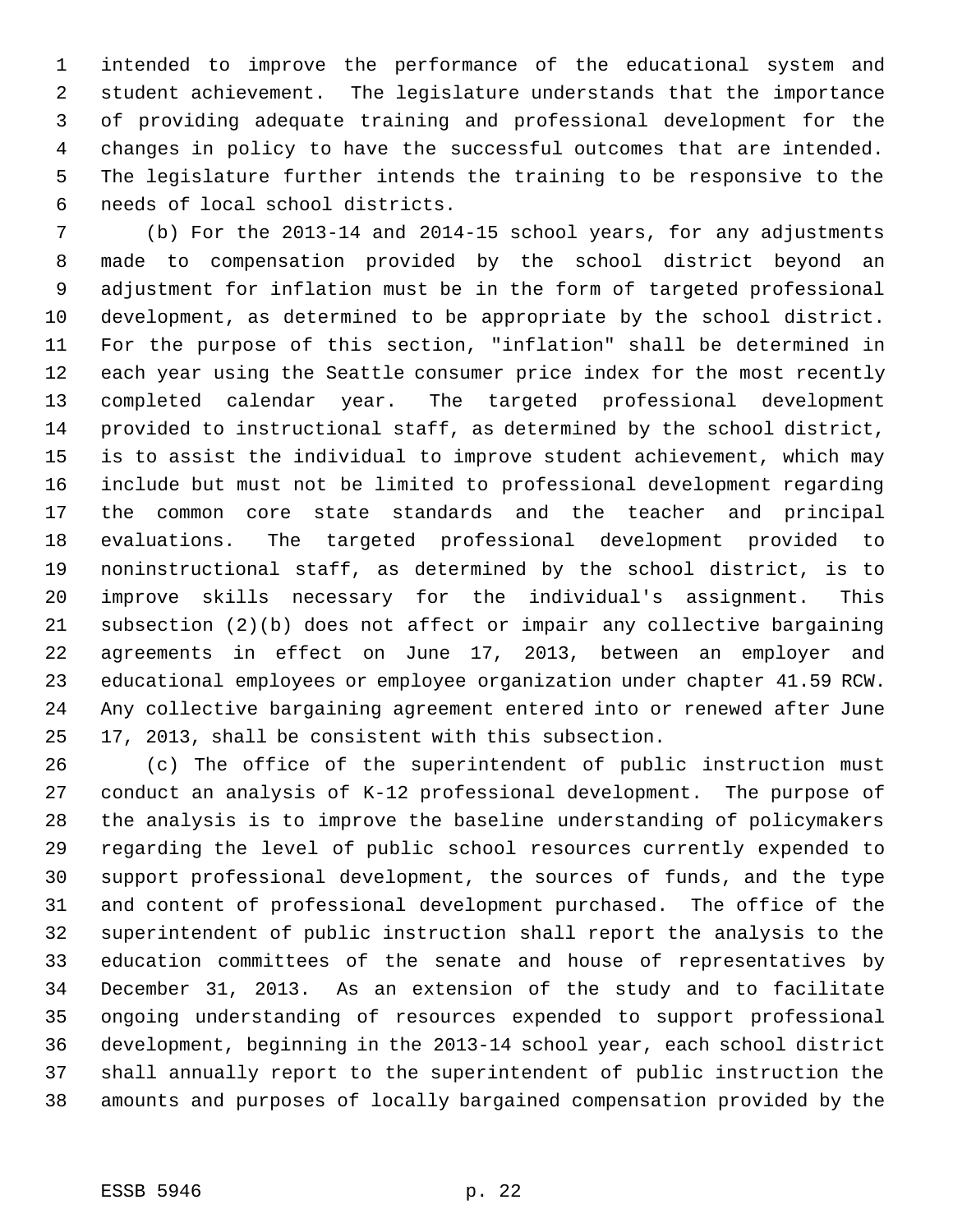school district, including the type and content of the professional development purchased and the personnel positions that receive the professional development. For the purposes of reporting, "professional development" includes both traditional forms such as seminars, conferences, courses, or training sessions and nontraditional, job- embedded forms such as dedicated time for instructional teams to examine student data, coaching and mentoring, and professional learning communities. The office of the superintendent of public instruction shall annually report the information to the legislature and the governor. The superintendent of public instruction may adopt rules to implement the ongoing reporting by the school districts.

# **PART VI ALTERNATIVE LEARNING EXPERIENCES**

 **Sec. 601.** 2011 1st sp.s. c 34 s 1 (uncodified) is amended to read as follows:

 (1) Under Article IX of the Washington state Constitution, all children are entitled to an opportunity to receive a basic education. Although the state must assure that students in public schools have opportunities to participate in the instructional program of basic education, there is no obligation for either the state or school districts to provide that instruction using a particular delivery method or through a particular program.

 (2) The legislature finds ample evidence of the need to examine and reconsider policies under which alternative learning that occurs outside the classroom using an individual student learning plan may be considered equivalent to full-time attendance in school, including for funding purposes. Previous legislative studies have raised questions about financial practices and accountability in alternative learning 29 experience ((programs)) courses. Since 2005, there has been significant enrollment growth in alternative learning experience online 31 ((programs)) courses, with evidence of unexpected financial impact when 32 large numbers of nonresident students enroll in ((programs)) courses. Based on this evidence, there is a rational basis on which to conclude 34 that there are different costs associated with providing ((a program)) courses not primarily based on full-time, daily contact between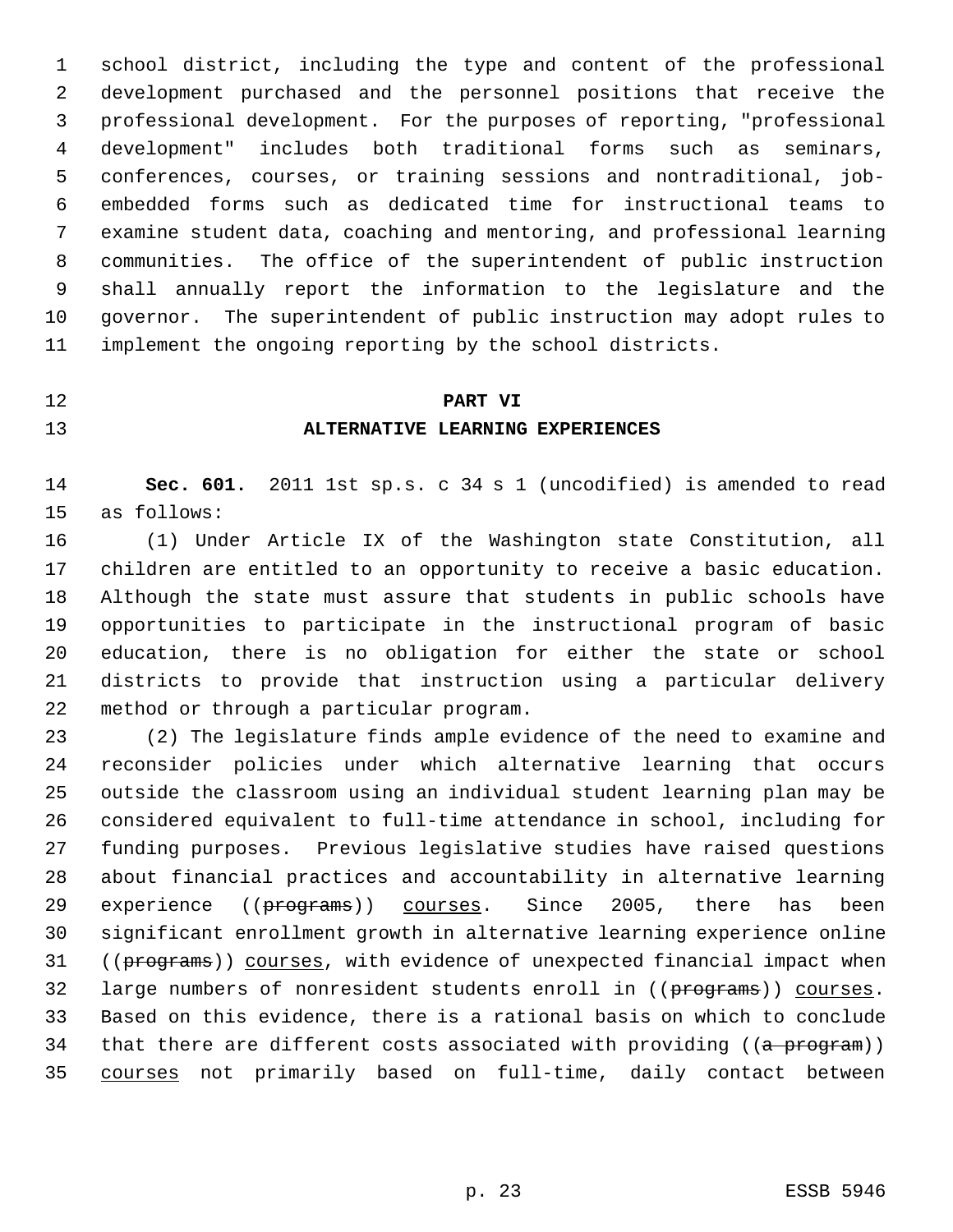teachers and students and not primarily occurring on-site in a classroom.

 (3) For these reasons, the legislature intends to allow for continuing review and revision of the way in which state funding allocations are used to support alternative learning experience ((programs)) courses.

 **Sec. 602.** RCW 28A.150.325 and 2011 1st sp.s. c 34 s 2 are each amended to read as follows:

9 (1) ((For-purposes-of-this-chapter,)) The definitions in this 10 subsection apply throughout this chapter unless the context clearly requires otherwise.

12 (a) "Alternative learning experience ((program)) course" means a 13 course ((or set of courses)), or for grades kindergarten through eight 14 grade-level coursework, that is a delivery method for the program of basic education and is:

16  $((+a))$   $(i)$  Provided in whole or in part independently from a regular classroom setting or schedule, but may include some components of direct instruction;

19 (((b)) (ii) Supervised, monitored, assessed, evaluated, and documented by a certificated teacher employed by the school district or 21 under contract as permitted by applicable rules; and

 $((\{e\})$  (iii) Provided in accordance with a written student learning plan that is implemented pursuant to the school district's policy and rules adopted by the superintendent of public instruction for alternative learning experiences.

 (b) "In-person" means face-to-face instructional contact in a physical classroom environment.

 (c) "Instructional contact time" means instructional time with a 29 certificated teacher. Instructional contact time must be for the 30 purposes of actual instruction, review of assignments, testing, 31 evaluation of student progress, or other learning activities or 32 requirements identified in the student's written student learning plan. Instructional contact time must be related to an alternative learning experience course identified in the student's written student learning plan. Instructional contact time may occur in a group setting between the teacher and multiple students and may be delivered either in-person 37 or remotely using technology.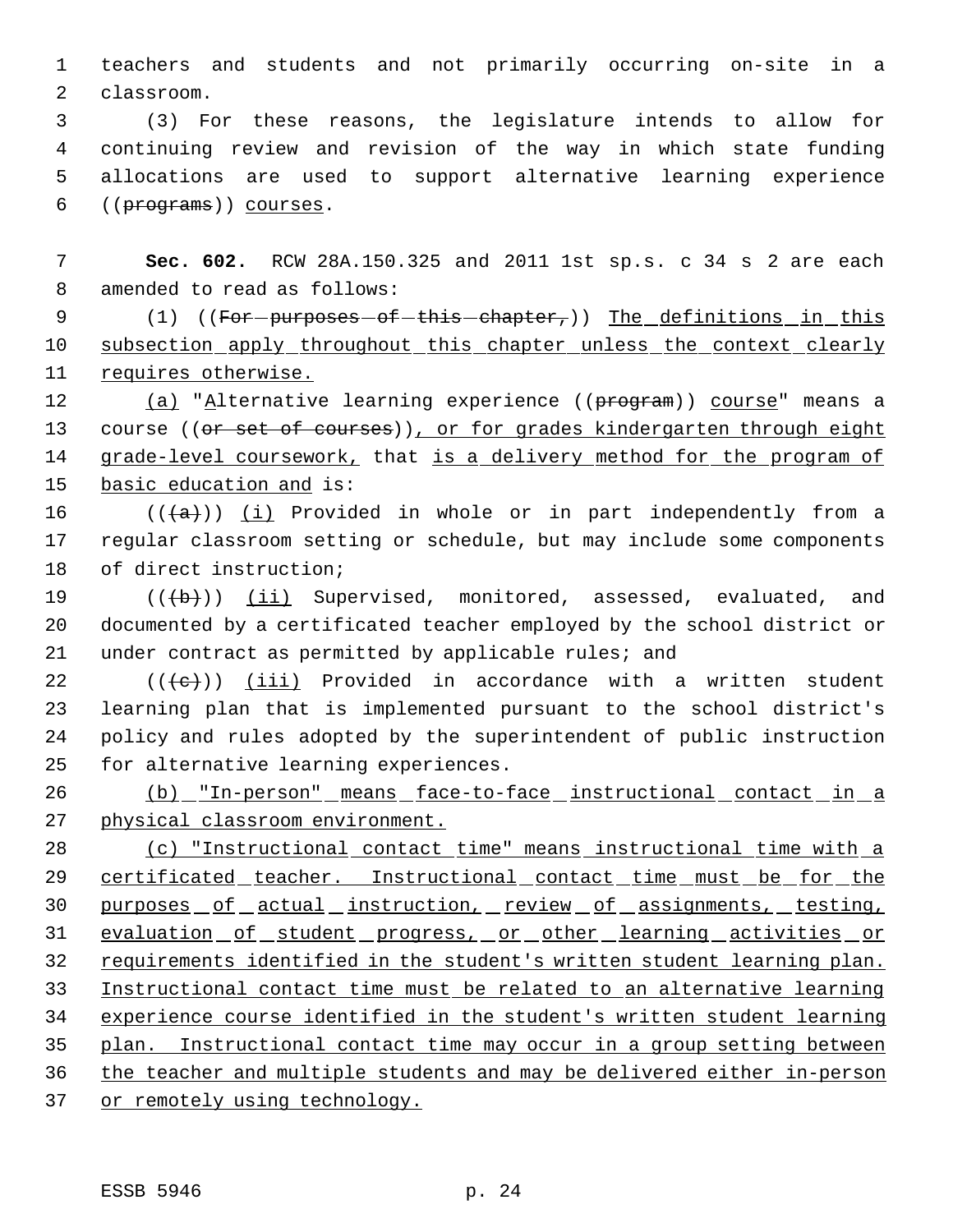1 (d) "Online course" means an alternative learning experience course 2 that has the same meaning as provided in RCW 28A.250.010.

 3 (e) "Remote course" means an alternative learning experience course 4 that is not an online course where the student has in-person 5 instructional contact time for less than twenty percent of the total 6 weekly time for the course. No minimum in-person instructional contact 7 time is required.

 8 (f) "Site-based course" means an alternative learning experience 9 course where the student has in-person instructional contact time for 10 at least twenty percent of the total weekly time for the course.

11 (g) "Total weekly time" means the estimated average hours per 12 school week the student will engage in learning activities to meet the 13 requirements of the written student learning plan.

14 (2) ((The - broad - categories - of - alternative - learning - experience 15 programs include, but are not limited to:

16 (a) Online programs as defined in RCW 28A.150.262;

17  $\langle b \rangle$  - Parent - partnership - programs - that - include - significant 18 participation and partnership by parents and families in the design and 19 implementation of a student's learning experience; and

20 (c) Contract-based learning programs)) School districts may claim state funding under section 603 of this act, to the extent otherwise allowed by state law including the provisions of RCW 28A.250.060, for students enrolled in remote, site-based, or online alternative learning 24 experience courses. High school courses must meet district or state graduation requirements and be offered for high school credit.

 (3) School districts that offer alternative learning experience 27 ((programs)) courses may not provide any compensation, reimbursement, gift, reward, or gratuity to any parents, guardians, or students for participation in the courses. School district employees are prohibited from receiving any compensation or payment as an incentive to increase student enrollment of out-of-district students in ((an)) alternative 32 learning experience ((program)) courses. This prohibition includes, but is not limited to, providing funds to parents, guardians, or students for the purchase of educational materials, supplies, experiences, services, or technological equipment. A district may purchase educational materials, equipment, or other nonconsumable supplies for students' use in alternative learning experience 38 ((programs)) courses if the purchase is consistent with the district's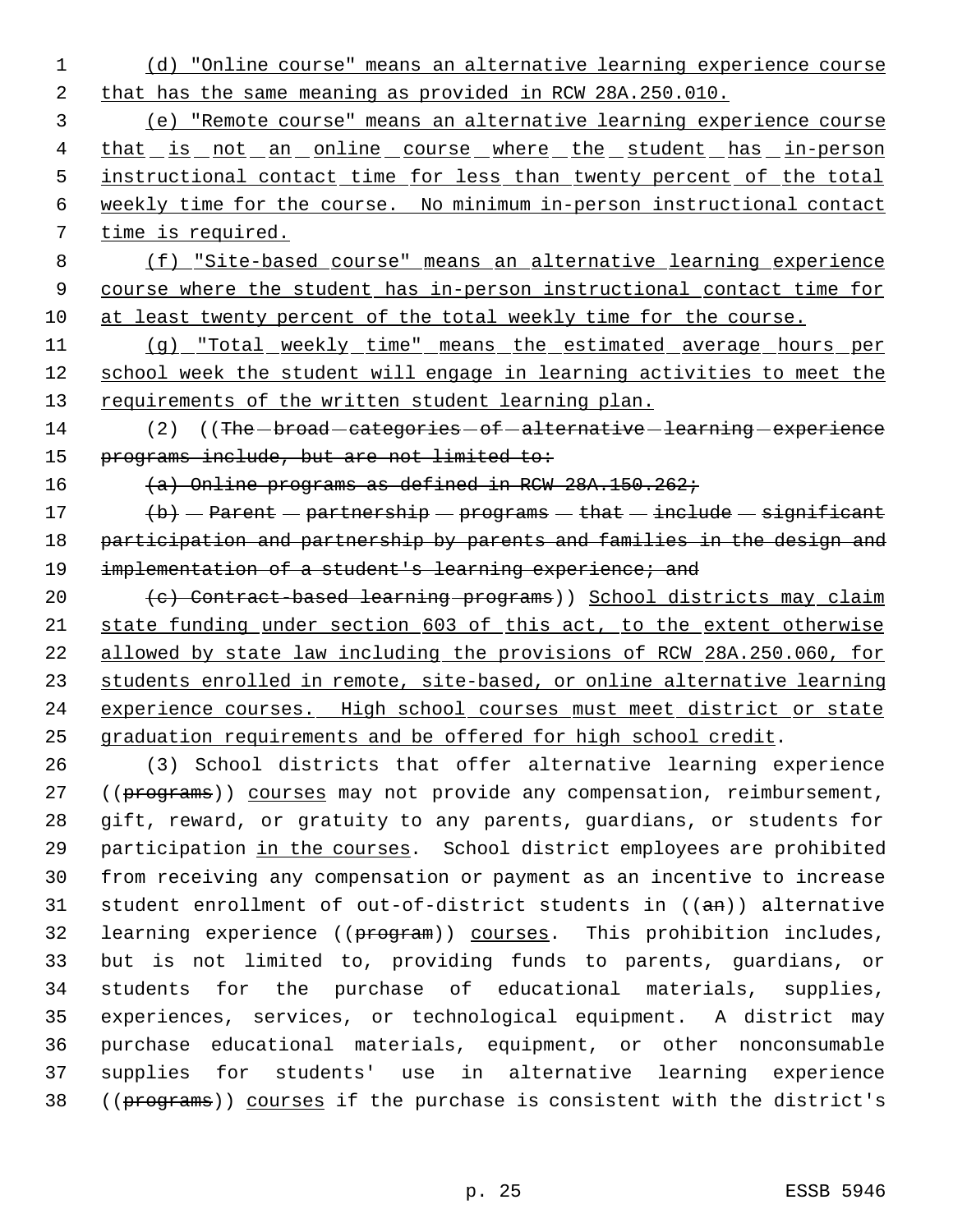approved curriculum, conforms to applicable laws and rules, and is made in the same manner as such purchases are made for students in the district's regular instructional program. Items so purchased remain the property of the school district upon program completion. School districts may not purchase or contract for instructional or cocurricular experiences and services that are included in an alternative learning experience written student learning plan, including but not limited to lessons, trips, and other activities, unless substantially similar experiences and services are available to students enrolled in the district's regular instructional program. School districts that purchase or contract for such experiences and services for students enrolled in an alternative learning experience 13 ((program)) course must submit an annual report to the office of the superintendent of public instruction detailing the costs and purposes of the expenditures. These requirements extend to contracted providers 16 of alternative learning experience ((programs)) courses, and each district shall be responsible for monitoring the compliance of its providers with these requirements. However, nothing in this 19 ((section)) subsection shall prohibit school districts from contracting with school district employees to provide services or experiences to students, or from contracting with online providers approved by the office of the superintendent of public instruction pursuant to chapter 28A.250 RCW.

 (4) ((Part-time enrollment in alternative learning experiences is subject to the provisions of RCW 28A.150.350.

26 (5) The superintendent of public instruction shall adopt rules defining  $-$  minimum  $-$  requirements  $-$  and  $-$  accountability  $-$  for  $-$  alternative 28 <del>learning experience programs</del>)) Each school district offering or 29 contracting to offer alternative learning experience courses must:

 (a) Report annually to the superintendent of public instruction 31 regarding the course types and offerings, and number of students participating in each;

 (b) Document the district of residence for each student enrolled in an alternative learning experience course; and

 (c) Beginning in the 2013-14 school year and continuing through the 2016-17 school year, pay costs associated with a biennial measure of 37 student outcomes and financial audit of the district's alternative learning experience courses by the office of the state auditor.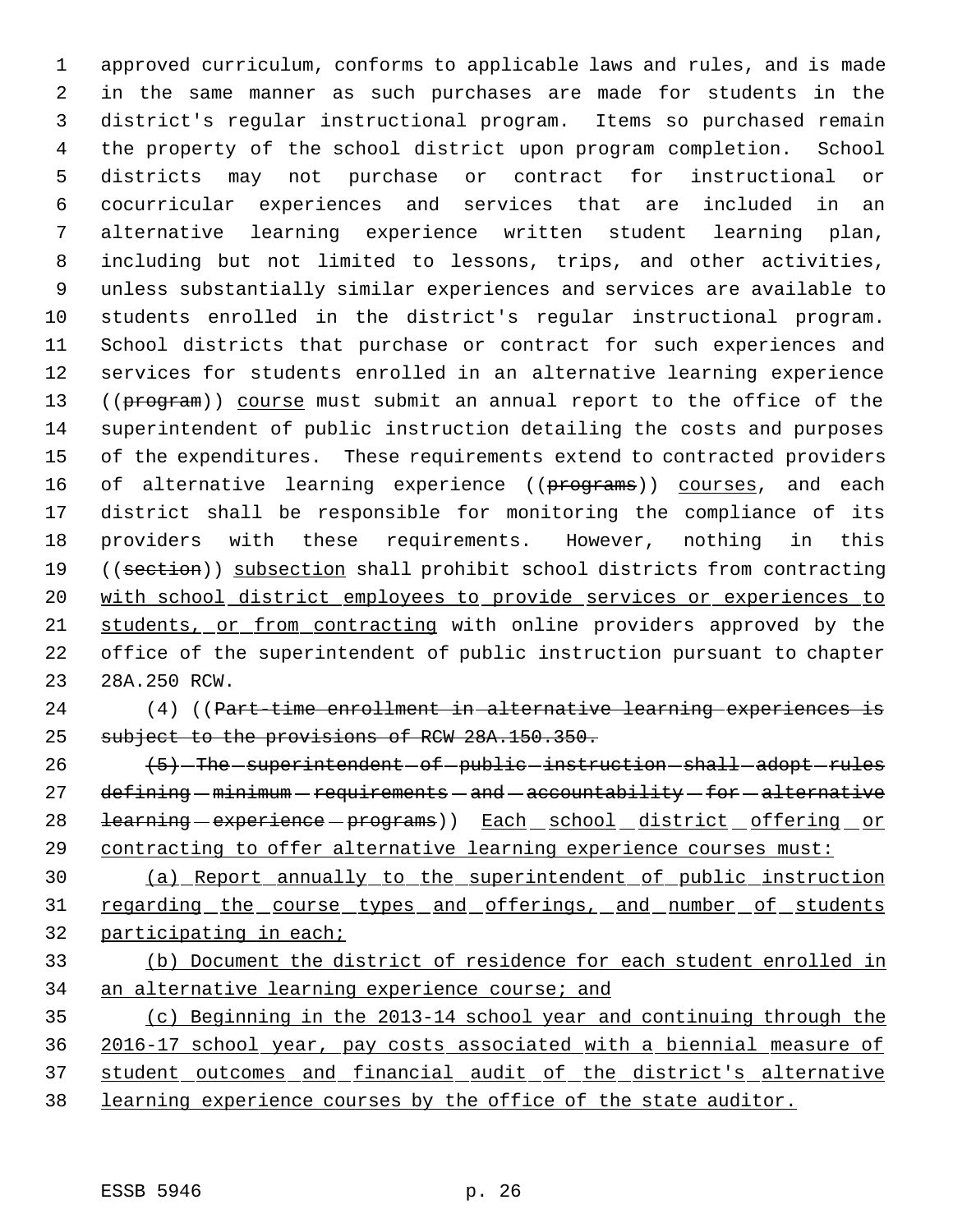1 (5) A school district offering or contracting to offer an 2 alternative learning experience course to a nonresident student must inform the resident school district if the student drops out of the course or is otherwise no longer enrolled.

 (6) School districts must assess the educational progress of enrolled students at least annually, using, for full-time students, the state assessment for the student's grade level and using any other annual assessments required by the school district. Part-time students 9 must also be assessed at least annually. However, part-time students who are either receiving home-based instruction under chapter 28A.200 RCW or who are enrolled in an approved private school under chapter 28A.195 RCW are not required to participate in the assessments required 13 under chapter 28A.655 RCW. The rules must address how students who reside outside the geographic service area of the school district are to be assessed.

 (7) Beginning with the 2013-14 school year, school districts must 17 designate alternative learning experience courses as such when reporting course information to the office of the superintendent of public instruction under RCW 28A.300.500.

 (8)(a) The superintendent of public instruction shall adopt rules necessary to implement this section.

 (b) Rules adopted for weekly direct personal contact requirements and monthly progress evaluation must be flexible and reflect the needs of the student and the student's individual learning plan rather than specifying an amount of time. In addition, the rules must reduce 26 documentation requirements, particularly for students making 27 satisfactory progress, based on the unique aspects of the alternative learning experience course types defined in this section and taking into consideration the technical and system capabilities associated with the different course types.

 (c) The rules must establish procedures that address how the counting of students must be coordinated by resident and nonresident districts for state funding so that no student is counted for more than one full-time equivalent in the aggregate.

 NEW SECTION. **Sec. 603.** The superintendent of public instruction shall separately calculate and allocate moneys appropriated under RCW 28A.150.260 to school districts for each full-time equivalent student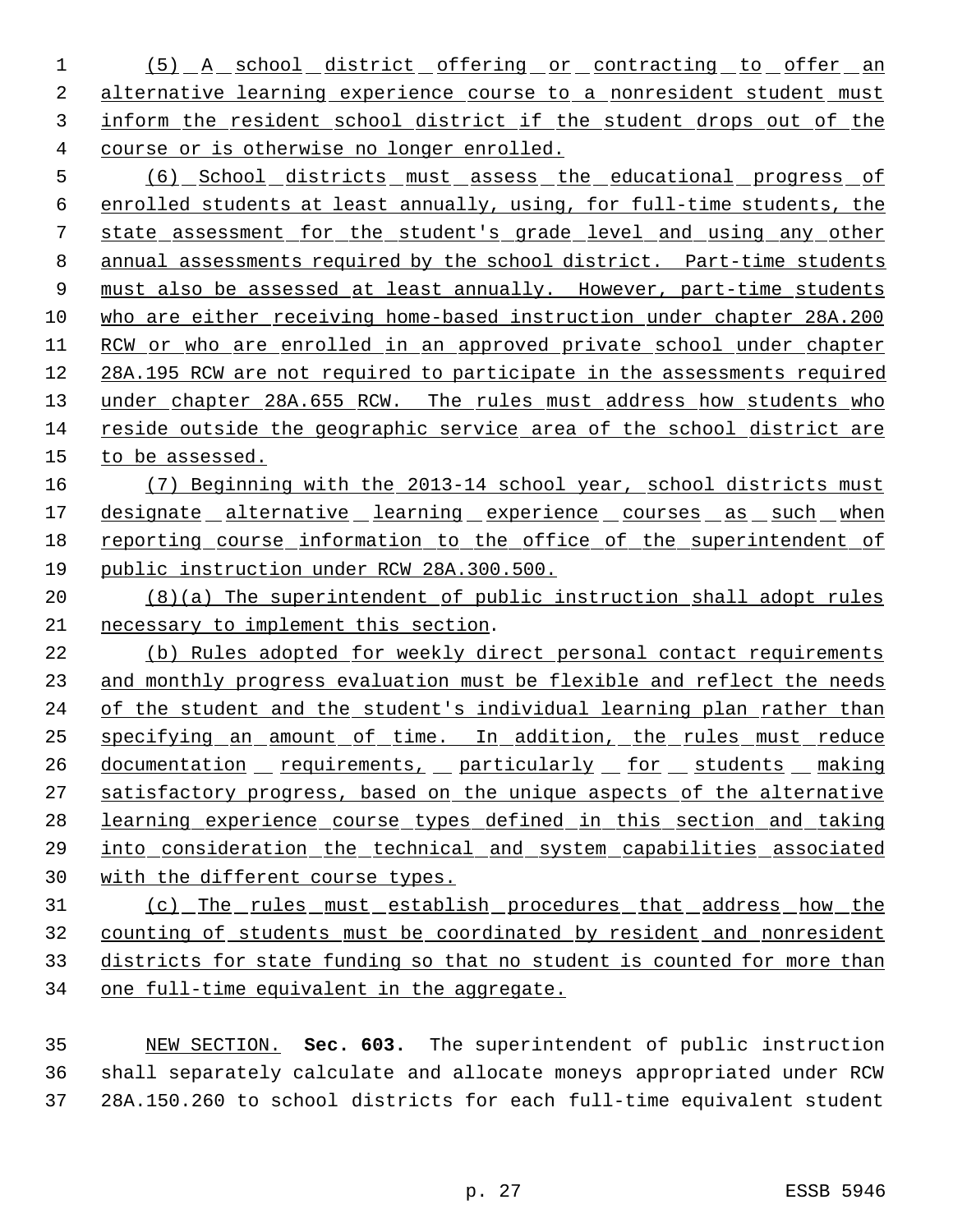enrolled in an alternative learning experience course. The calculation shall be based on the estimated statewide annual average allocation per full-time equivalent student in grades nine through twelve in general education, excluding small high school enhancements, and including applicable rules and provisions of the omnibus appropriations act.

 **Sec. 604.** RCW 28A.250.010 and 2011 1st sp.s. c 34 s 5 are each amended to read as follows:

 The definitions in this section apply throughout this chapter unless the context clearly requires otherwise.

(1)(a) "Multidistrict online provider" means:

 (i) A private or nonprofit organization that enters into a contract with a school district to provide online courses or programs to K-12 students from more than one school district;

 (ii) A private or nonprofit organization that enters into contracts with multiple school districts to provide online courses or programs to K-12 students from those districts; or

 (iii) Except as provided in (b) of this subsection, a school district that provides online courses or programs to students who reside outside the geographic boundaries of the school district.

 (b) "Multidistrict online provider" does not include a school district online learning program in which fewer than ten percent of the students enrolled in the program are from other districts under the interdistrict student transfer provisions of RCW 28A.225.225. "Multidistrict online provider" also does not include regional online learning programs that are jointly developed and implemented by two or more school districts or an educational service district through an interdistrict cooperative program agreement that addresses, at minimum, how the districts share student full-time equivalency for state basic education funding purposes and how categorical education programs, including special education, are provided to eligible students.

 (2)(a) "Online course" means a course or grade-level coursework where:

 (i) More than half of the course content is delivered 34 electronically using the internet or other computer-based methods; ((and))

(ii) More than half of the teaching is conducted from a remote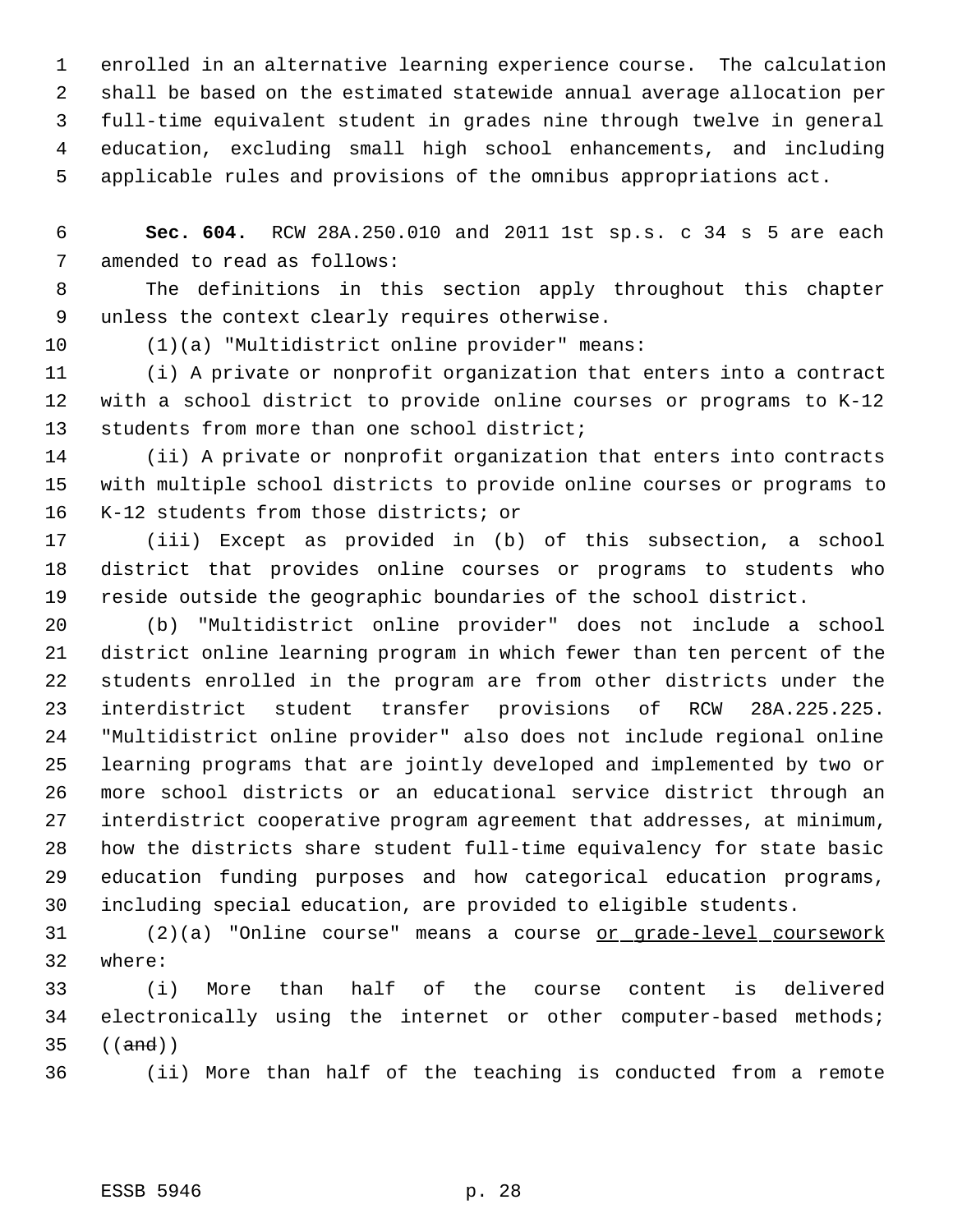1 location through an online course learning management system or other 2 online or electronic tools<sub>i</sub>

 (iii) A certificated teacher has the primary responsibility for the student's instructional interaction. Instructional interaction between 5 the teacher and the student includes, but is not limited to, direct instruction, review of assignments, assessment, testing, progress monitoring, and educational facilitation; and

8 (iv) Students have access to the teacher synchronously, 9 asynchronously, or both.

10 (b) "Online school program" means a school program that  $($ :

11  $\langle i\rangle$  -Offers courses or grade-level coursework that is delivered 12 primarily-electronically-using-the-internet-or-other-computer-based 13 methods;

14 (ii) Offers courses or grade-level coursework that is taught by a 15 teacher - primarily - from - a - remote - location - using - online - or - other 16 electronic-tools. Students-enrolled-in-an-online-program-may-have 17 access to the teacher synchronously, asynchronously, or both;

 $(iii)$ ) offers a sequential set of online courses or grade-level coursework that may be taken in a single school term or throughout the school year in a manner that could provide a full-time basic education program if so desired by the student. Students may enroll in the 22 program as part-time or full-time students  $(i + and)$ 

23  $\{iv\}$  Has an online component of the program with online lessons and 24 tools for student and data management)).

 (c) An online course or online school program may be delivered to students at school as part of the regularly scheduled school day. An online course or online school program also may be delivered to students, in whole or in part, independently from a regular classroom schedule, but such courses or programs must comply with RCW ((28A.150.262)) 28A.150.325 (as recodified by this act) and associated 31 rules adopted by the superintendent of public instruction to qualify for state basic education funding.

33 (3) "Online provider" means any provider of an online course or 34 program, including multidistrict online providers, all school district 35 online learning programs, and all regional online learning programs.

36 **Sec. 605.** RCW 28A.250.020 and 2011 1st sp.s. c 34 s 6 are each 37 amended to read as follows: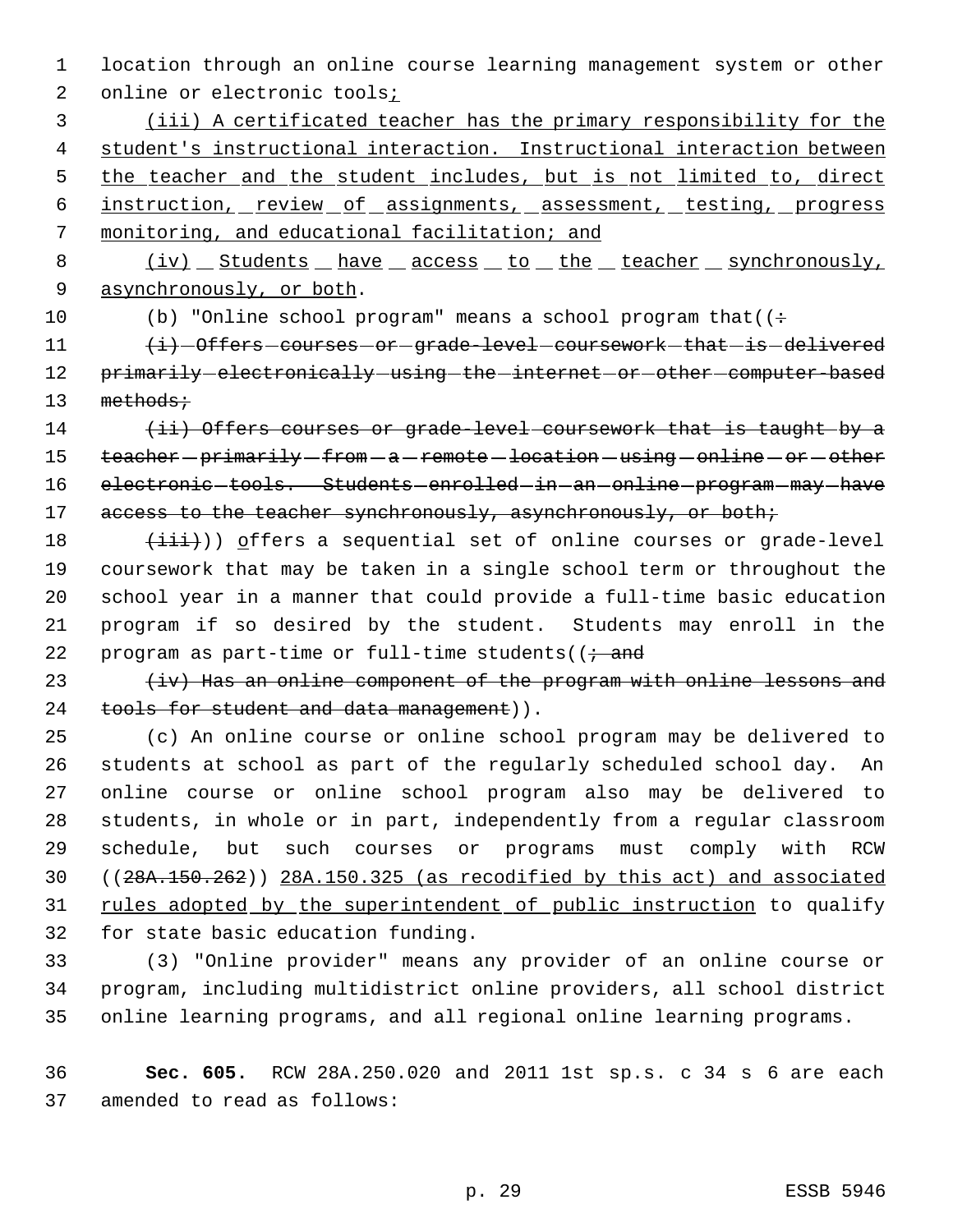(1) The superintendent of public instruction, in collaboration with the state board of education, shall develop and implement approval criteria and a process for approving online providers; a process for monitoring and if necessary rescinding the approval of courses or programs offered by an online provider; and an appeals process. The criteria and processes for multidistrict online providers shall be adopted by rule by December 1, 2009.

 (2) When developing the approval criteria, the superintendent of public instruction shall require that providers offering online courses 10 or programs have accreditation, or are candidates for accreditation, through the Northwest accreditation commission or another national, regional, or state accreditation program listed by the office of the 13 superintendent of public instruction ((after-consultation-with-the 14 Washington-coalition-for-online-learning)). In addition to other criteria, the approval criteria shall include the degree of alignment with state academic standards and require that all teachers be certificated in accordance with Washington state law. When reviewing online providers that offer high school courses, the superintendent of public instruction shall assure that the courses offered by the provider are eligible for high school credit. However, final decisions regarding whether credit meets the school district's graduation requirements shall remain the responsibility of the school districts.

 (3) Initial approval of online providers by the superintendent of public instruction shall be for four years. The superintendent of public instruction shall develop a process for the renewal of approvals and for rescinding approvals based on noncompliance with approval requirements. Any multidistrict online provider that was approved by the digital learning commons or accredited by the Northwest association of accredited schools before July 26, 2009, and that meets the teacher certification requirements of subsection (2) of this section, is exempt from the initial approval process under this section until August 31, 2012, but must comply with the process for renewal of approvals and must comply with approval requirements.

 (4) The superintendent of public instruction shall make the first round of decisions regarding approval of multidistrict online providers by April 1, 2010. The first round of decisions regarding approval of online providers that are not multidistrict online providers shall be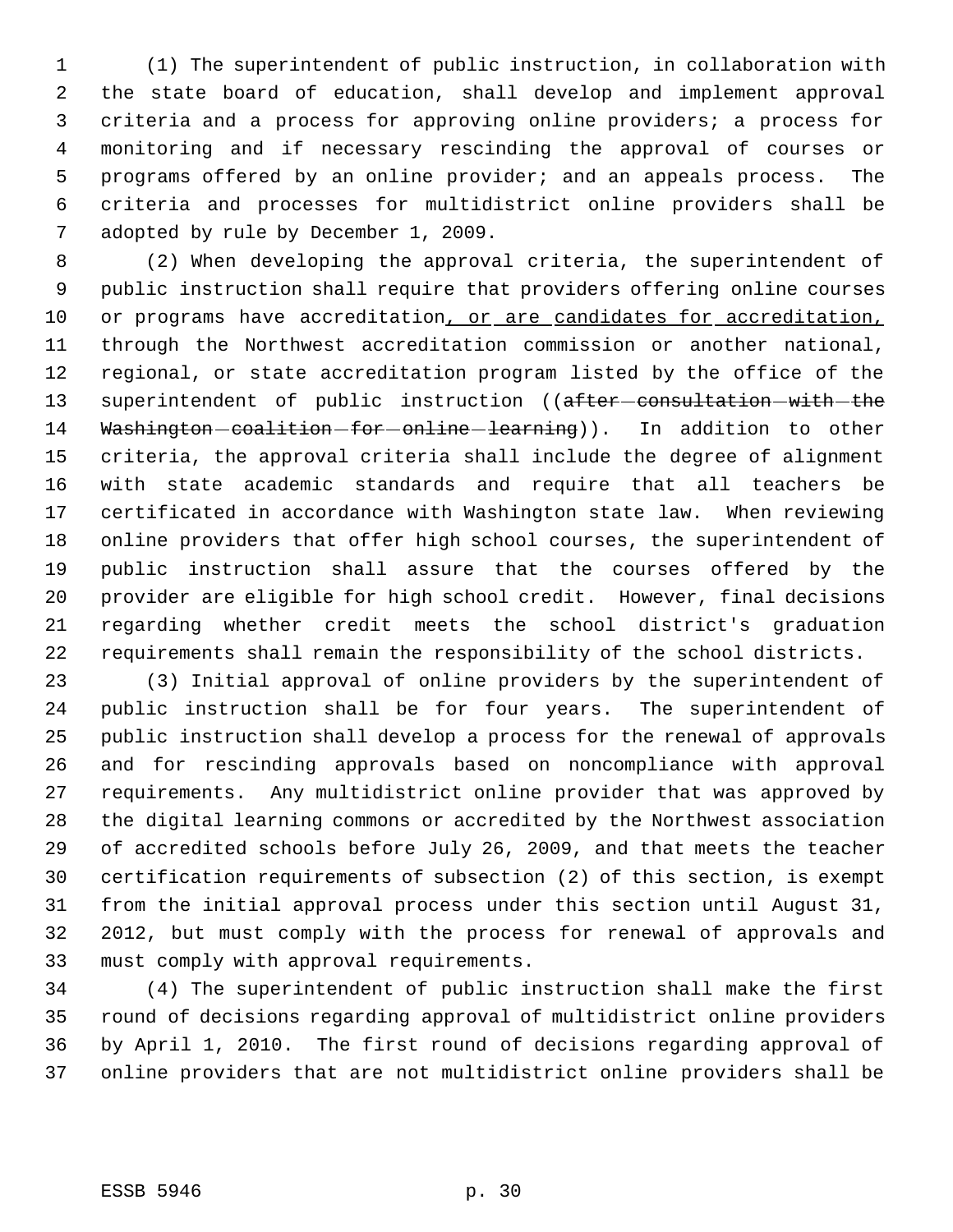made by April 1, 2013. Thereafter, the superintendent of public instruction shall make annual approval decisions no later than November 1st of each year.

 (5) The superintendent of public instruction shall establish an online learning advisory committee within existing resources that shall provide advice to the superintendent regarding the approval criteria, major components of the web site, the model school district policy, model agreements, and other related matters. The committee shall include a representative of each of the following groups: Private and public online providers, parents of online students, accreditation organizations, educational service districts, school principals, teachers, school administrators, school board members, institutions of higher education, and other individuals as determined by the superintendent. Members of the advisory committee shall be selected by the superintendent based on nominations from statewide organizations, shall serve three-year terms, and may be reappointed. The superintendent shall select the chair of the committee.

 **Sec. 606.** RCW 28A.250.050 and 2011 1st sp.s. c 34 s 11 are each amended to read as follows:

 (1) By August 31, 2010, all school district boards of directors shall develop policies and procedures regarding student access to online courses and online learning programs. The policies and procedures shall include but not be limited to: Student eligibility criteria; the types of online courses available to students through the school district; the methods districts will use to support student success, which may include a local advisor; when the school district will and will not pay course fees and other costs; the granting of high school credit; and a process for students and parents or guardians to formally acknowledge any course taken for which no credit is given. The policies and procedures shall take effect beginning with the 2010- 11 school year. School districts shall submit their policies to the superintendent of public instruction by September 15, 2010. By December 1, 2010, the superintendent of public instruction shall summarize the school district policies regarding student access to online courses and submit a report to the legislature.

(2) School districts must award credit and grades for online high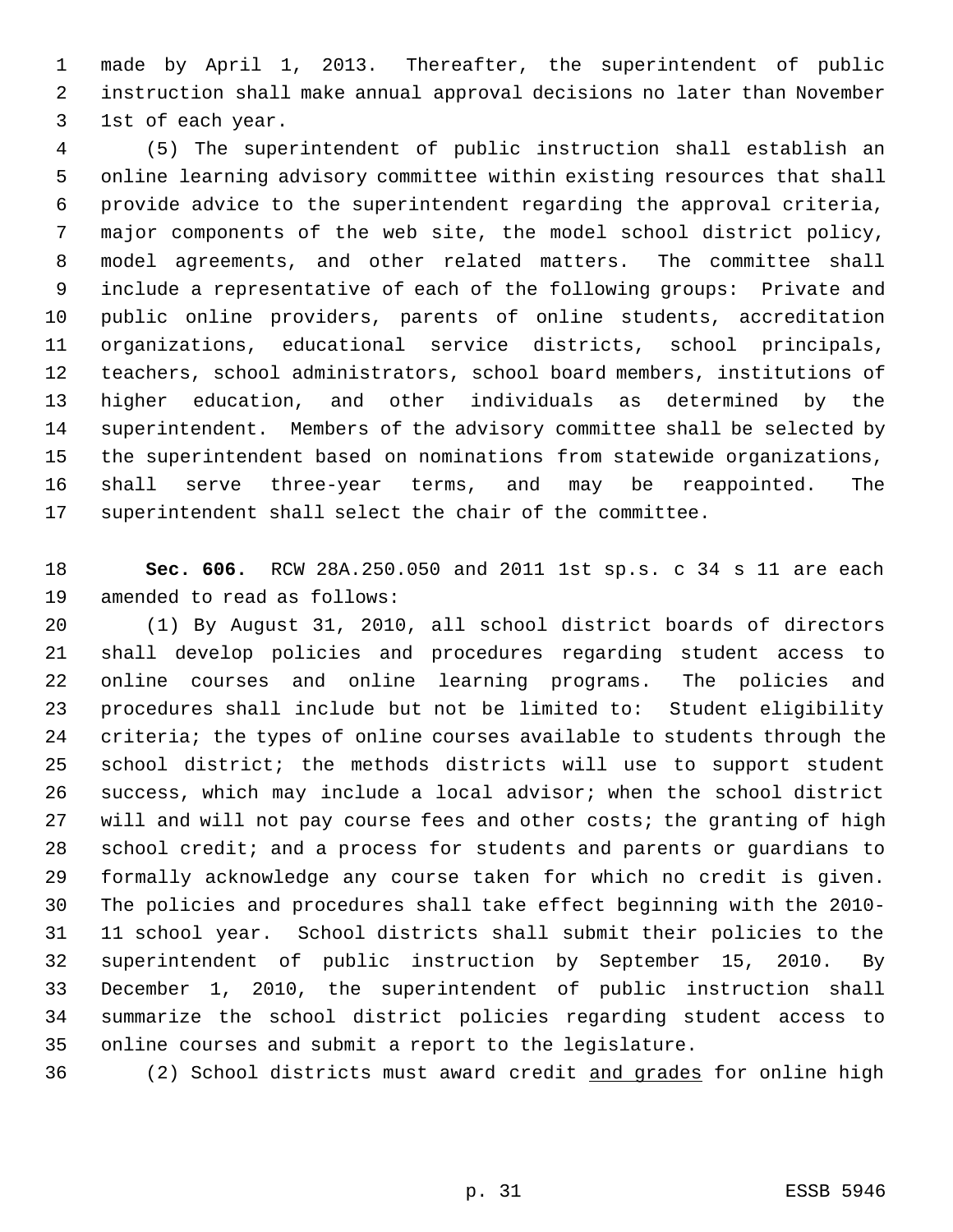school courses successfully completed by a student that meet the school district's graduation requirements and are provided by an approved online provider.

 (3) School districts shall provide students with information regarding online courses that are available through the school district. The information shall include the types of information described in subsection (1) of this section.

 (4) When developing local or regional online learning programs, school districts shall incorporate into the program design the approval criteria developed by the superintendent of public instruction under RCW 28A.250.020.

 **Sec. 607.** RCW 28A.250.060 and 2011 1st sp.s. c 34 s 8 are each amended to read as follows:

 (1) Beginning with the 2011-12 school year, school districts may 15 claim state funding under ((RCW 28A.150.260)) section 603 of this act, to the extent otherwise allowed by state law, for students enrolled in 17 online courses or programs only if the online courses or programs are:

 (a) Offered by a multidistrict online provider approved under RCW 28A.250.020 by the superintendent of public instruction;

 (b) Offered by a school district online learning program if the program serves students who reside within the geographic boundaries of the school district, including school district programs in which fewer than ten percent of the program's students reside outside the school district's geographic boundaries; or

 (c) Offered by a regional online learning program where courses are jointly developed and offered by two or more school districts or an educational service district through an interdistrict cooperative program agreement.

 (2) Beginning with the 2013-14 school year, school districts may 30 claim state funding under ((RCW 28A.150.260)) section 603 of this act, to the extent otherwise allowed by state law, for students enrolled in online courses or programs only if the online courses or programs are offered by an online provider approved under RCW 28A.250.020 by the superintendent of public instruction.

 (3) Criteria shall be established by the superintendent of public instruction to allow online courses that have not been approved by the superintendent of public instruction to be eligible for state funding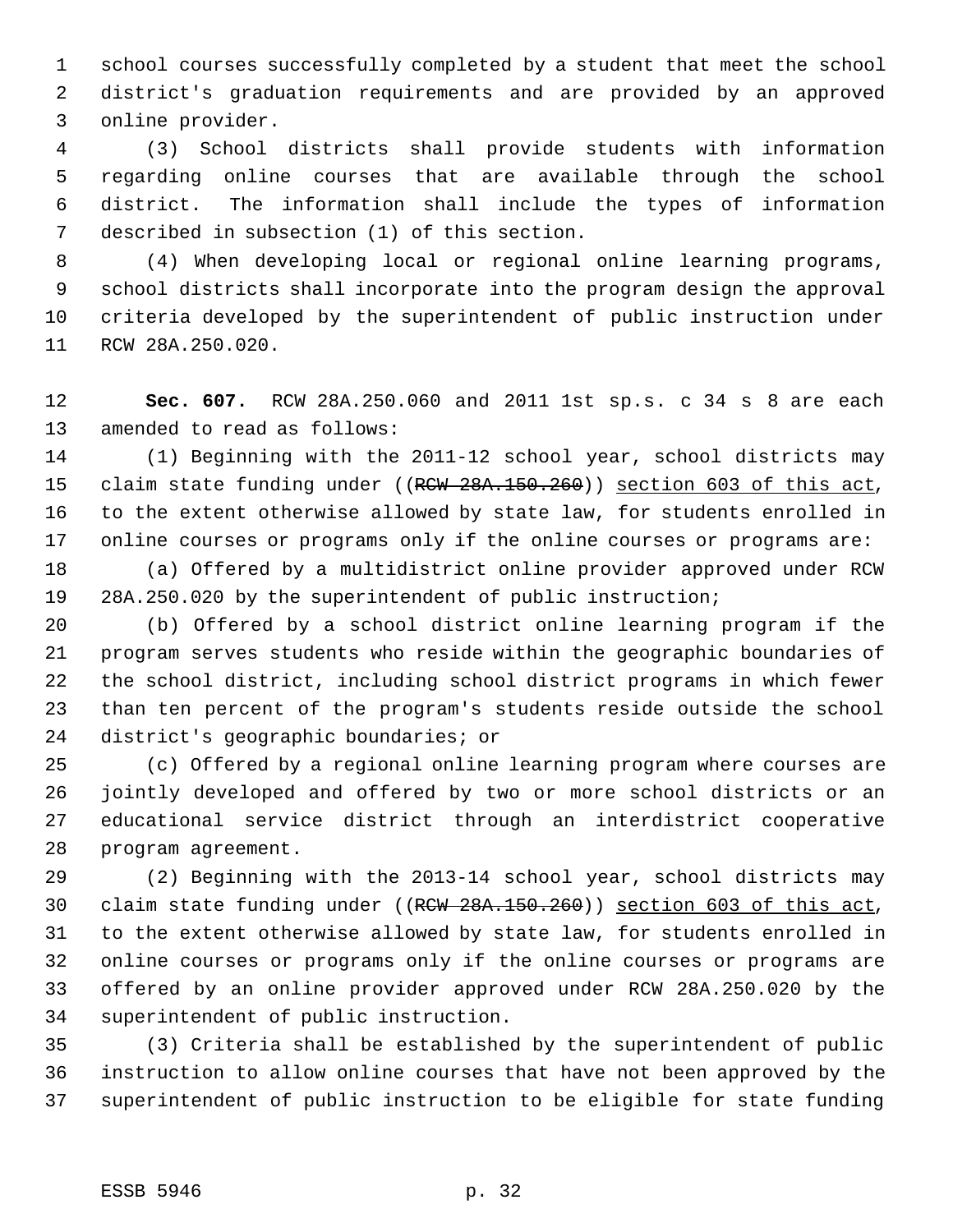if the course is in a subject matter in which no courses have been approved and, if it is a high school course, the course meets Washington high school graduation requirements.

 **Sec. 608.** RCW 28A.250.070 and 2009 c 542 s 8 are each amended to read as follows:

 Nothing in this chapter is intended to diminish the rights of students to attend a nonresident school district in accordance with RCW 28A.225.220 through 28A.225.230 for the purposes of enrolling in online 9 courses or online school programs. The office of online learning under RCW 28A.250.030 shall develop a standard form, which must be used by 11 all school districts, for releasing a student to a nonresident school 12 district for the purposes of enrolling in an online course or online school program.

 NEW SECTION. **Sec. 609.** A new section is added to chapter 28A.250 RCW to read as follows:

 An online school program may request a waiver from the office of the superintendent of public instruction to administer one or more sections of the statewide student assessment for grades three through eight for some or all students enrolled in the program on alternate days or on an alternate schedule, as long as the administration is within the testing period established by the office. The office may deny a request for a waiver if the online school program's proposal does not maintain adequate test security or would reduce the reliability of the assessment results by providing an inequitable advantage for some students.

 **Sec. 610.** RCW 28A.225.220 and 1995 c 335 s 602 and 1995 c 52 s 2 are each reenacted and amended to read as follows:

 (1) Any board of directors may make agreements with adults choosing to attend school, and may charge the adults reasonable tuition.

 (2) A district is strongly encouraged to honor the request of a parent or guardian for his or her child to attend a school in another district or the request of a parent or guardian for his or her child to transfer as a student receiving home-based instruction.

 (3) A district shall release a student to a nonresident district that agrees to accept the student if: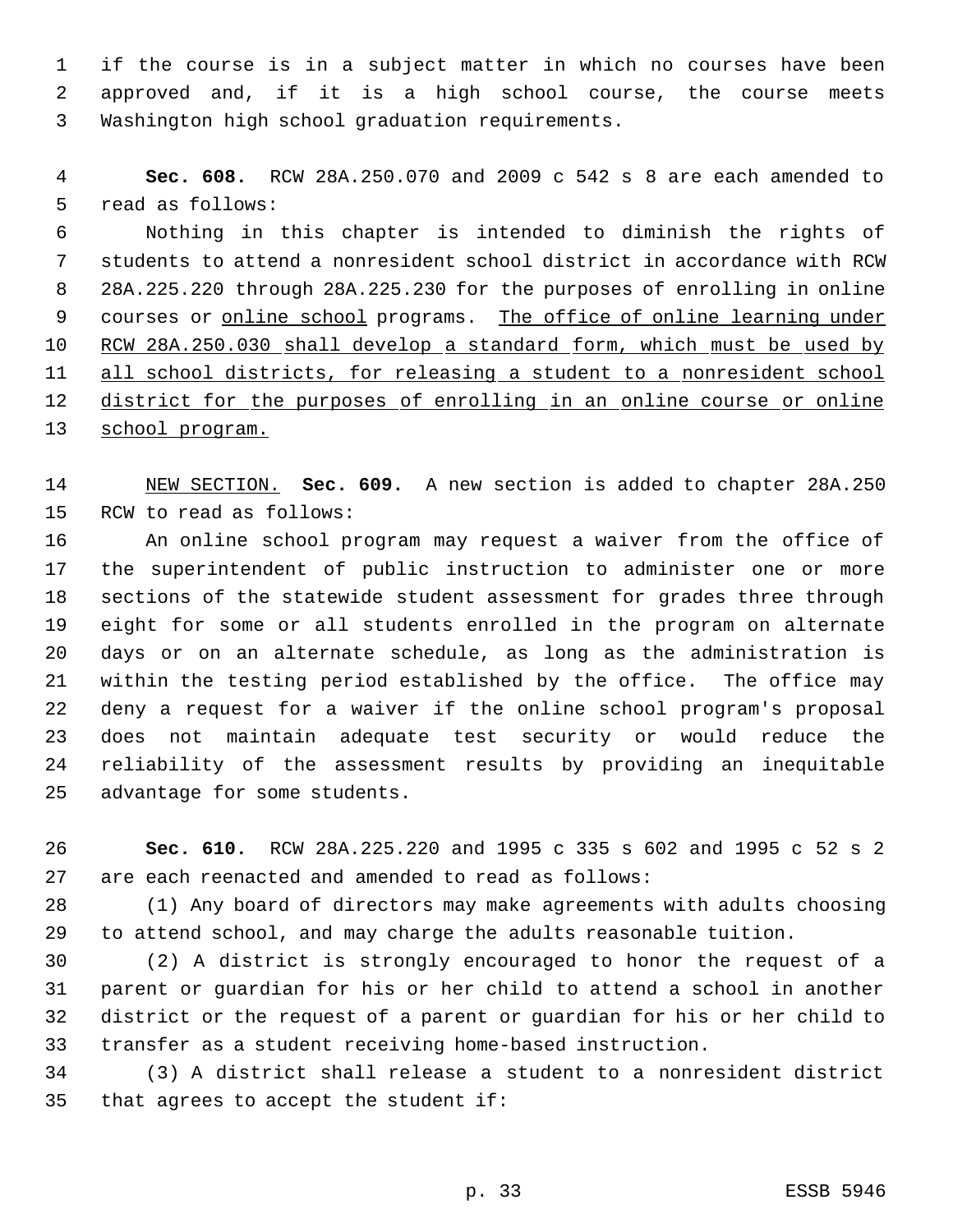(a) A financial, educational, safety, or health condition affecting the student would likely be reasonably improved as a result of the transfer; or

 (b) Attendance at the school in the nonresident district is more accessible to the parent's place of work or to the location of child care; or

(c) There is a special hardship or detrimental condition; or

 (d) The purpose of the transfer is for the student to enroll in an online course or online school program offered by an online provider approved under RCW 28A.250.020.

 (4) A district may deny the request of a resident student to transfer to a nonresident district if the release of the student would adversely affect the district's existing desegregation plan.

 (5) For the purpose of helping a district assess the quality of its education program, a resident school district may request an optional exit interview or questionnaire with the parents or guardians of a child transferring to another district. No parent or guardian may be forced to attend such an interview or complete the questionnaire.

 (6) Beginning with the 1993-94 school year, school districts may not charge transfer fees or tuition for nonresident students enrolled under subsection (3) of this section and RCW 28A.225.225. Reimbursement of a high school district for cost of educating high school pupils of a nonhigh school district shall not be deemed a transfer fee as affecting the apportionment of current state school funds.

 **Sec. 611.** RCW 28A.225.225 and 2013 c 192 s 2 are each amended to read as follows:

 (1) Except for students who reside out-of-state and students under RCW 28A.225.217, a district shall accept applications from nonresident students who are the children of full-time certificated and classified school employees, and those children shall be permitted to enroll:

(a) At the school to which the employee is assigned;

 (b) At a school forming the district's K through 12 continuum which includes the school to which the employee is assigned; or

 (c) At a school in the district that provides early intervention services pursuant to RCW 28A.155.065 or preschool services pursuant to RCW 28A.155.070, if the student is eligible for such services.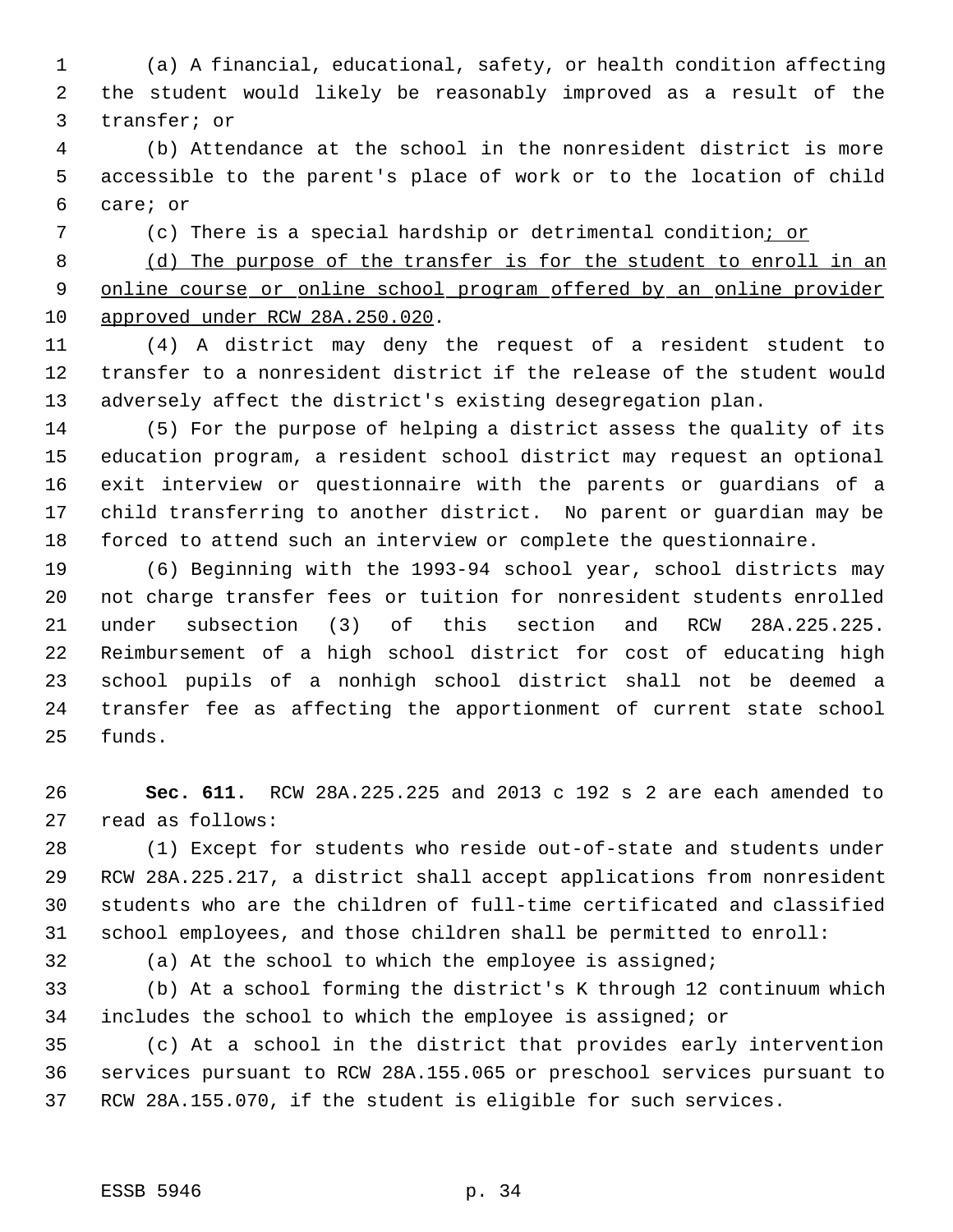(2) A district may reject applications under this section if:

 (a) The student's disciplinary records indicate a history of convictions for offenses or crimes, violent or disruptive behavior, or gang membership;

 (b) The student has been expelled or suspended from a public school for more than ten consecutive days. Any policy allowing for readmission of expelled or suspended students under this subsection (2)(b) must apply uniformly to both resident and nonresident 9 applicants; ((or))

 (c) Enrollment of a child under this section would displace a child who is a resident of the district, except that if a child is admitted under subsection (1) of this section, that child shall be permitted to remain enrolled at that school, or in that district's kindergarten through twelfth grade continuum, until he or she has completed his or 15 her schooling; or

16 (d) The student has repeatedly failed to comply with requirements 17 for participation in an online school program, such as participating in 18 weekly direct contact with the teacher or monthly progress evaluations.

 (3) A nonhigh district that is participating in an innovation academy cooperative may not accept an application from a high school student that conflicts with RCW 28A.340.080.

 (4) Except as provided in subsection (1) of this section, all districts accepting applications from nonresident students or from students receiving home-based instruction for admission to the district's schools shall consider equally all applications received. Each school district shall adopt a policy establishing rational, fair, and equitable standards for acceptance and rejection of applications by June 30, 1990. The policy may include rejection of a nonresident student if:

 (a) Acceptance of a nonresident student would result in the district experiencing a financial hardship;

 (b) The student's disciplinary records indicate a history of convictions for offenses or crimes, violent or disruptive behavior, or gang membership;

 (c) Accepting of the nonresident student would conflict with RCW 28A.340.080; or

 (d) The student has been expelled or suspended from a public school for more than ten consecutive days. Any policy allowing for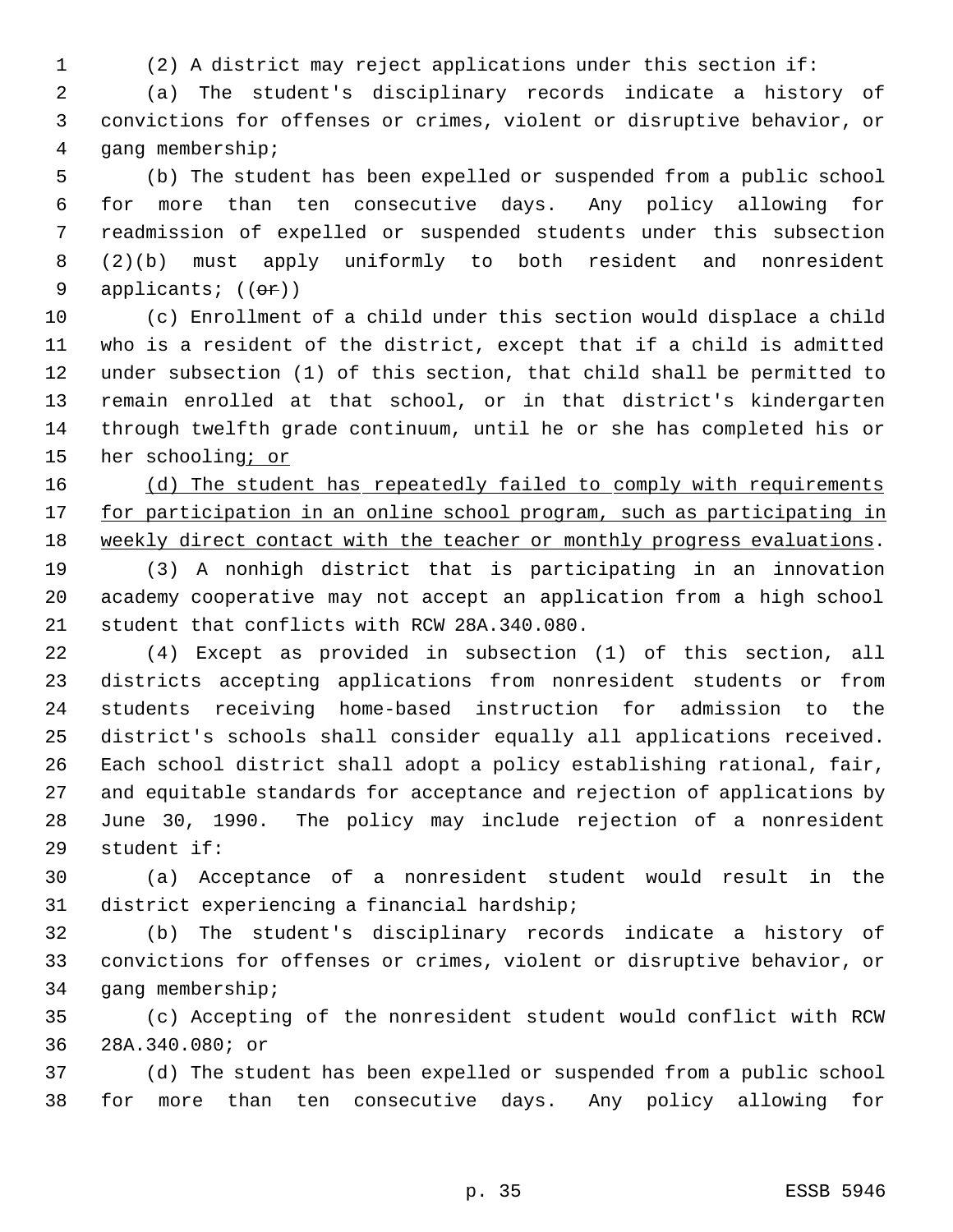readmission of expelled or suspended students under this subsection (4)(d) must apply uniformly to both resident and nonresident applicants.

 For purposes of subsections (2)(a) and (4)(b) of this section, "gang" means a group which: (i) Consists of three or more persons; (ii) has identifiable leadership; and (iii) on an ongoing basis, regularly conspires and acts in concert mainly for criminal purposes.

 (5) The district shall provide to applicants written notification of the approval or denial of the application in a timely manner. If the application is rejected, the notification shall include the reason or reasons for denial and the right to appeal under RCW 28A.225.230(3).

 **Sec. 612.** RCW 28A.150.100 and 2011 1st sp.s. c 34 s 10 are each amended to read as follows:

 (1) For the purposes of this section and RCW 28A.150.410 and 28A.400.200, "basic education certificated instructional staff" means all full-time equivalent classroom teachers, teacher librarians, guidance counselors, certificated student health services staff, and other certificated instructional staff in the following programs as defined for statewide school district accounting purposes: Basic education, secondary vocational education, general instructional support, and general supportive services.

 (2) Each school district shall maintain a ratio of at least forty- six basic education certificated instructional staff to one thousand annual average full-time equivalent students. This requirement does not apply to that portion of a district's annual average full-time equivalent enrollment that is enrolled in alternative learning 27 experience ((programs)) courses as defined in RCW 28A.150.325 (as 28 recodified by this act).

 **Sec. 613.** RCW 28A.525.162 and 2012 c 244 s 2 are each amended to read as follows:

 (1) Funds appropriated to the superintendent of public instruction from the common school construction fund shall be allotted by the superintendent of public instruction in accordance with this chapter.

 (2) No allotment shall be made to a school district until such district has provided local funds equal to or greater than the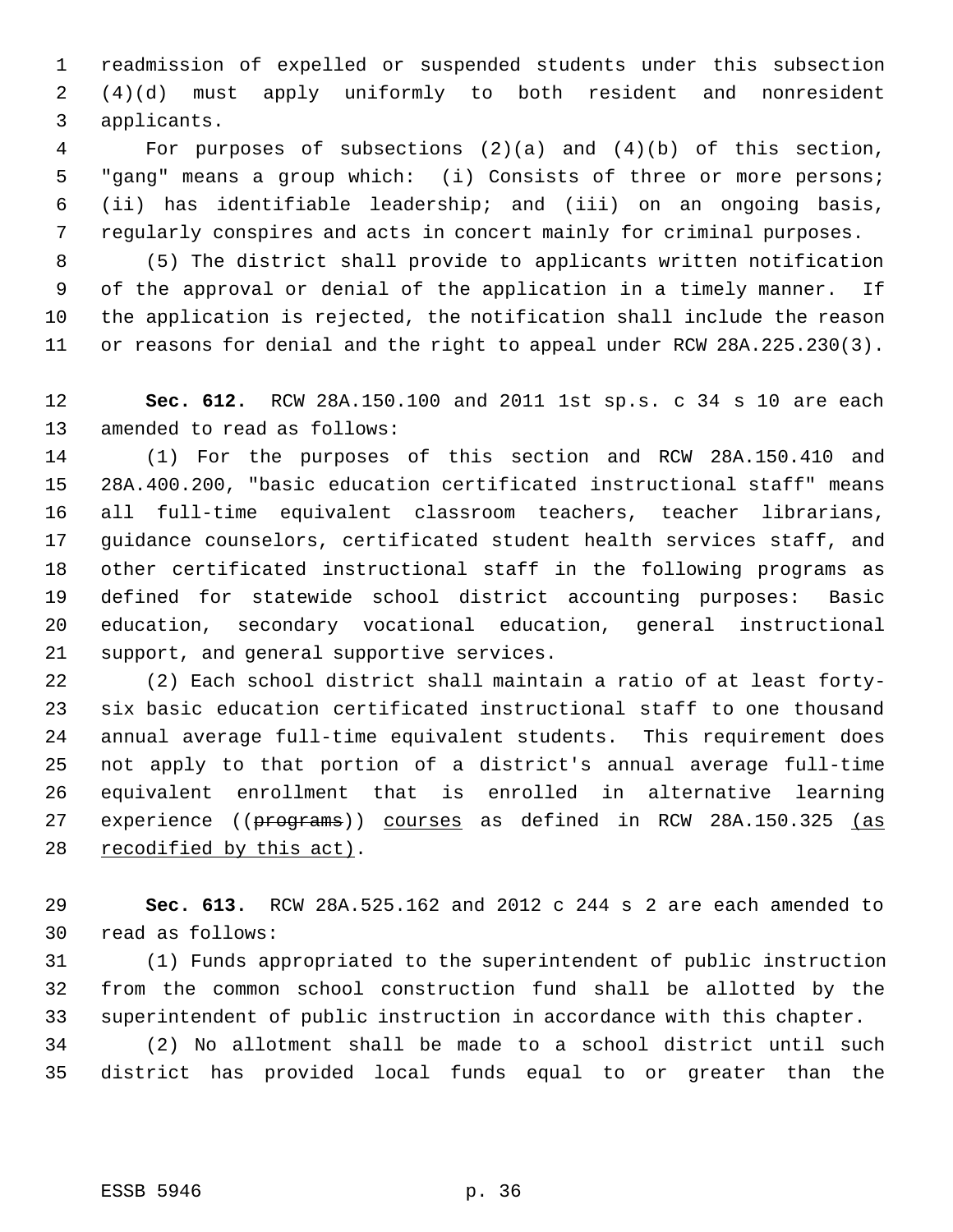difference between the total approved project cost and the amount of state funding assistance to the district for financing the project computed pursuant to RCW 28A.525.166, with the following exceptions:

 (a) The superintendent of public instruction may waive the local requirement for state funding assistance for districts which have provided funds for school building construction purposes through the authorization of bonds or through the authorization of excess tax levies or both in an amount equivalent to two and one-half percent of the value of its taxable property, as defined in RCW 39.36.015.

 (b) No such local funds shall be required as a condition to the allotment of funds from the state for the purpose of making major or minor structural changes to existing school facilities in order to bring such facilities into compliance with the barrier free access requirements of section 504 of the federal rehabilitation act of 1973 (29 U.S.C. Sec. 706) and rules implementing the act.

 (3) For the purpose of computing the state funding assistance percentage under RCW 28A.525.166 when a school district is granted authority to enter into contracts, adjusted valuation per pupil shall be calculated using headcount student enrollments from the most recent October enrollment reports submitted by districts to the superintendent of public instruction, adjusted as follows:

 (a) In the case of projects for which local bonds were approved after May 11, 1989:

 (i) For districts which have been designated as serving high school districts under RCW 28A.540.110, students residing in the nonhigh district so designating shall be excluded from the enrollment count if the student is enrolled in any grade level not offered by the nonhigh district;

 (ii) The enrollment of nonhigh school districts shall be increased by the number of students residing within the district who are enrolled in a serving high school district so designated by the nonhigh school district under RCW 28A.540.110, including only students who are enrolled in grade levels not offered by the nonhigh school district; and

 (iii) The number of preschool students with disabilities included in the enrollment count shall be multiplied by one-half;

 (b) In the case of construction or modernization of high school facilities in districts serving students from nonhigh school districts,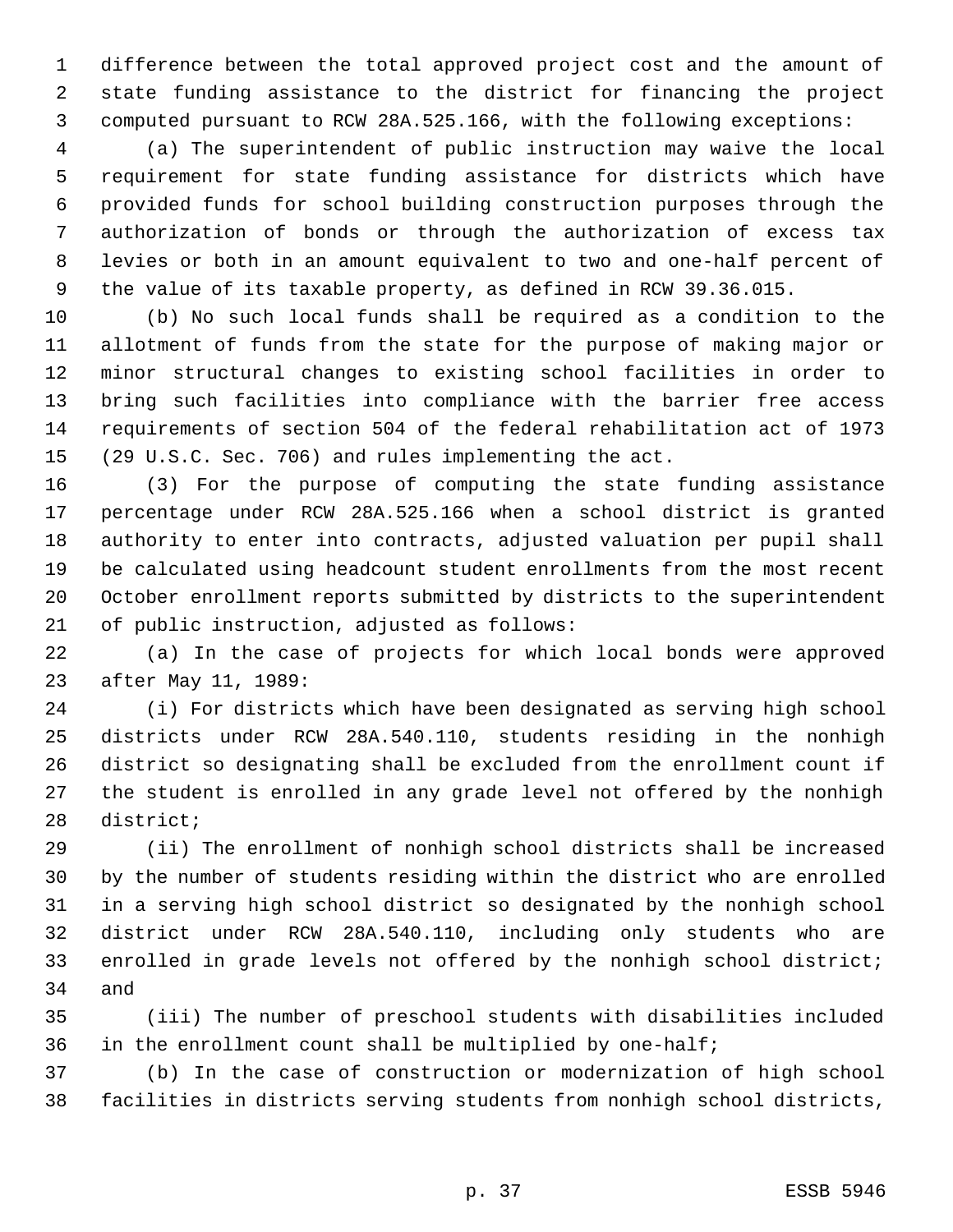the adjusted valuation per pupil shall be computed using the combined adjusted valuations and enrollments of each district, each weighted by the percentage of the district's resident high school students served by the high school district;

 (c) The number of kindergarten students included in the enrollment count shall be counted as one headcount student; and

 (d) The number of students residing outside the school district who 8 are enrolled in alternative learning experience ((programs)) courses 9 under RCW 28A.150.325 (as recodified by this act) shall be excluded from the total.

 (4) In lieu of the exclusion in subsection (3)(d) of this section, a district may submit an alternative calculation for excluding students 13 enrolled in alternative learning experience ((programs)) courses. The alternative calculation must show the student headcount use of district classroom facilities on a regular basis for a regular duration by out-16 of-district alternative learning experience ((program)) students subtracted by the headcount of in-district alternative learning 18 experience ((program)) students not using district classroom facilities on a regular basis for a reasonable duration. The alternative calculation must be submitted in a form approved by the office of the superintendent of public instruction. The office of the superintendent of public instruction must develop rules to define "regular basis" and "reasonable duration."

 (5) The superintendent of public instruction, considering policy recommendations from the school facilities citizen advisory panel, shall prescribe such rules as are necessary to equate insofar as possible the efforts made by school districts to provide capital funds by the means aforesaid.

 (6) For the purposes of this section, "preschool students with disabilities" means children of preschool age who have developmental disabilities who are entitled to services under RCW 28A.155.010 through 28A.155.100 and are not included in the kindergarten enrollment count of the district.

 **Sec. 614.** RCW 28A.525.166 and 2012 c 244 s 3 are each amended to read as follows:

 Allocations to school districts of state funds provided by RCW 28A.525.162 through 28A.525.180 shall be made by the superintendent of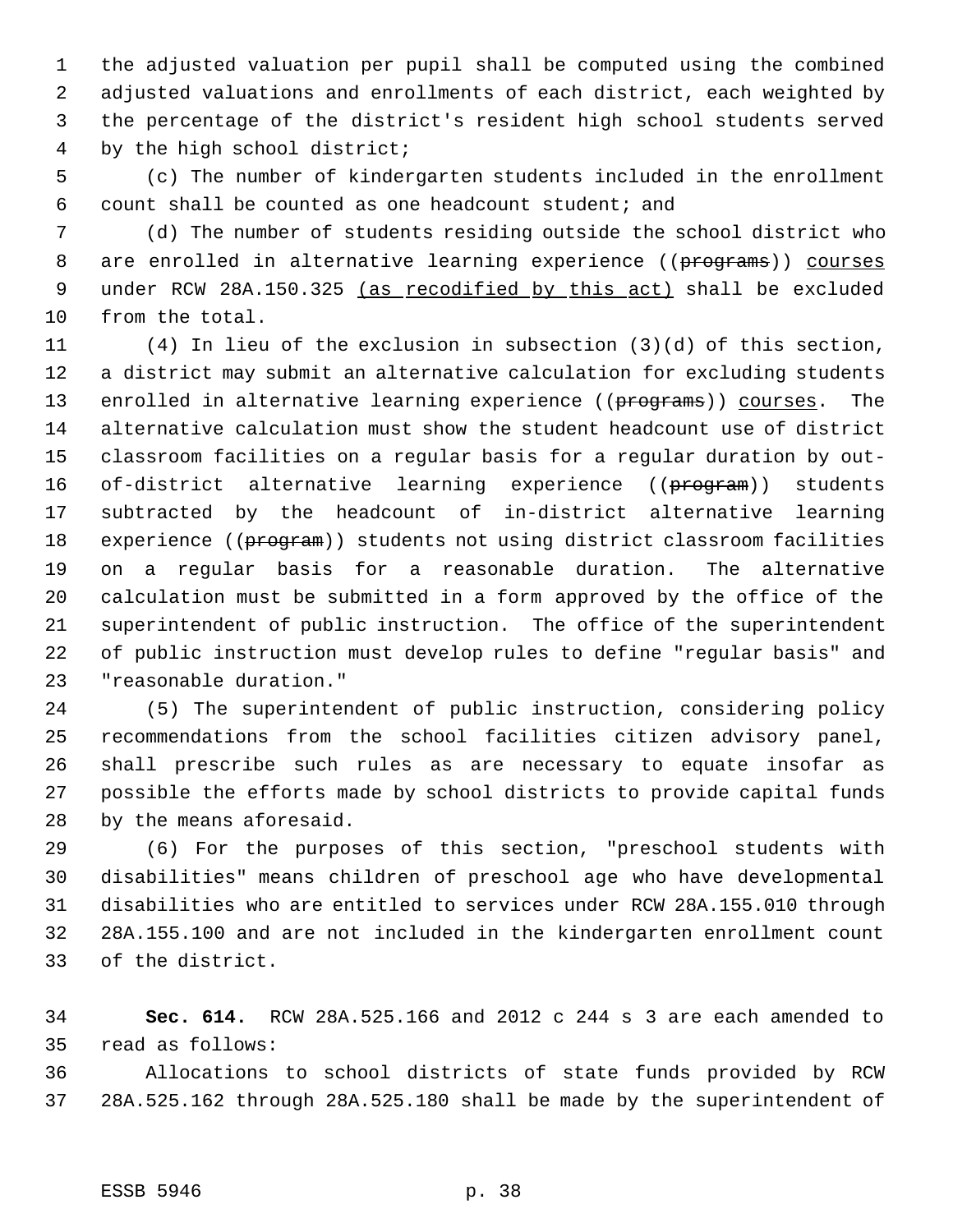public instruction and the amount of state funding assistance to a school district in financing a school plant project shall be determined in the following manner:

 (1) The boards of directors of the districts shall determine the total cost of the proposed project, which cost may include the cost of acquiring and preparing the site, the cost of constructing the building or of acquiring a building and preparing the same for school use, the cost of necessary equipment, taxes chargeable to the project, necessary architects' fees, and a reasonable amount for contingencies and for other necessary incidental expenses: PROVIDED, That the total cost of the project shall be subject to review and approval by the superintendent.

 (2) The state funding assistance percentage for a school district shall be computed by the following formula:

 The ratio of the school district's adjusted valuation per pupil divided by the ratio of the total state adjusted valuation per pupil shall be subtracted from three, and then the result of the foregoing shall be divided by three plus (the ratio of the school district's adjusted valuation per pupil divided by the ratio of the total state adjusted valuation per pupil).

| 21 |           | District adjusted | Total state               |               |
|----|-----------|-------------------|---------------------------|---------------|
| 22 |           | 3-valuation       | $\div$ adjusted valuation |               |
| 23 | Computed  | per pupil         | per pupil                 | <b>State</b>  |
| 24 | State $=$ |                   |                           | $=$ % Funding |
| 25 | Ratio     | District adjusted | Total state               | Assistance    |
| 26 |           | $3 +$ valuation   | $\div$ adjusted valuation |               |
| 27 |           | per pupil         | per pupil                 |               |

 PROVIDED, That in the event the state funding assistance percentage to any school district based on the above formula is less than twenty percent and such school district is otherwise eligible for state funding assistance under RCW 28A.525.162 through 28A.525.180, the superintendent may establish for such district a state funding assistance percentage not in excess of twenty percent of the approved cost of the project, if the superintendent finds that such additional assistance is necessary to provide minimum facilities for housing the pupils of the district.

 (3) In addition to the computed state funding assistance percentage developed in subsection (2) of this section, a school district shall be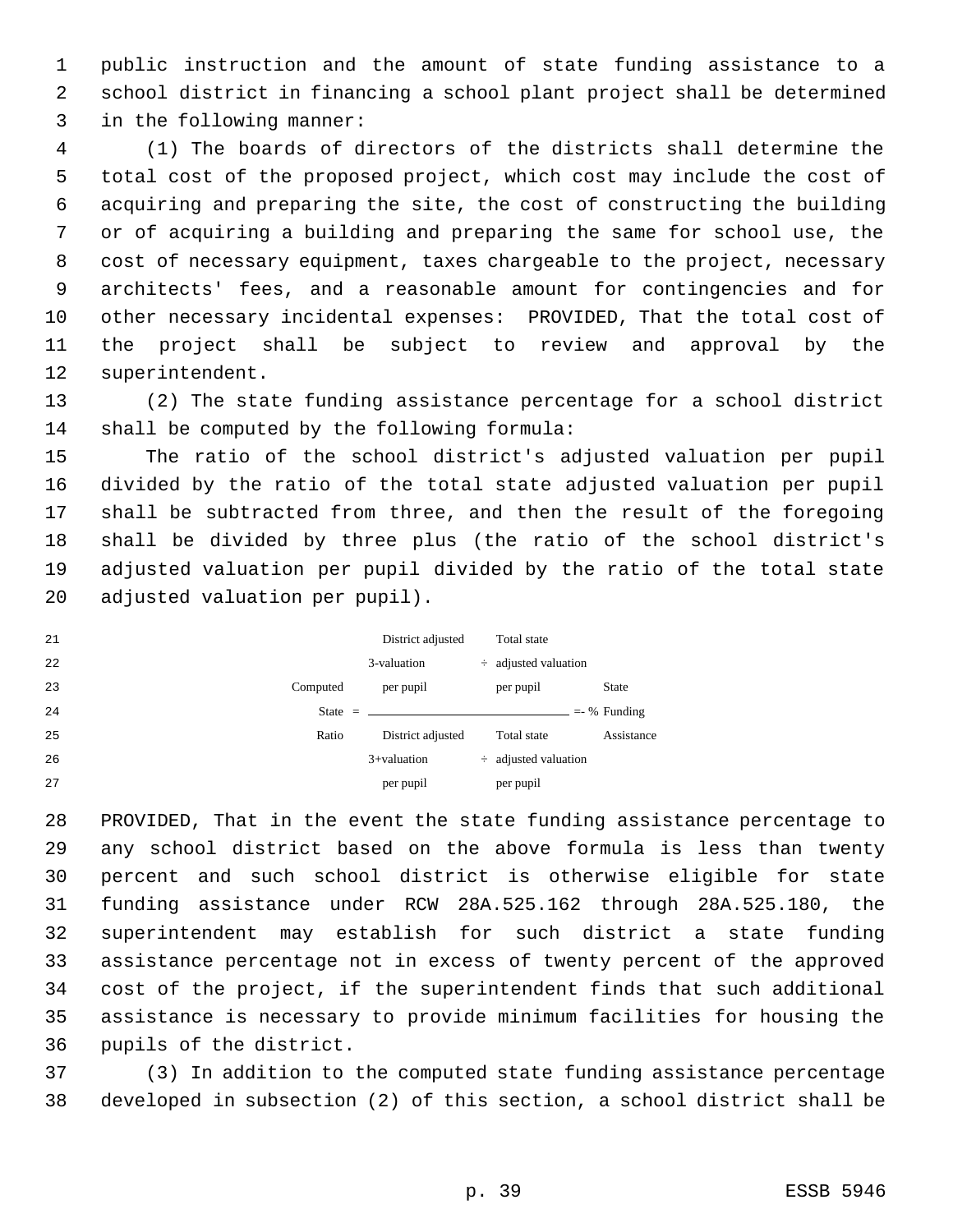entitled to additional percentage points determined by the average percentage of growth for the past three years. One percent shall be added to the computed state funding assistance percentage for each percent of growth, with a maximum of twenty percent.

 (4) In computing the state funding assistance percentage in subsection (2) of this section and adjusting the percentage under subsection (3) of this section, students residing outside the school district who are enrolled in alternative learning experience 9 ((programs)) courses under RCW 28A.150.325 (as recodified by this act) shall be excluded from the count of total pupils. In lieu of the exclusion in this subsection, a district may submit an alternative calculation for excluding students enrolled in alternative learning 13 experience ((programs)) courses. The alternative calculation must show the student headcount use of district classroom facilities on a regular basis for a reasonable duration by out-of-district alternative learning 16 experience ((program)) students subtracted by the headcount of in-17 district alternative learning experience ((program)) students not using district classroom facilities on a regular basis for a reasonable duration. The alternative calculation must be submitted in a form approved by the office of the superintendent of public instruction. The office of the superintendent of public instruction must develop rules to define "regular basis" and "reasonable duration."

 (5) The approved cost of the project determined in the manner prescribed in this section multiplied by the state funding assistance percentage derived as provided for in this section shall be the amount of state funding assistance to the district for the financing of the project: PROVIDED, That need therefor has been established to the satisfaction of the superintendent: PROVIDED, FURTHER, That additional state funding assistance may be allowed if it is found by the superintendent, considering policy recommendations from the school facilities citizen advisory panel that such assistance is necessary in order to meet (a) a school housing emergency resulting from the destruction of a school building by fire, the condemnation of a school building by properly constituted authorities, a sudden excessive and clearly foreseeable future increase in school population, or other conditions similarly emergent in nature; or (b) a special school housing burden resulting from projects of statewide significance or imposed by virtue of the admission of nonresident students into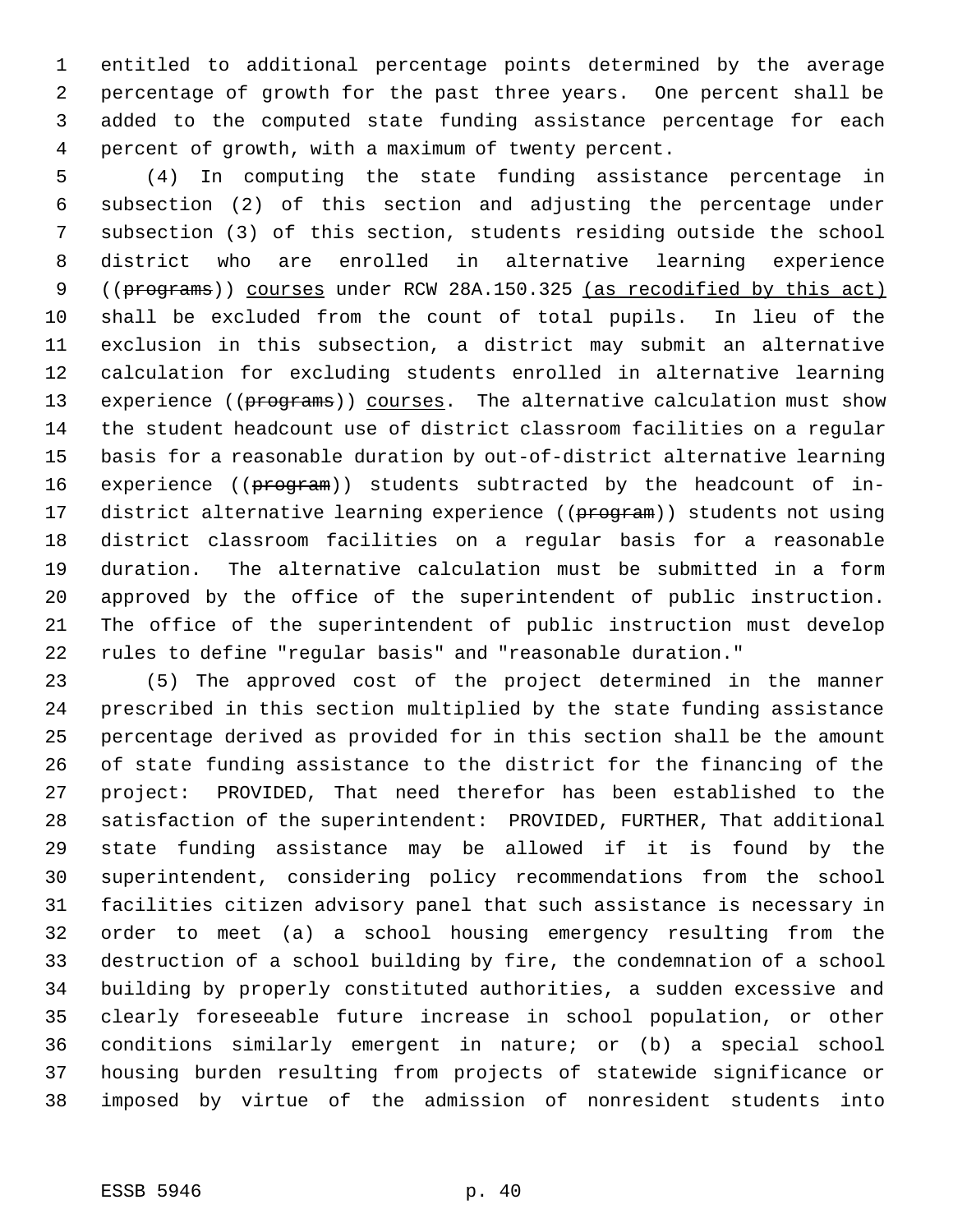educational programs established, maintained and operated in conformity with the requirements of law; or (c) a deficiency in the capital funds of the district resulting from financing, subsequent to April 1, 1969, and without benefit of the state funding assistance provided by prior state assistance programs, the construction of a needed school building project or projects approved in conformity with the requirements of such programs, after having first applied for and been denied state funding assistance because of the inadequacy of state funds available for the purpose, or (d) a condition created by the fact that an excessive number of students live in state owned housing, or (e) a need for the construction of a school building to provide for improved school district organization or racial balance, or (f) conditions similar to those defined under (a), (b), (c), (d), and (e) of this subsection, creating a like emergency.

 NEW SECTION. **Sec. 615.** (1) The office of financial management shall conduct a study, in consultation with, at minimum, one representative each from school districts that administer remote, site- based, and online alternative learning experience courses; the office of the superintendent of public instruction; the Washington state institute for public policy; individuals with expertise in outcome- based public school funding models; a Washington state nonprofit organization with expertise in alternative learning education; and the legislative evaluation and accountability program committee.

 (2) The purpose of the study is to create a proposal for efficiently and sustainably funding alternative learning experience courses and to recommend steps to increase the focus on educational outcomes. The study may recommend the funding method established in section 603 of this act or another method of funding. The study shall review alternative learning funding models used in other states and consider the advantages and disadvantages of applying state policies, including funding policies, differentially depending on the type of alternative learning experience course. The study should also include but not be limited to, recommendations for establishing baseline data regarding alternative learning experience student proficiency and achievement in relation to students in a comparable demographic, identifying outcome targets and methods to measure progress toward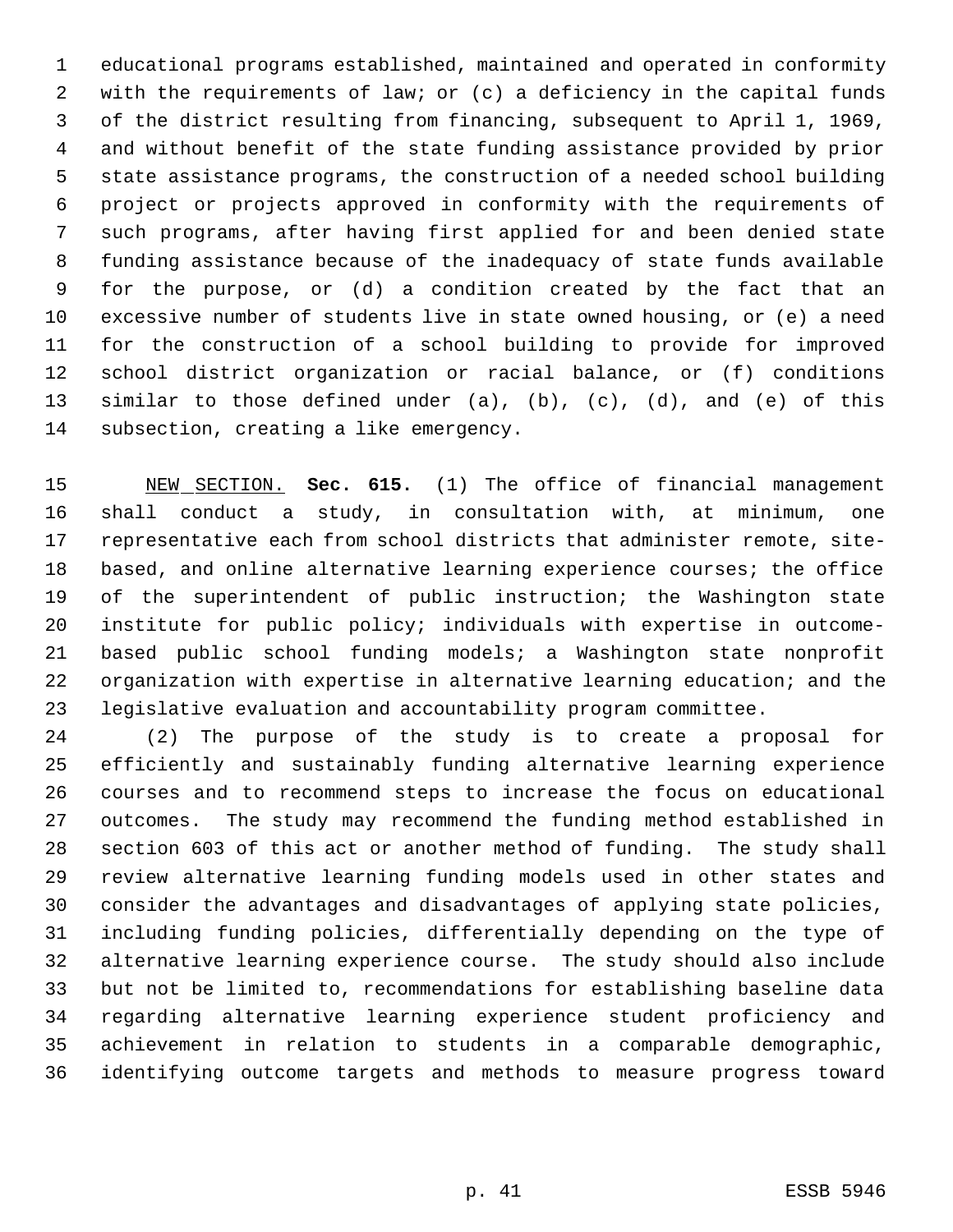targets, identifying methods to ensure ongoing evaluation of outcomes that account for the student demographics being served, and improving alternative learning experience accountability.

 (3) The office of financial management shall report its findings from the study to the quality education council by November 1, 2013. The quality education council shall review the findings and make recommendations to the education and fiscal committees of the legislature by December 15, 2013.

 NEW SECTION. **Sec. 616.** RCW 28A.150.262 (Defining full-time equivalent student--Students receiving instruction through alternative learning experience online programs--Requirements) and 2011 1st sp.s. c 34 s 3, 2009 c 542 s 9, & 2005 c 356 s 2 are each repealed.

 NEW SECTION. **Sec. 617.** (1) RCW 28A.150.325 is recodified as a section in chapter 28A.--- RCW (the new chapter created in section 618 of this act).

 (2) 2011 1st sp.s. c 34 s 1 is codified as a section in chapter 28A.--- RCW (the new chapter created in section 618 of this act).

 NEW SECTION. **Sec. 618.** Sections 601 and 603 of this act constitute a new chapter in Title 28A RCW.

**PART VII**

#### **MISCELLANEOUS**

 NEW SECTION. **Sec. 701.** The following acts or parts of acts are each repealed:

 (1) RCW 28A.165.025 (School district program plan) and 2009 c 556 s 1 & 2004 c 20 s 3;

 (2) RCW 28A.165.045 (Plan approval process) and 2009 c 556 s 2 & 2004 c 20 s 5;

 (3) RCW 28A.415.250 (Teacher assistance program--Provision for mentor teachers) and 2009 c 539 s 5, 1993 c 336 s 401, 1991 c 116 s 19, 1990 c 33 s 403, 1987 c 507 s 1, & 1985 c 399 s 1; and

 (4) RCW 28A.415.260 (Pilot program using full-time mentor teachers) and 1998 c 245 s 12 & 1993 c 336 s 402.